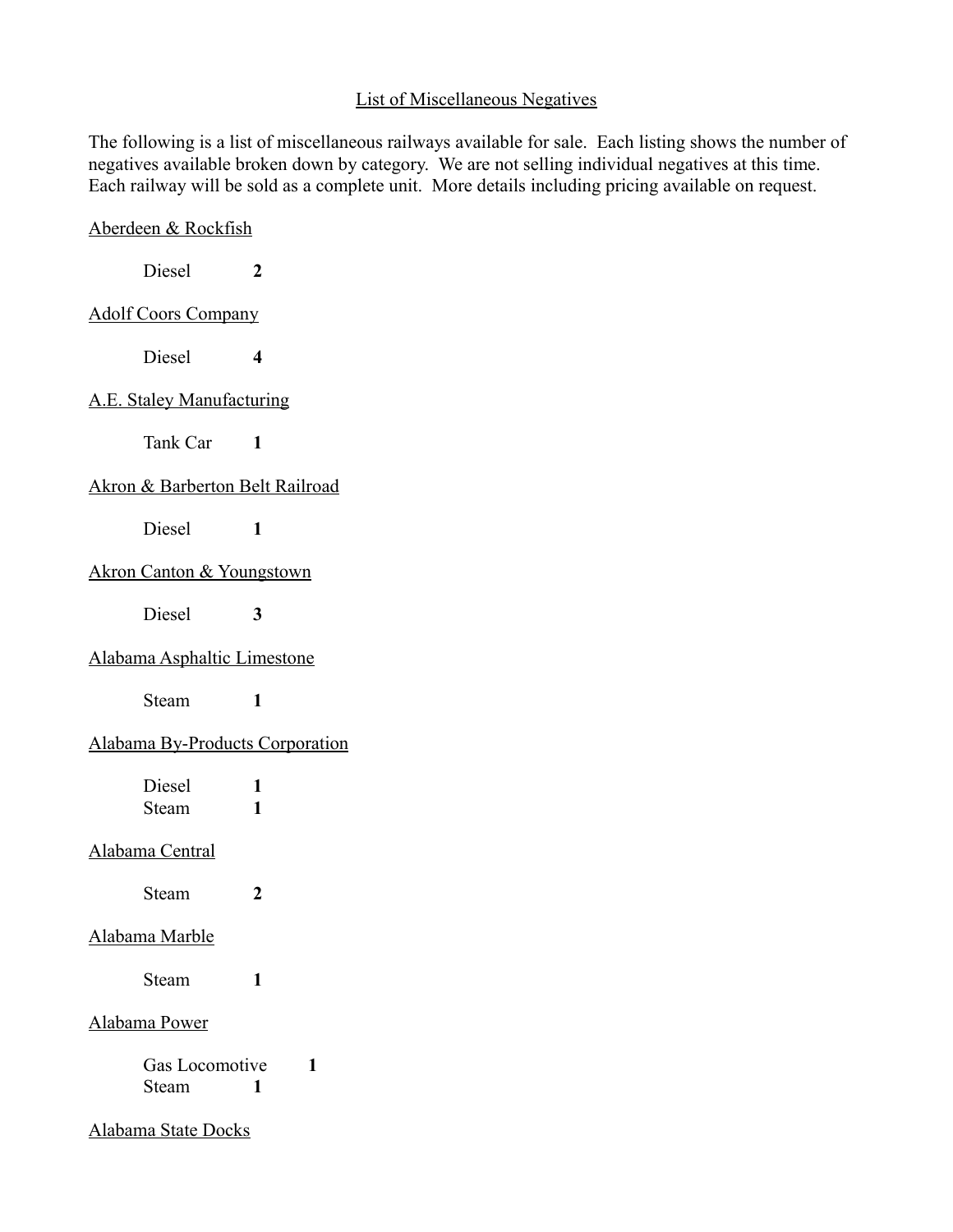| Diesel |
|--------|
|--------|

# Alameda Belt Line

Diesel **2**

# Albany & Northern

Steam **1** Display

Diesel **1**

# Albany Port District

Diesel **1**

### Alcan Canada Products

Diesel **2**

## Alcoa Terminal

Diesel **1**

### Alco Loco Inc.

Diesel **8**

# Alexander Railroad

Diesel **1**

# Alex Gravel Company

Steam **1**

#### Algoma Railroad

Diesel **2**

### Algoma Central Railway

| Freight Car     | 2 |
|-----------------|---|
| Passenger Car 2 |   |
| <b>Station</b>  | ı |
| Steam           | 5 |

# Allan Wood Steel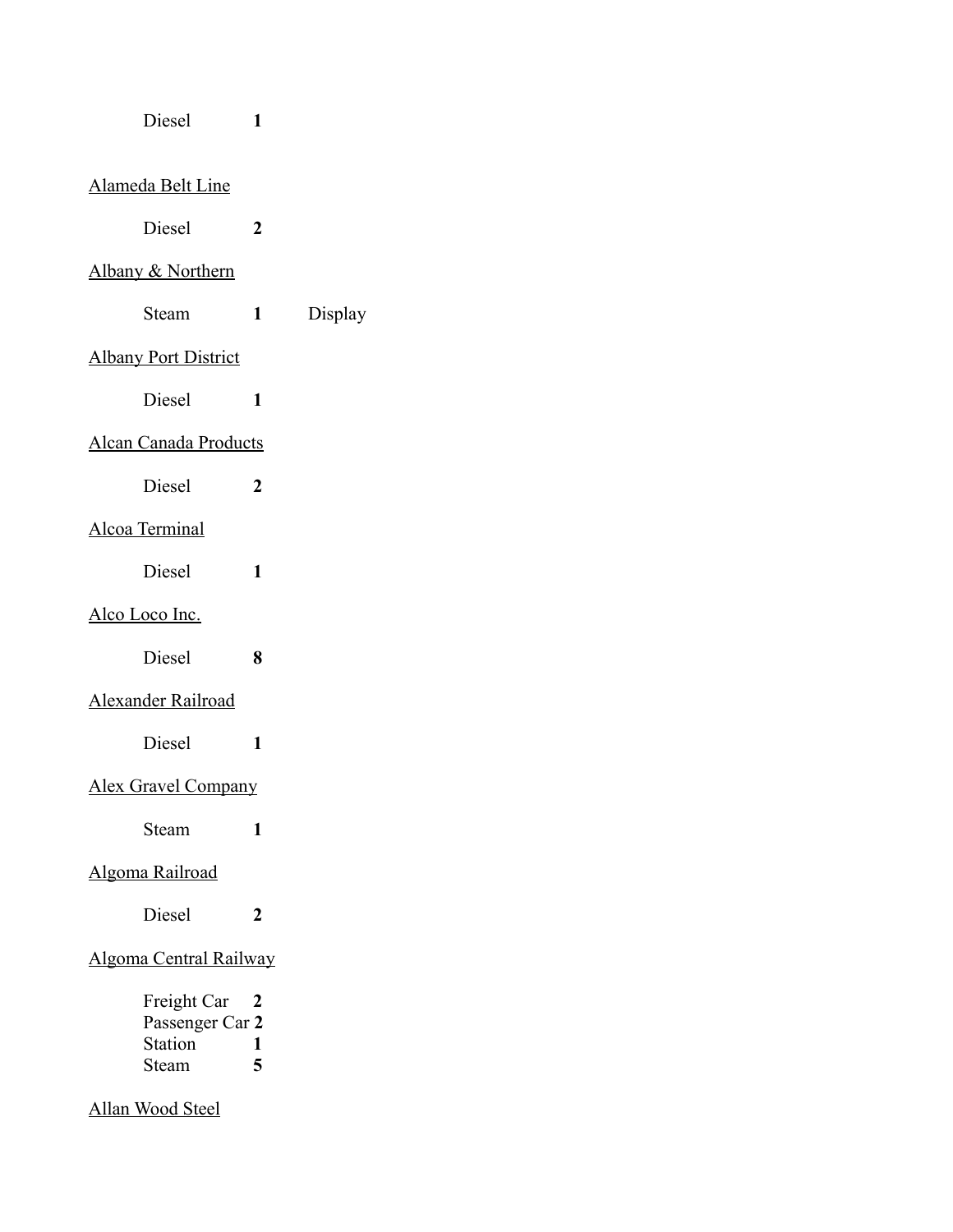Diesel **1**

#### Aloha Cedar Products

Gas Loco<sup>1</sup>

### Altos Hornos Mexico

Diesel **1**

### Amac Incorporated

RDC-3 **1**

### American Agricultural Chemical Company

Diesel **2**

#### American Freedom Train

Steam **3**

### American Oil

Steam **1** Museum

### American Refrigerator Transit Company

Reefer **1**

### American Smelting & Refining

Steam **1** Display

#### Anaconda Company

Diesel **1**

### Angelina & Neches River

Diesel **1**

### Ann Arbor

Steam **1**

### Apache Railway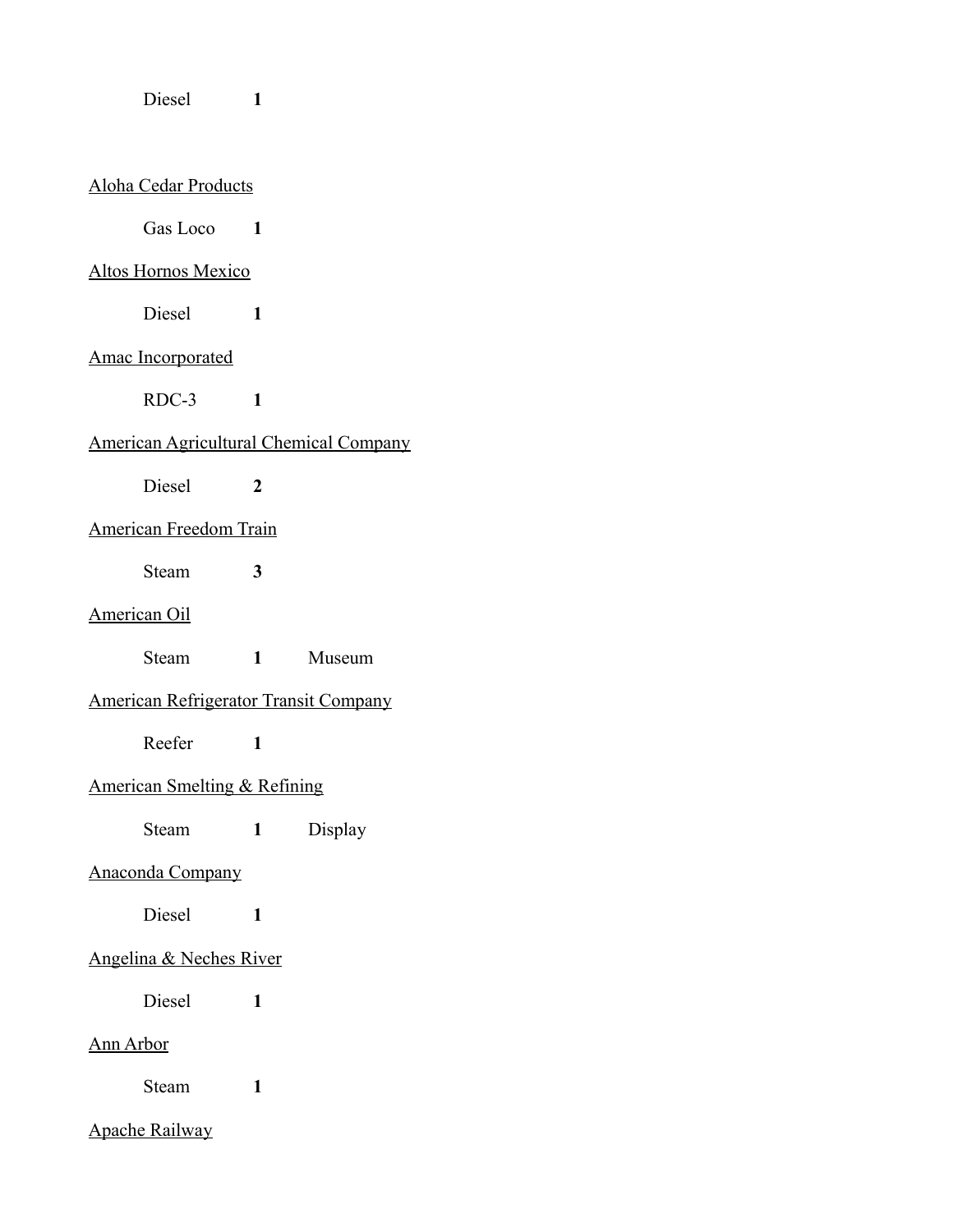## Diesel **3**

# Apalachicola Northern Railroad

Diesel **11**

# **Aquitaine**

Diesel **1**

### Arcade & Attica

Steam **2**

#### Argent Lumber Company

Steam **1** Display

# Arkansas & Louisiana Missouri

Diesel **2**

# Arkansas & Ozarks

Diesel **1**

### Armco Steel Corporation

Diesel **1**

#### Ashley Drew & Northern

Diesel **5**

### Association of American Railroads

#### Rail Detector **2**

#### Atlanta & Saint Andrews Bay

Diesel **13**

#### Atlanta & West Point

| Diesel |  |
|--------|--|
| Steam  |  |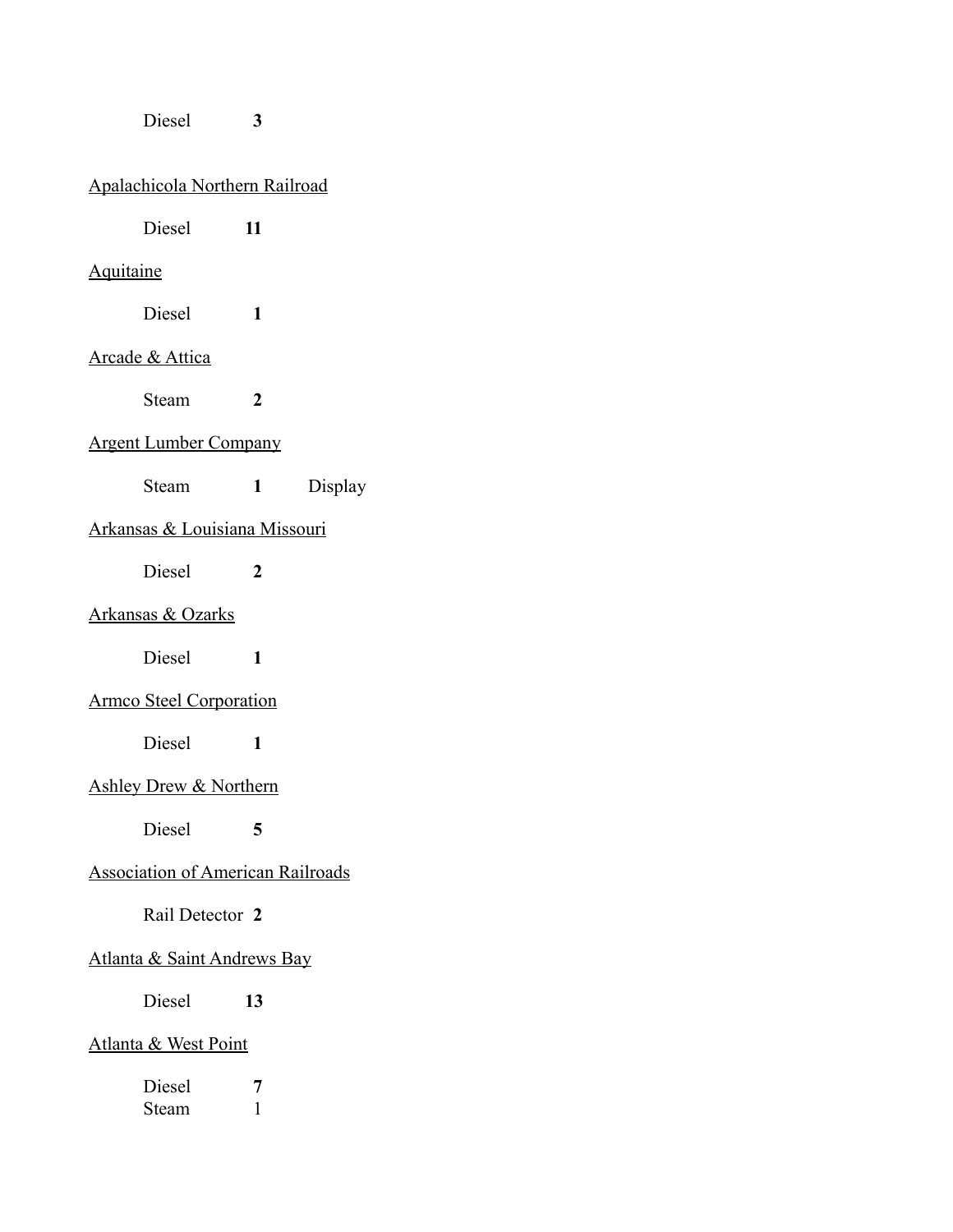### Atlanta Stone Mountain & Lithonia

Diesel **1**

#### Atlantic & Western

| Diesel  |    |          |
|---------|----|----------|
| Gas Car |    | Derelict |
| Steam   | 7. |          |

#### **Atlantic City Transit**

Streetcars **1**

#### Atlantic Steel

Diesel **1**

# Augsburg Railway

Rail Grinder **1**

### Aurora Elgin & Fox River

| Electric Locomotive 1 |  | Museum |
|-----------------------|--|--------|
|-----------------------|--|--------|

#### Austin Western

Diesel **1**

#### Auto-Train

Diesel **1**

### Ayshire Collieries

Diesel **1**

# Baltimore & Ohio Dock Company

Car Pusher **1**

# Baltimore Transit

| Streetcars | 4 |
|------------|---|
| Work Cars  |   |

# Bangor & Aroostook Railroad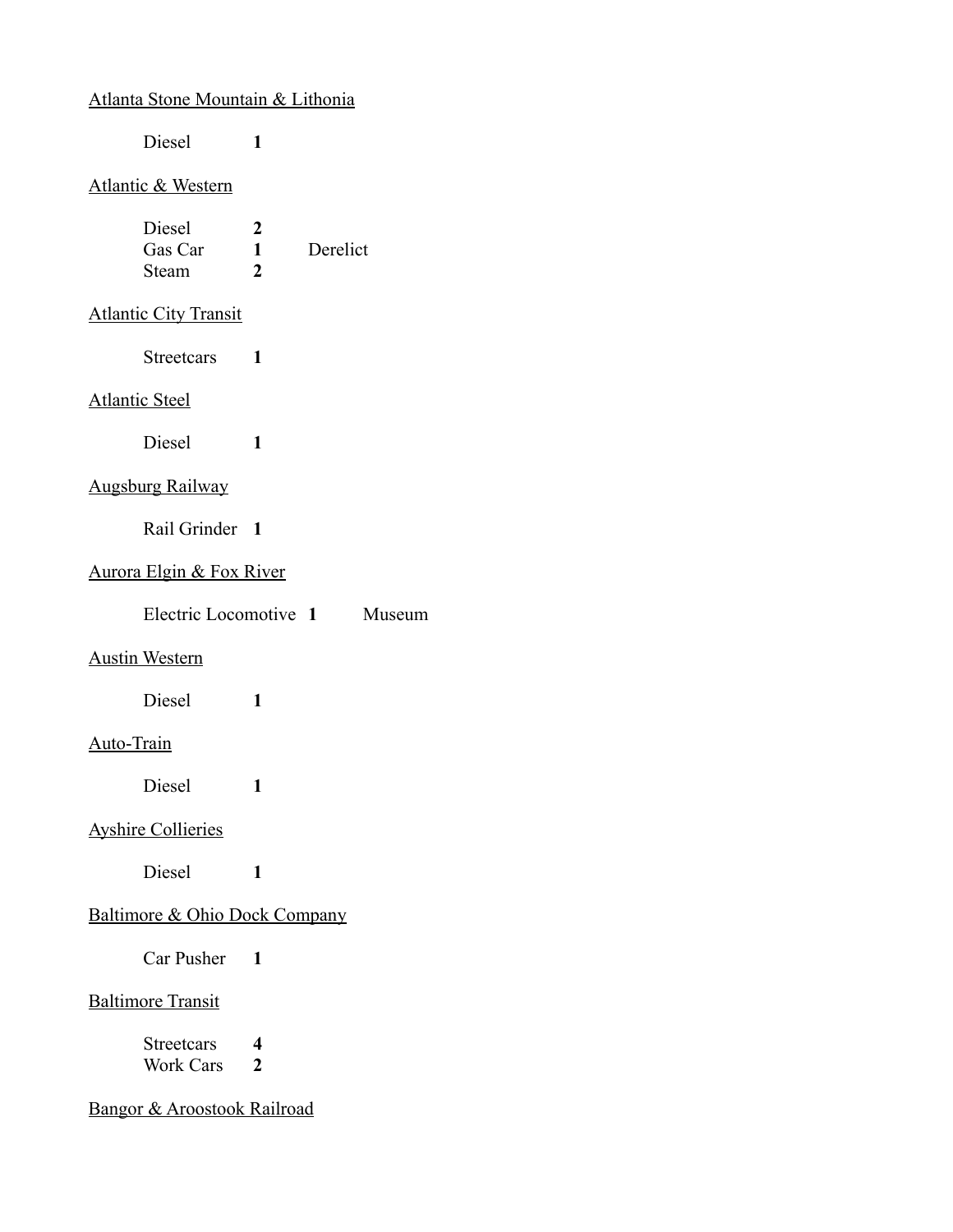Diesel **8** Freight Car **16**

# Bath & Hammondsport

Steam **1**

#### Becker Sand & Gravel

Diesel **1**

#### Beebe River

Steam **1**

#### Belfast & Moosehead Lake

Diesel **1**

### Belton Railroad

Diesel **1** Steam **1**

### Belt Railway Company of Chicago

| Diesel | 4 |
|--------|---|
| Steam  |   |

#### Bessemer & Lake Erie

Diesel **5**

#### Bethleham Steel

Diesel **1**

### Birmingham Slag

Diesel **2**

# Birmingham Southern

Diesel **5** Freight Car **1**

# Bi-State Development Agency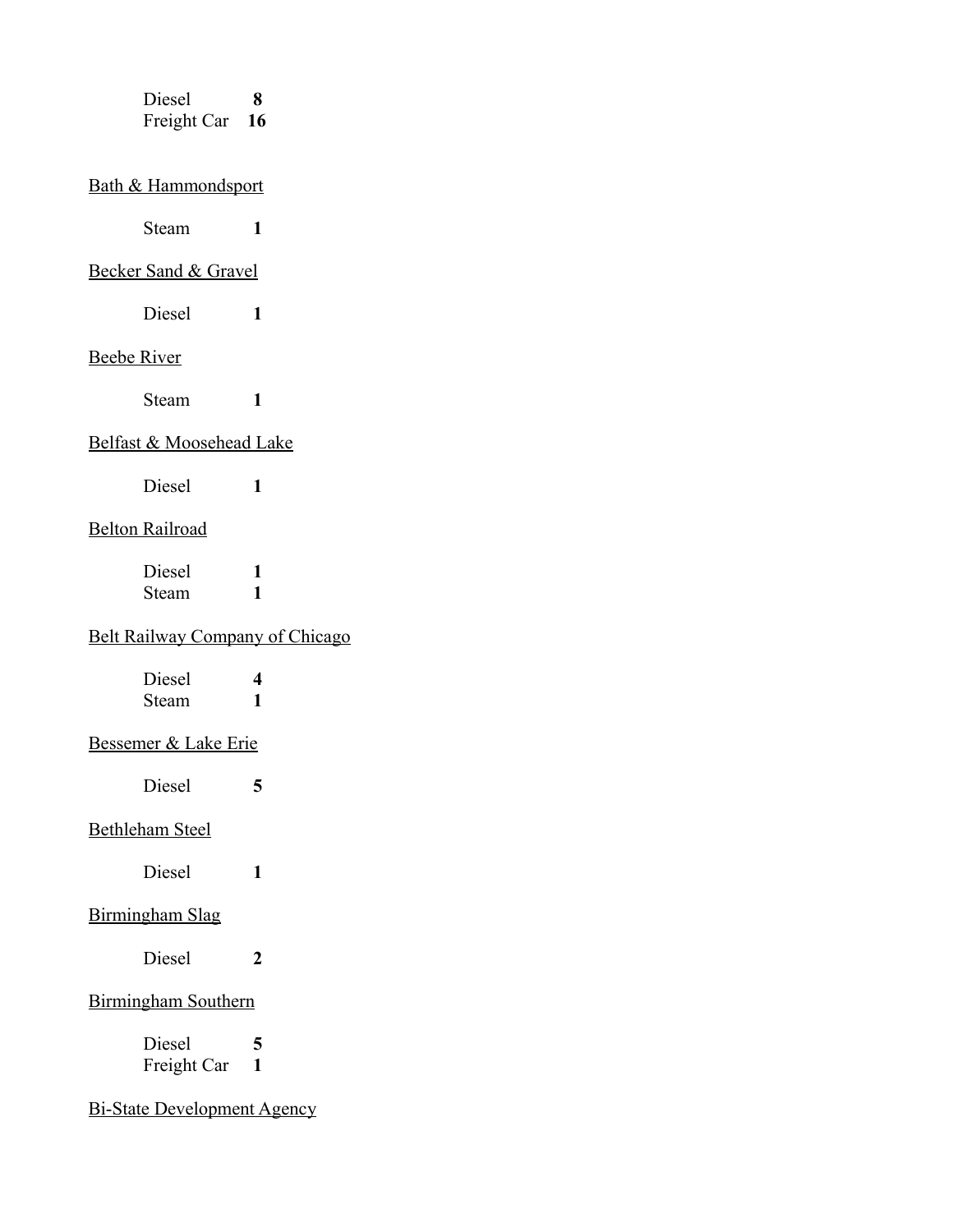#### Line Car 1

#### Black Mountain Railway

Steam **1**

#### Black River & Western

Steam **1** Tourist

#### Blacksburg & Cherokee Falls

Steam **1**

#### Boston Elevated Railway

Streetcars **1**

### Boston Metropolitan Transit Authority

Streetcars **24** Subway Car **1** Work Cars **6**

### **Braswell**

Diesel **1**

#### British Railways

Steam **1**

### B.C. Sugar Refining Company

Tank Car **1**

# Brooklyn & Queens

Streetcars **1** Museum

# Brooklyn Eastern District Terminal

Diesel **1** Steam **1**

Broward County Port Authority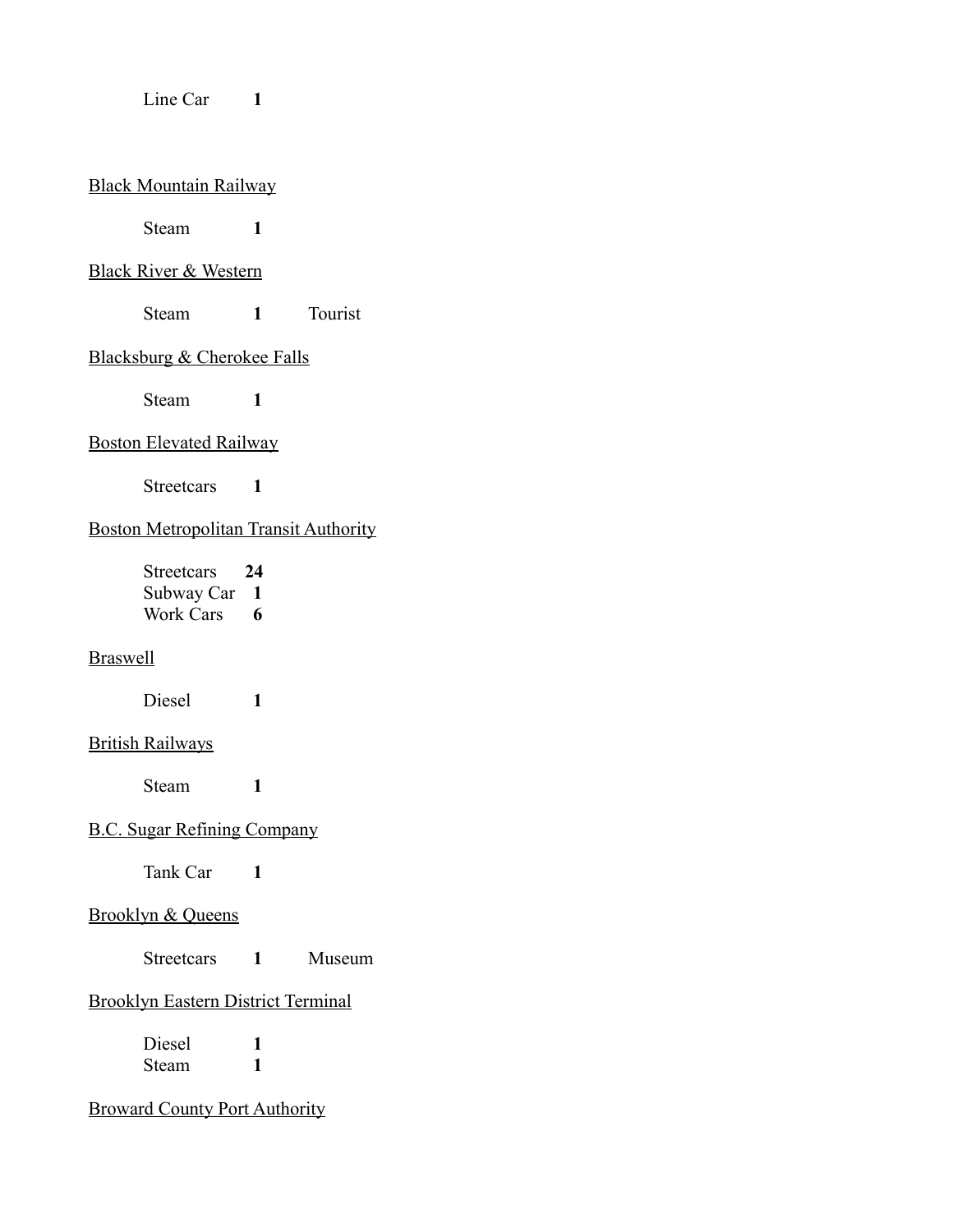Diesel **1**

#### Buffalo Creek Railroad

| Diesel      | 4 |
|-------------|---|
| Freight Car | 1 |

#### Buffalo Creek & Gauley

Steam **1**

#### Bunker Hill

Diesel 4

# Butte Anaconda & Pacific

| Caboose  | 5 |
|----------|---|
| Diesel   | ı |
| Electric | ı |

# Cadillac & Lake City

Steam **1**

# Calcasieu Paper Corporation

Steam **1**

# Calgary Municipal Railway

Streetcars **3** Museum

### Calumet & Hecla

Diesel **1**

# Canada & Gulf Terminal

Gas Car 1

# Canada & Dominion Sugar

Steam **1**

# Canada Creosoting Company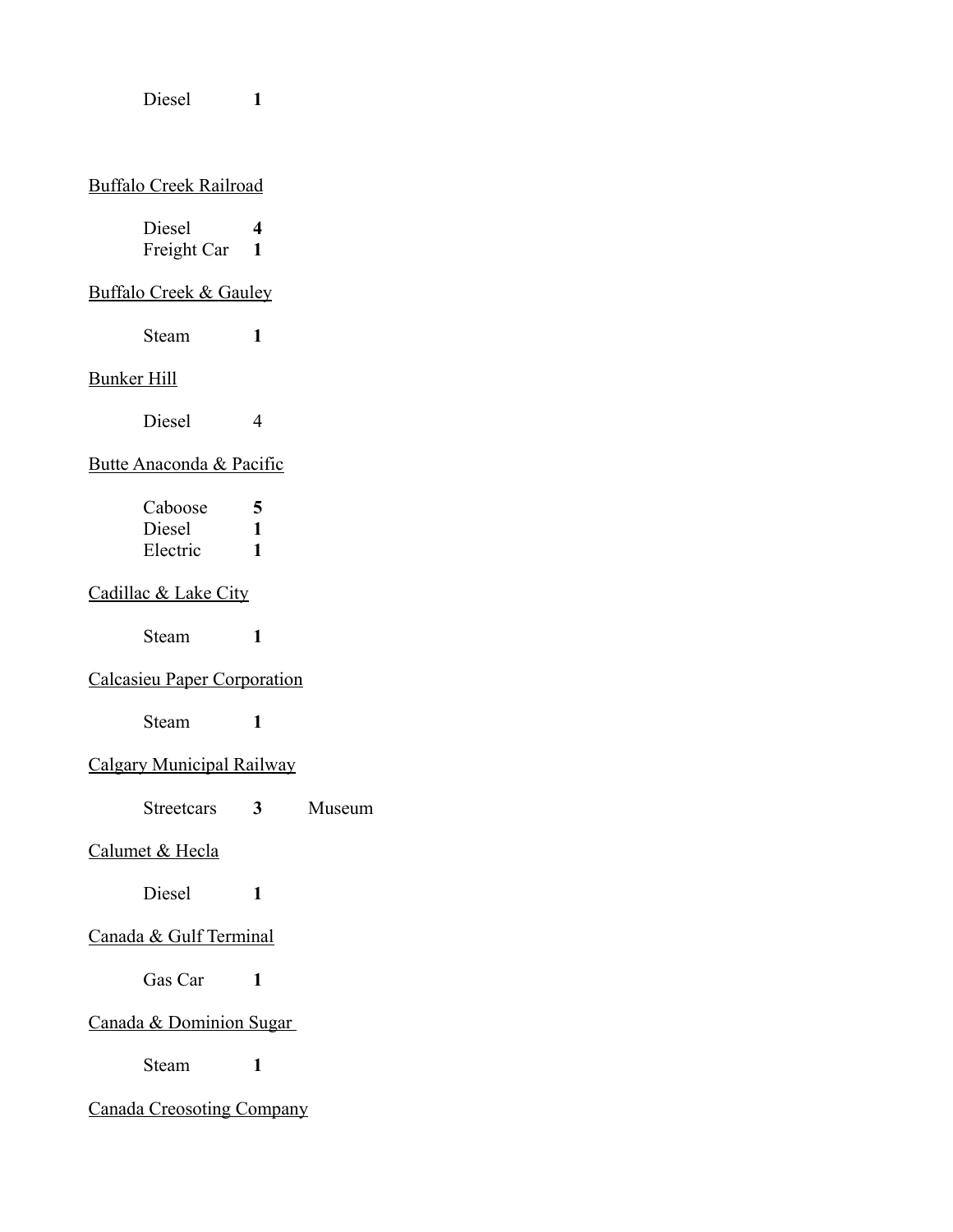#### Crane **2**

# Canadian Crushed Stone

# Powered Gon **1**

#### Canmore Mines

Steam **1** Museum

#### **Canton**

Diesel **10**

#### Cargill Inc.

Diesel **2**

### Canadian Cellulose

Diesel **1**

# Cape Breton Development Corporation

Diesel **1**

# Carbon County

Diesel **2**

#### Carbon Limestone

Diesel **1**

### Cargill

Diesel **2**

#### Carolina & Northwestern

Diesel **4**

### Carolina Power & Light

| Diesel |          |
|--------|----------|
| Steam  | Fireless |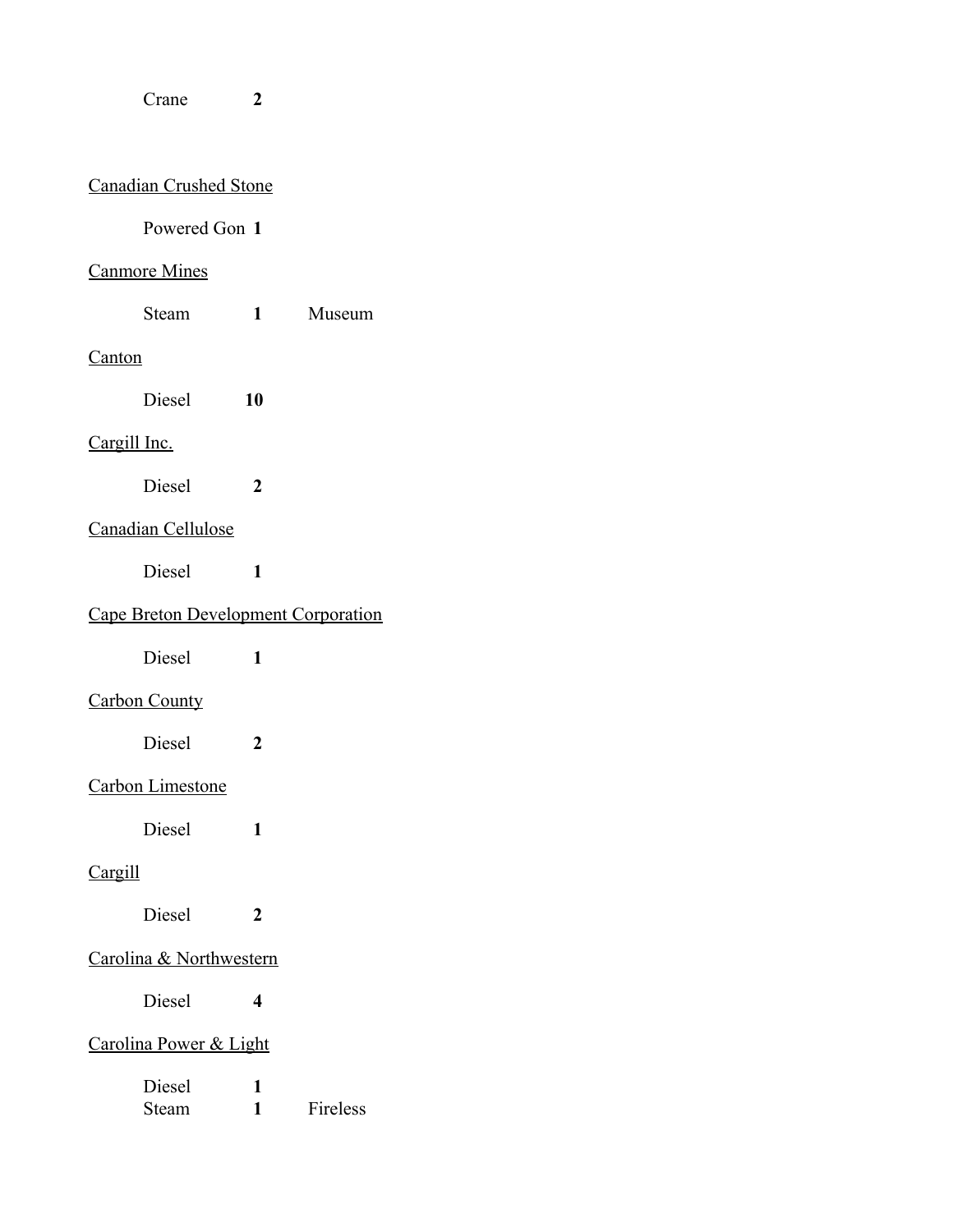#### Carolina Western

Diesel **1**

# Carros de Ferrocarril de Durango

Gas Locomotive **1**

#### Casey Jones Line

Steam **1** Tourist

## Cassville & Exetor

Gas Locomotive **2**

### Cedar Rapids & Iowa City

| Diesel     |        |
|------------|--------|
| Streetcars | Museum |

# Central California Traction

Diesel **5**

### Central Foundry

Diesel **1**

# Central of Georgia

| Business Car 1 |    |
|----------------|----|
| Diesel         | 46 |
| Steam          | 2  |

### Central of New Jersey

| <b>Budd Cars</b> | 3  |
|------------------|----|
| Diesel           | 34 |
| Steam            | ı  |

# Central Pacific

| Display |
|---------|
|         |

### Charles Black Gravel

Steam **2**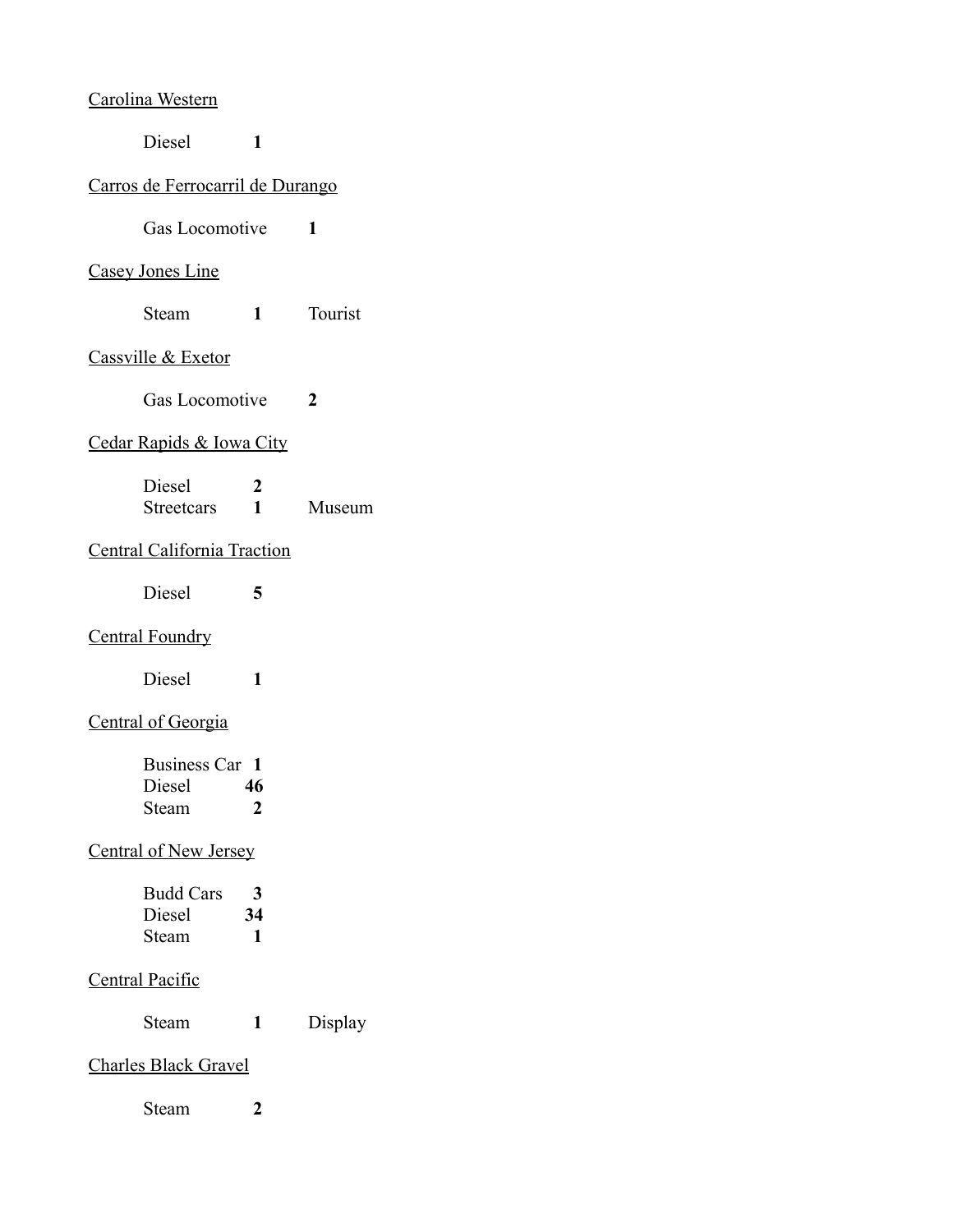#### Charles City Western

Diesel **1** Electric Locomotive **2** Interurban **1**

#### Chattahoochee Industrial

Diesel **3**

### Chattahoochee Valley

| Diesel |          |
|--------|----------|
| Steam  | Tourist? |

# Chattanooga Choo Choo

| <b>Steam</b>      | Museum |
|-------------------|--------|
| <b>Streetcars</b> | Museum |

### Chattanooga Traction

Diesel **2**

# **Chemplex**

Diesel **1**

#### Cherokee Brick & Tile

Gas Locomotive **1** Steam **1**

### Chicago Aurora & Elgin

| Baggage Motor         |              | 3 |        |
|-----------------------|--------------|---|--------|
| Electric Locomotive 1 |              |   | Museum |
| Interurban            | $\mathbf{R}$ |   | Museum |
| Line Car              |              |   |        |

#### Chicago & Eastern Illinois

| Caboose |   |
|---------|---|
| Diesel  | 3 |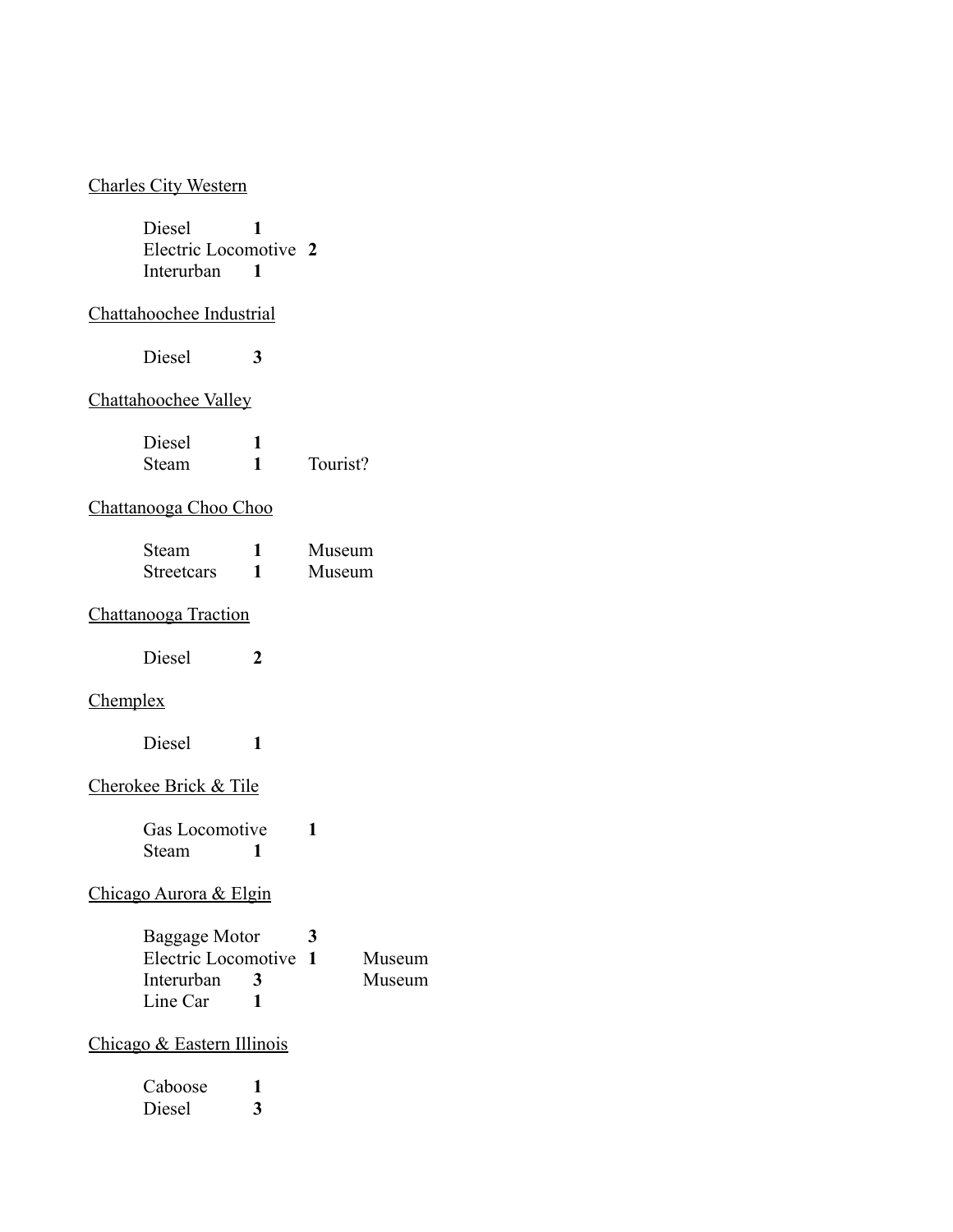Chicago & Illinois Midland

Steam **3**

#### Chicago & Western Indiana

Diesel **4**

#### Chicago Belt Line

Diesel **1**

#### Chicago Great Western

Diesel **14** Steam **2**

#### Chicago North Shore & Milwaukee

Electric Locomotive **2** Interurban **3** Museum Line Car 1

#### Chicago St. Paul Minneapolis & Omaha

Diesel **1** Steam **1**

#### Chicago South Shore & South Bend

Diesel **2** Electric Locomotive **12** Interurban **17**

Chicago Surface Lines

Work Equipment 1

#### Chicago Transit Authority

Elevated Car **6** Interurban **1** Streetcars **3** Work Equipment **3**

# Chicago West Pullman & Southern

Diesel **1**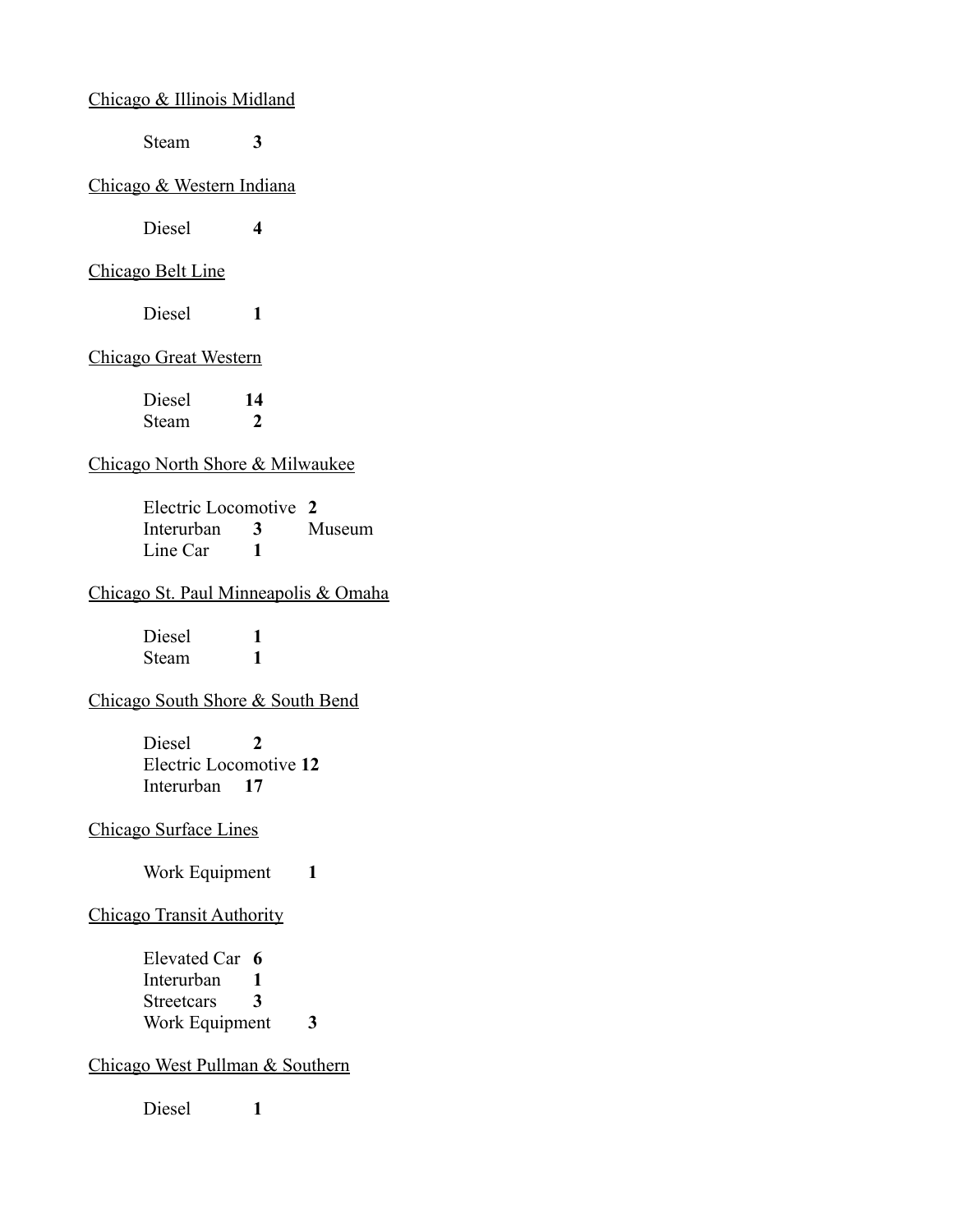# Chihuahua el Pacifico

Diesel **1**

### Cincinnati Union Terminal

Diesel **1**

### Cities Services

Diesel **1**

# City of Bradenton

| <b>Steam</b> |  | Display |
|--------------|--|---------|
|--------------|--|---------|

### City of Prineville

| Caboose | 6 |
|---------|---|
| Diesel  | 9 |
| Coach   |   |

### C.J. Langenfelder & Son

Diesel **1**

# Cliffhouse Railway

Steam **1**

### Cliffside Railroad

| Diesel |  |
|--------|--|
| Steam  |  |

# Clinchfield

| Boxcar        |    |          |
|---------------|----|----------|
| <b>Diesel</b> | 22 |          |
| <b>Steam</b>  |    | Tourist? |

# Clinton Corn Processing

| Diesel |  |
|--------|--|
| Steam  |  |

# Coal Producers Limited

Steam **1** Museum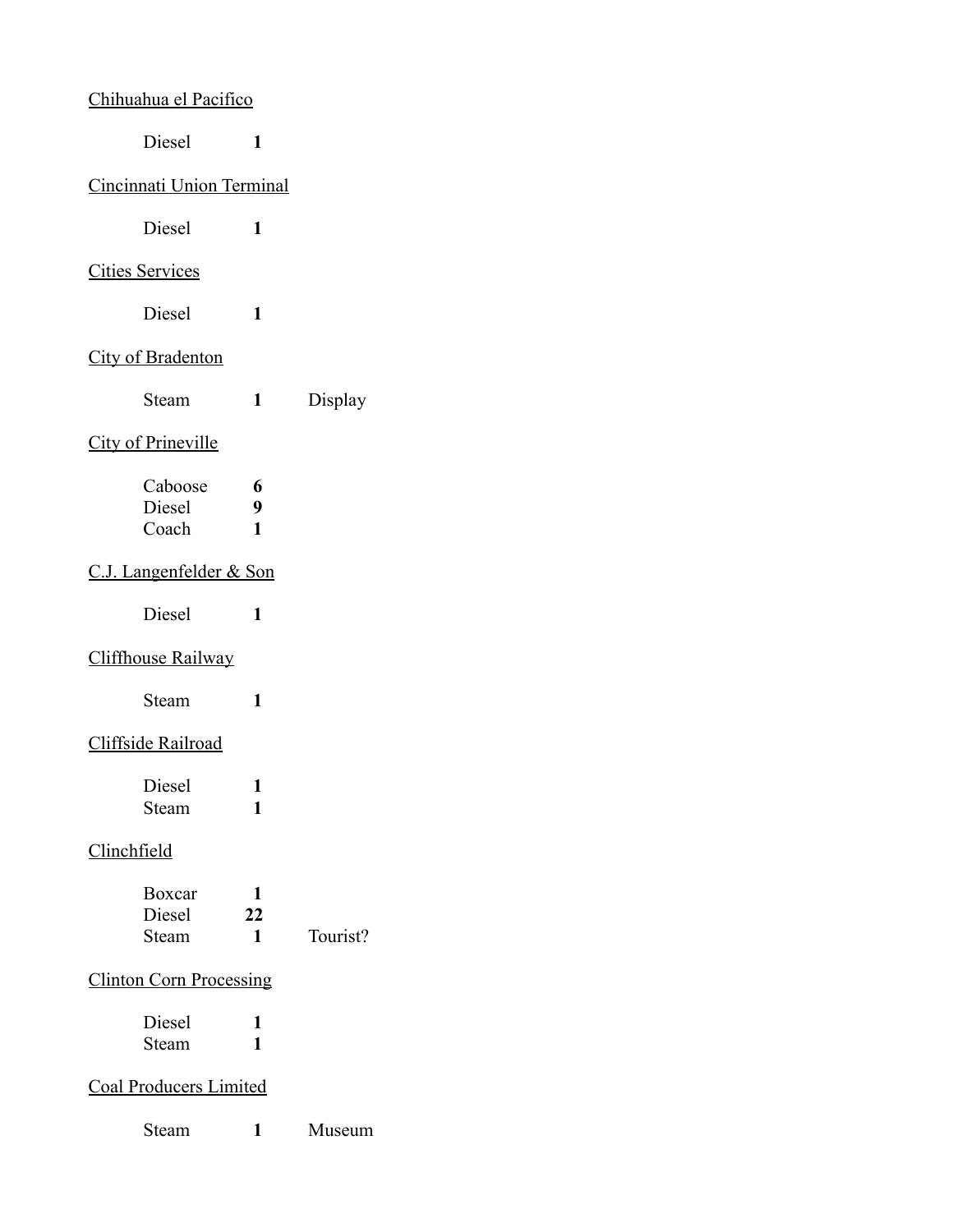#### Colorado & Southern

Steam **4** Colorado & Wyoming

Diesel **1**

### Colorado Midland

Coach **1** Museum

#### Columbia Industrial Park

Diesel **3**

#### Columbia Iron & Metals

Diesel **1**

### Columbia Newberry & Laurens

Diesel **1**

### Columbia Nitrogen

Diesel **2**

#### Columbia Silicate

Diesel **1**

#### Columbus & Greenville

Diesel **4** Steam **1**

#### Commonwealth Edison

Electric Locomotive **1** Steam **2**

# Conemaugh & Black Lick

Diesel **2**

#### Columbus & Greenville Railway

Diesel **2**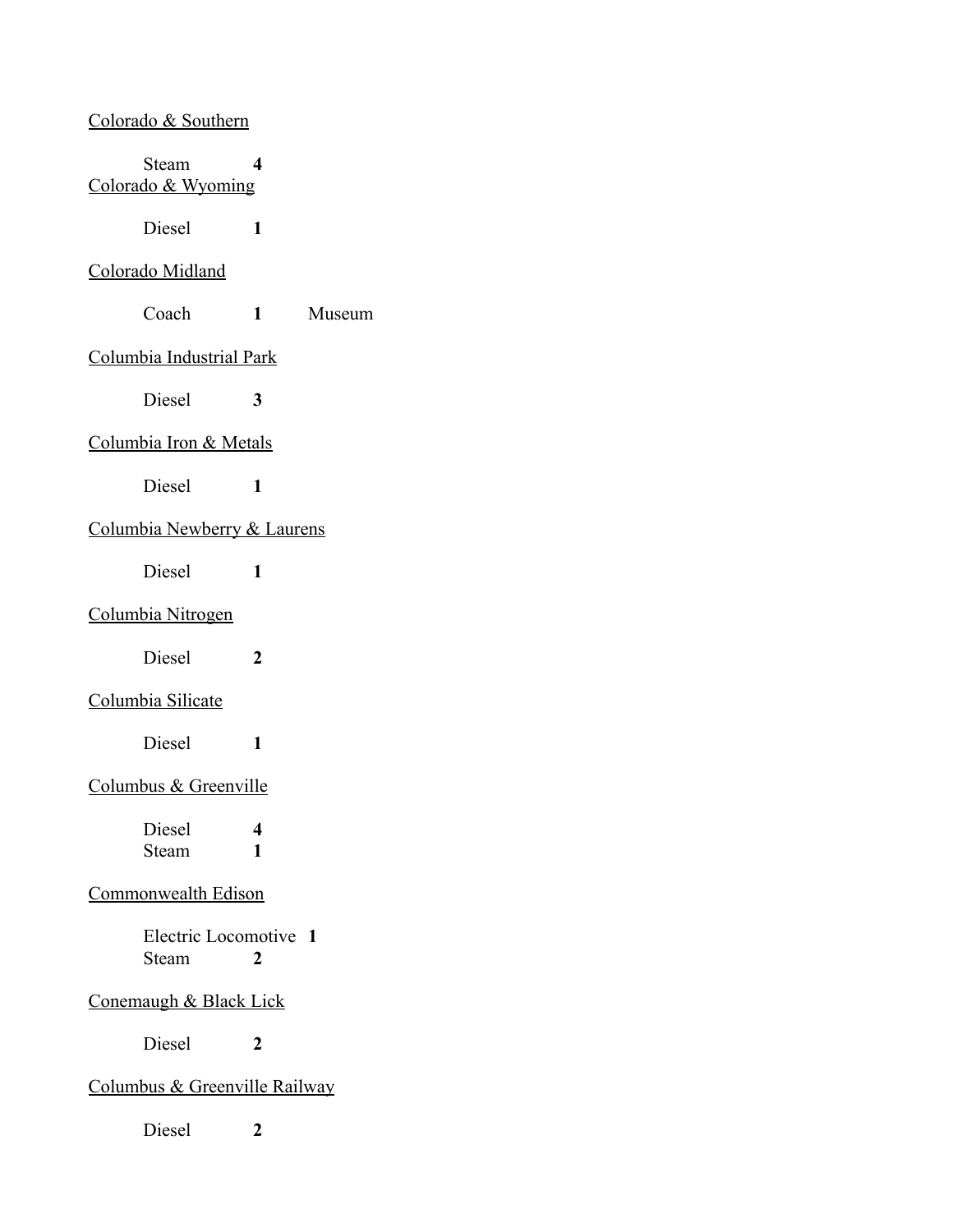# Colorado & Southern

| Diesel<br>Conasauga River Lumber    | 1                      |         |
|-------------------------------------|------------------------|---------|
| Steam                               | 2                      |         |
| <b>Confederation Train</b>          |                        |         |
| Diesel                              | 2                      |         |
| <b>Connecticut Company</b>          |                        |         |
| <b>Streetcars</b>                   | $\boldsymbol{4}$       |         |
| <b>Consumers Company</b>            |                        |         |
| Steam                               | $1 \quad \blacksquare$ | Museum  |
| <b>Continental Grain Company</b>    |                        |         |
| Diesel                              | 6                      |         |
| <b>Corinth &amp; Counce</b>         |                        |         |
| Diesel                              | $\boldsymbol{2}$       |         |
| <b>Crosby Forest Products</b>       |                        |         |
| Steam                               | 1                      |         |
| Cumberland Railway & Coal           |                        |         |
| Steam                               | 2                      |         |
| <b>Cumbres &amp; Toltec Scenic</b>  |                        |         |
| Diesel<br>Steam                     | 1<br>6                 |         |
| <b>Cotton Producers Association</b> |                        |         |
| Diesel                              | 2                      |         |
| <b>Cummer Sons Cypress</b>          |                        |         |
| Steam                               | 1                      | Display |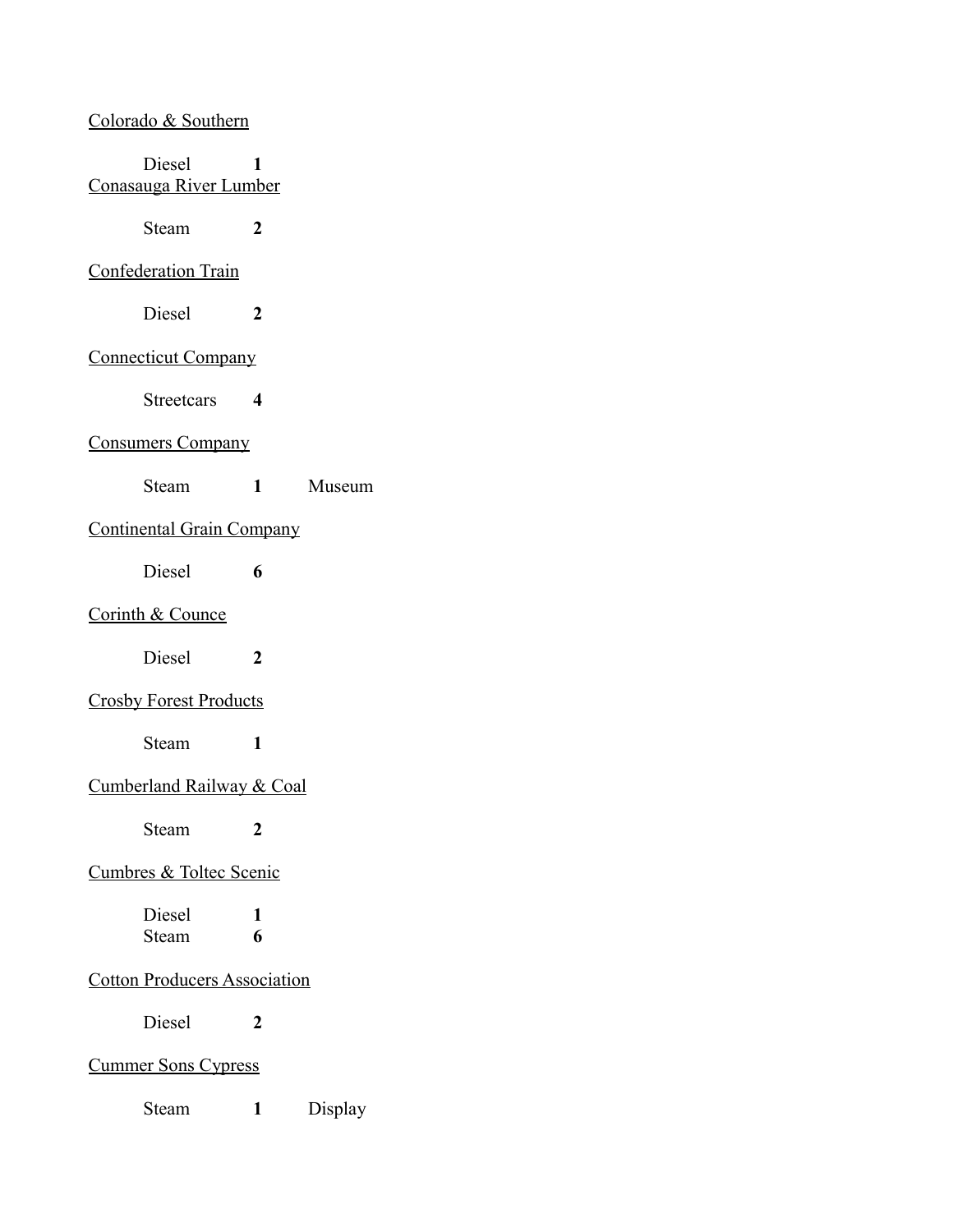### Czechoslovak State Railway

Diesel **1**

# Dallas Rapid Transit & Terminal

Streetcars **1**

#### Dardanelle & Russellville

| Diesel |   |
|--------|---|
| Steam  | 4 |

# Dansville & Mount Morris

Steam **1** Museum?

# Davenport Rock Island & North Western

| Caboose |   |
|---------|---|
| Diesel  | 6 |
| Steam   |   |

### Deadwood Central

| Steam | Display |
|-------|---------|
| Steam | Museum? |

#### DeBardeleben Coal Corporation

Steam **1**

#### Delta Alaska Terminal

Diesel **2**

#### Denver & Intermountain Railroad

#### Denver & Rio Grande

Steam **1** Display

#### Denver Boulder & Western

| Coach | Museum |
|-------|--------|
| Steam | Museum |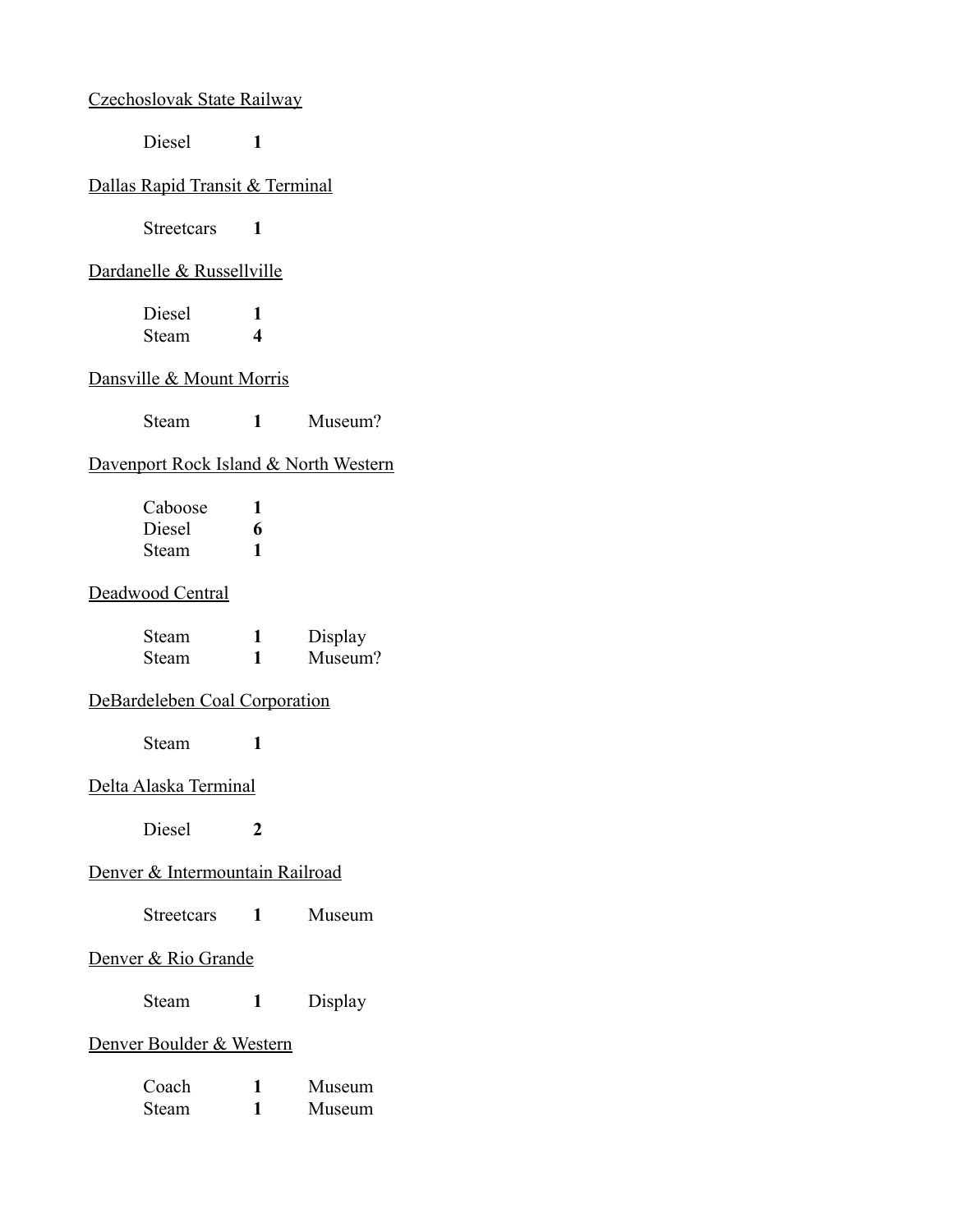# Denver Street Railway

|               | Streetcars                        | $1 \quad \blacksquare$ | Museum  |
|---------------|-----------------------------------|------------------------|---------|
|               | <b>Denver Tramways</b>            |                        |         |
|               | <b>Streetcars</b><br>Streetcars 1 | 1                      | Museum  |
|               | Des Moines & Central Iowa         |                        |         |
|               | <b>Diesel</b>                     | 3                      |         |
|               | Des Moines Union                  |                        |         |
|               | Diesel                            | 2                      |         |
|               | Detroit & Mackinaw                |                        |         |
|               | Baggage                           | 1                      |         |
|               | Detroit Edison                    |                        |         |
|               | Diesel                            | 5                      |         |
|               | Detroit Street Railway            |                        |         |
|               | <b>Streetcars</b>                 | $\mathbf{1}$           | Museum? |
|               | Detroit Terminals                 |                        |         |
|               | Steam                             | 1                      |         |
|               | Detroit Toledo & Ironton          |                        |         |
|               | <b>Diesel</b>                     | 2                      |         |
| <u>DF Inc</u> |                                   |                        |         |
|               | Steam                             | 1                      |         |
|               | <b>Dierks Forests</b>             |                        |         |
|               | Diesel<br>Steam                   | 1<br>1                 | Museum  |
|               | Dierks Land & Coal                |                        |         |
|               | Steam                             | 1                      |         |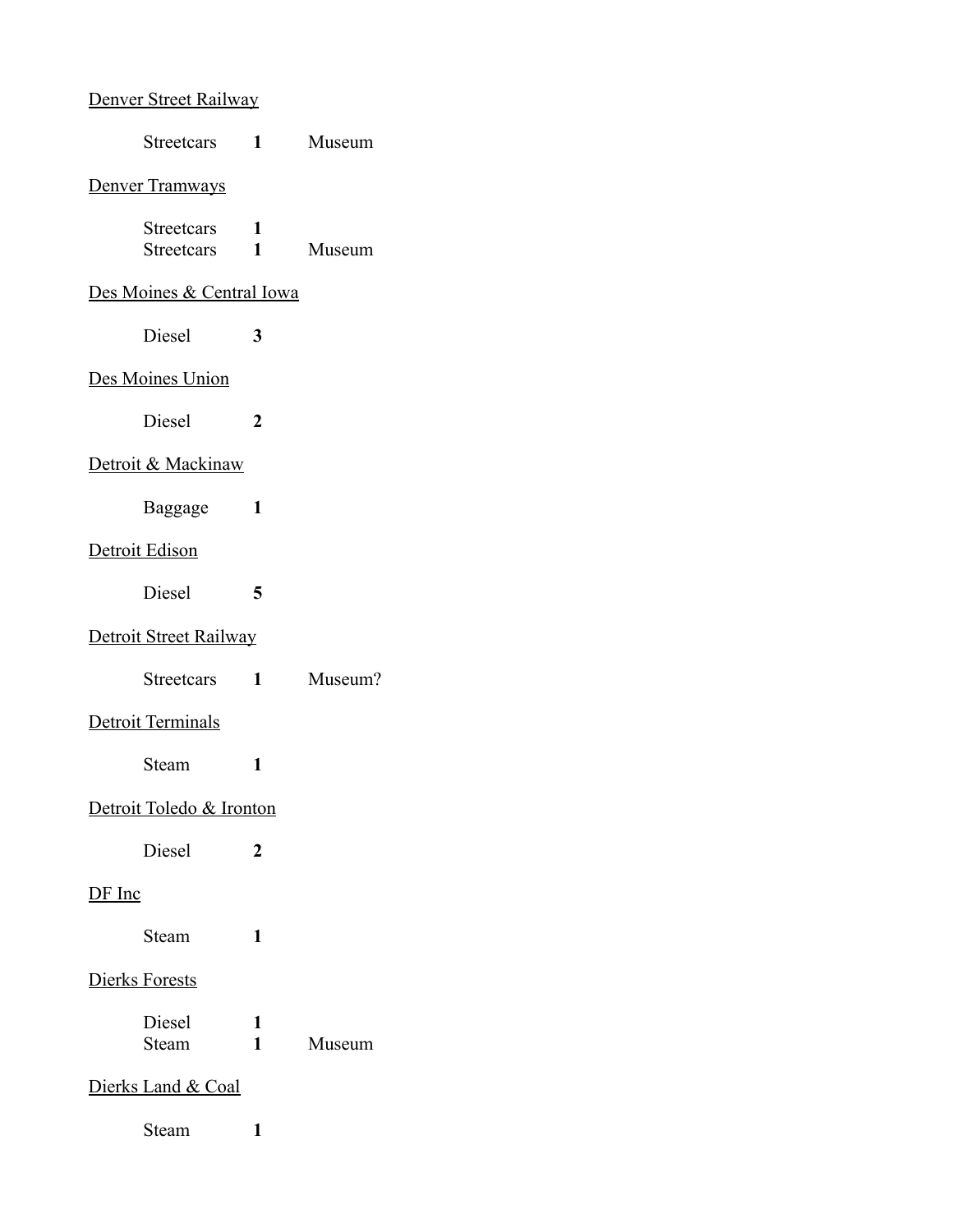# District of Columbia Transit

| Streetcars<br>Dow Chemical  | 1                |         |
|-----------------------------|------------------|---------|
| Diesel                      | 1                |         |
| <b>Duke PowerU</b>          |                  |         |
| Diesel                      | 1                |         |
| <b>Dulein Steel</b>         |                  |         |
| Diesel                      | 1                |         |
| Duluth & Iron Range         |                  |         |
| Steam                       | 2                | Display |
| Duluth & Northeastern       |                  |         |
| Steam                       | $\boldsymbol{2}$ |         |
| Duluth Missabe & Iron Range |                  |         |
| Diesel<br>Steam             | 1<br>23          |         |
| <b>Dunrobin</b>             |                  |         |
| Steam                       | 1                |         |
| Duquense Slag               |                  |         |
| Steam                       | 1                |         |
| Durham & Southern Railway   |                  |         |
| Diesel                      | 10               |         |
| Eagle-Picher                |                  |         |
| Steam                       | 1                | Museum  |
| Early & Daniels             |                  |         |
| Diesel                      | 1                |         |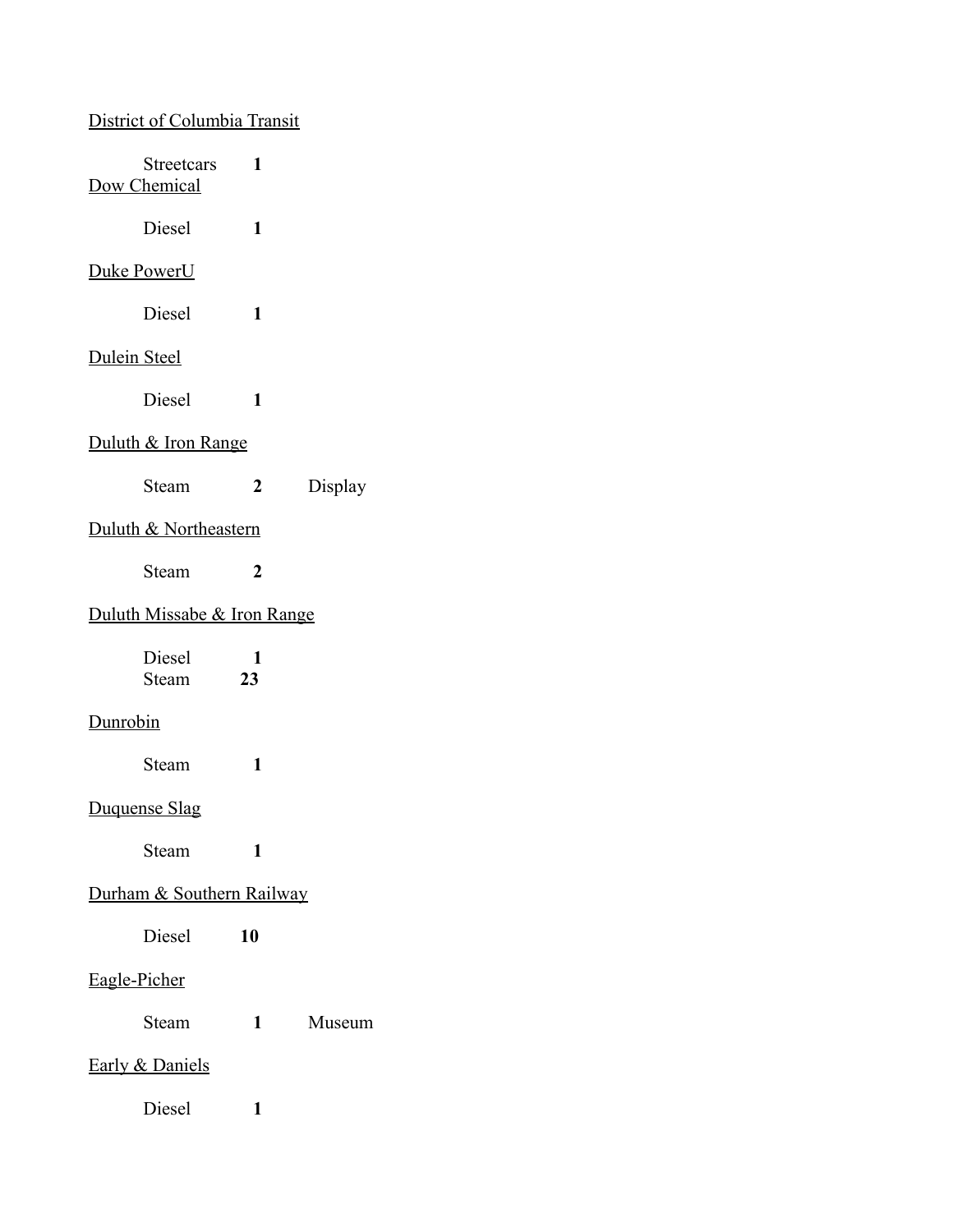# East Branch & Lincoln

Steam **1**

#### East Broad Top

| Gas Car    |    |
|------------|----|
| Gas Jitney | T. |
| Steam      | 4  |

### East Tennessee & Western North Carolina

Steam **1**

#### East Washington

Diesel **1**

### Edaville

Steam **4**

#### E.J. Lavino

| Steam |  |
|-------|--|
|       |  |

### Eldorado & Wesson

| Diesel |  |
|--------|--|
| Steam  |  |

# Elgin Joliet & Eastern

| Caboose |    |
|---------|----|
| Diesel  | 18 |

#### El Paso & South Western

| Display |
|---------|
|         |

#### El Paso City Lines

Streetcars **2**

### EMD

Diesel **4**

### Empire Coke Company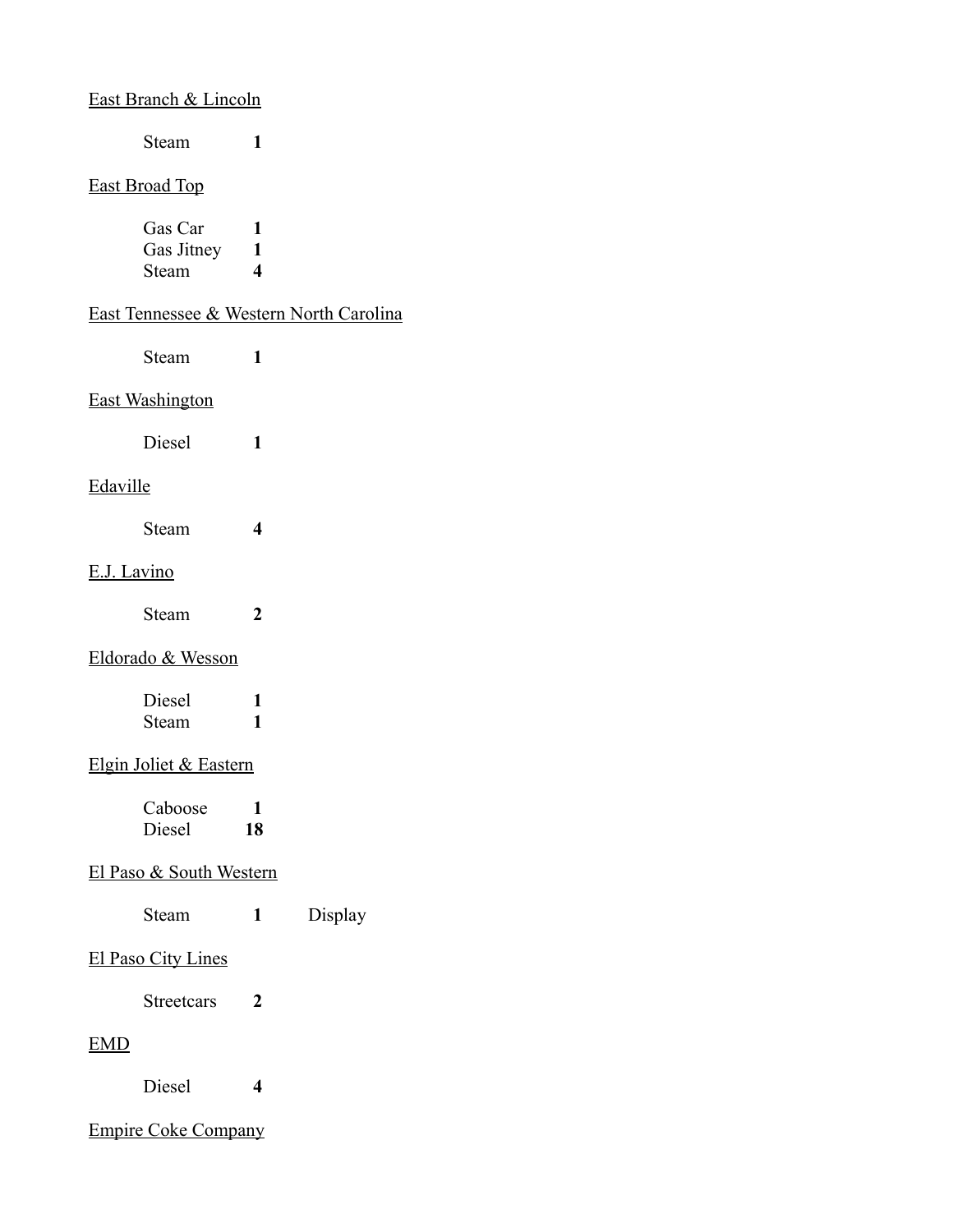| Diesel |  |
|--------|--|
| Steam  |  |

# Erie & Michigan Railway & Navigation

| Combine | Museum? |
|---------|---------|
|---------|---------|

#### Erie City Iron Works

Gas Locomotive **1**

#### Essex Terminal Railway

| Diesel |   |
|--------|---|
| Steam  | 5 |

# Esso

Diesel **1**

# Everett

Steam **1**

# Fabrica Agregate Utilak Rulant

Diesel **1**

## Federal Barge Lines

Diesel **1**

# Flemingsburg & Northern

Steam **1**

# Florence & Cripple Creek

#### Steam **2** Museum?

### Flying Dutchman

Steam **3**

# Foote Mineral Company

Diesel **1**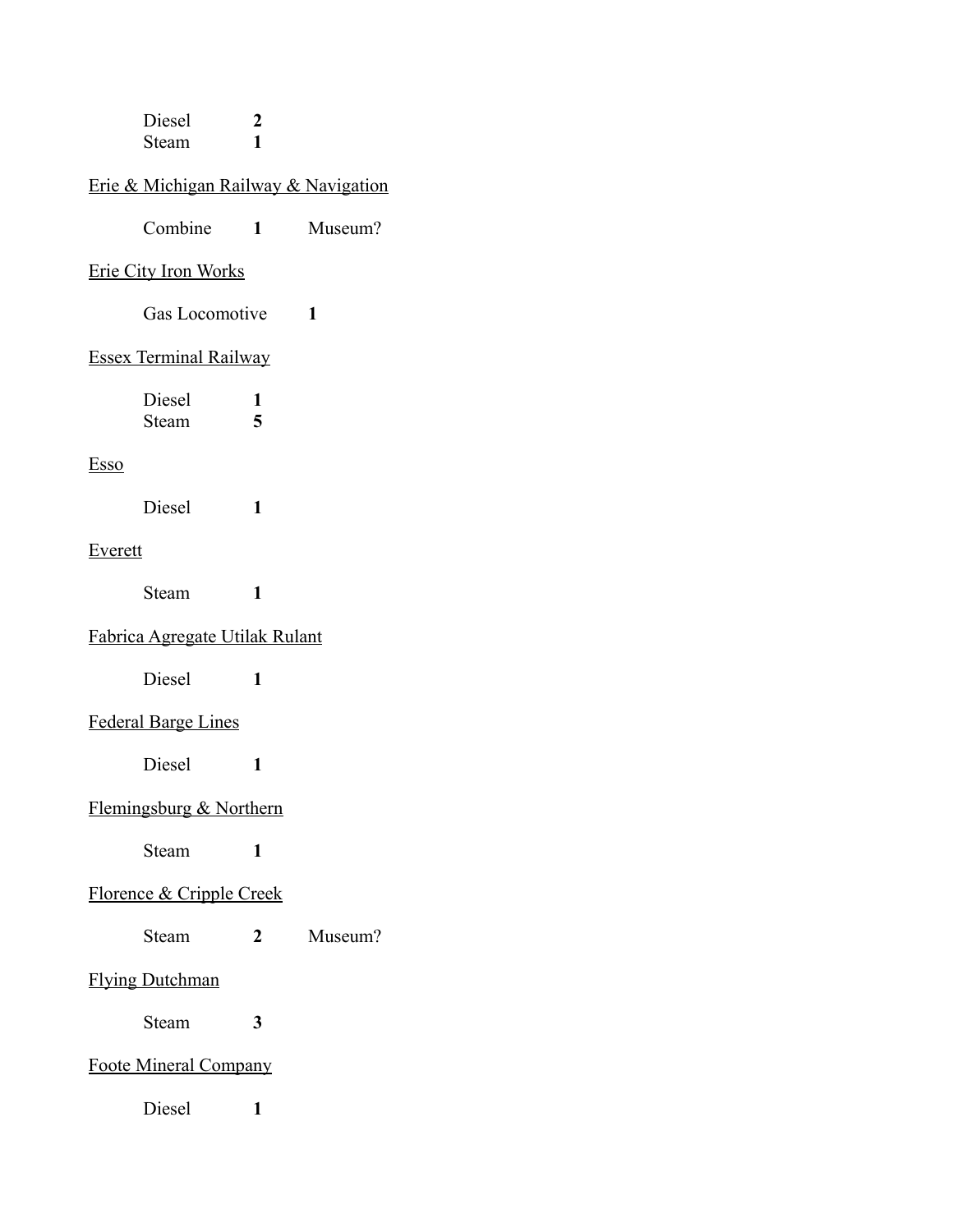#### Fore River Railroad

Diesel **3**

### Fort Collins Municipal Railway

Streetcars **2** Museum

### Fort Dodge Des Moines & Southern

Diesel **9**

#### Fort Smith Subiaco & Rock Island

Steam **1**

#### Fort Worth & Denver

Steam **1**

### France Stone Company

Diesel **1**

# Franco Railroad Contractors

| Diesel   |   |
|----------|---|
| Gas Loco | 2 |

# Frankfort & Cincinnati

Diesel **2**

### Fruit Growers Supply

Steam **1** Museum

#### Gainesville Midland

Caboose **1** Diesel **1** Steam **5** One Display

#### Galveston Houston & Henderson

Steam **1**

#### Garden City Western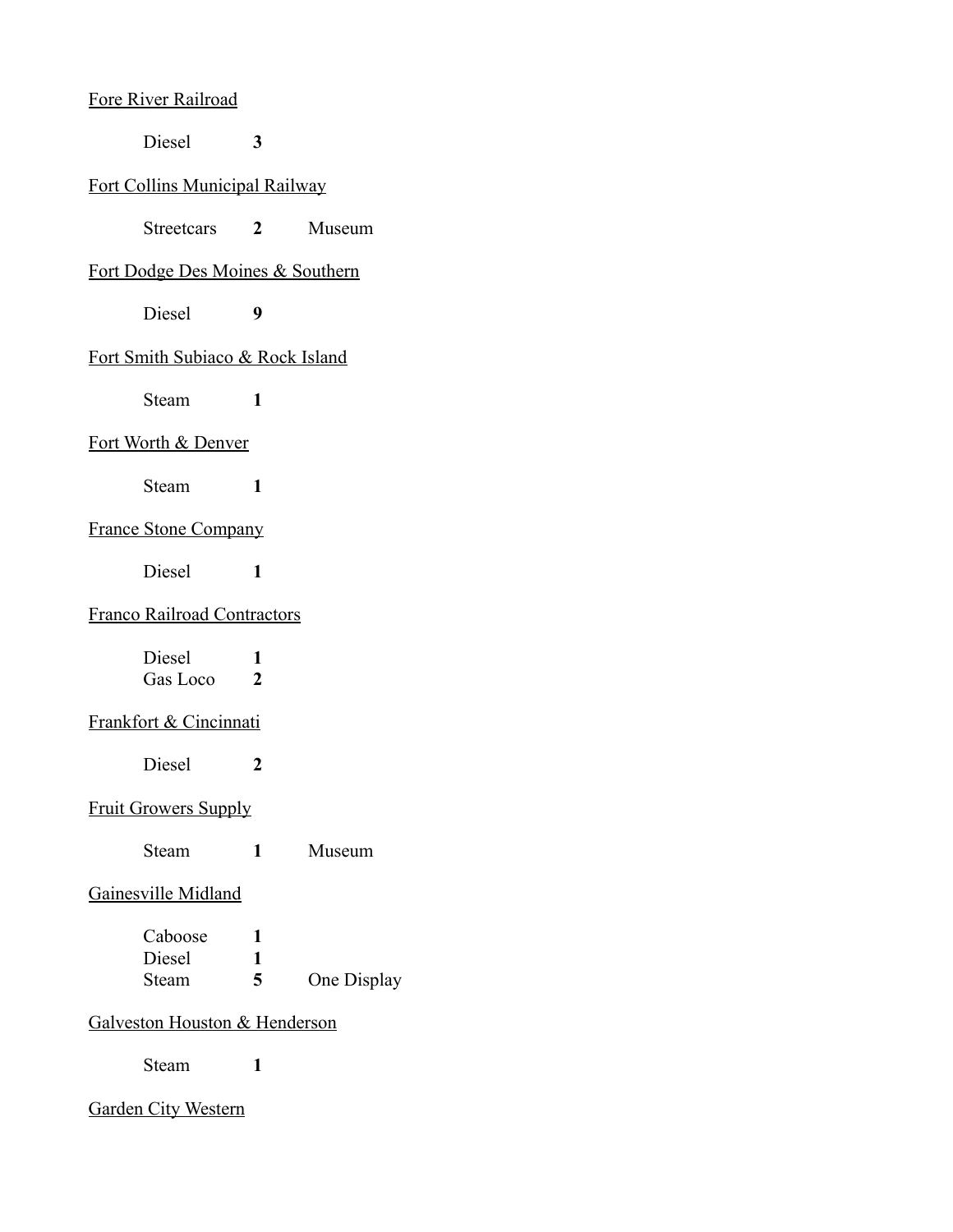Steam **1** Display

# **GATX**

| Tank Car                            | 1                     |         |
|-------------------------------------|-----------------------|---------|
| <b>General Electric</b>             |                       |         |
| <b>Diesel</b>                       | 7                     |         |
| Genesee & Wyoming                   |                       |         |
| Diesel                              | 1                     |         |
| Georgia & Florida                   |                       |         |
| Diesel                              | 3                     |         |
| Georgia Ashburn Sylvester & Camilla |                       |         |
| Diesel<br>Steam                     | 2<br>1                | Display |
| Georgia Marble                      |                       |         |
| Diesel                              | 1                     |         |
| Georgia Northern                    |                       |         |
| Diesel<br>Steam                     | $\boldsymbol{2}$<br>1 |         |
| Georgia Power                       |                       |         |
| Diesel<br>Steam                     | 4<br>1                |         |
| Gifford-Hill Sand & Gravel          |                       |         |
| Diesel                              | 1                     |         |
| Glacier Sand & Gravel               |                       |         |
| Diesel                              | 1                     |         |
| Godchaux Sugars                     |                       |         |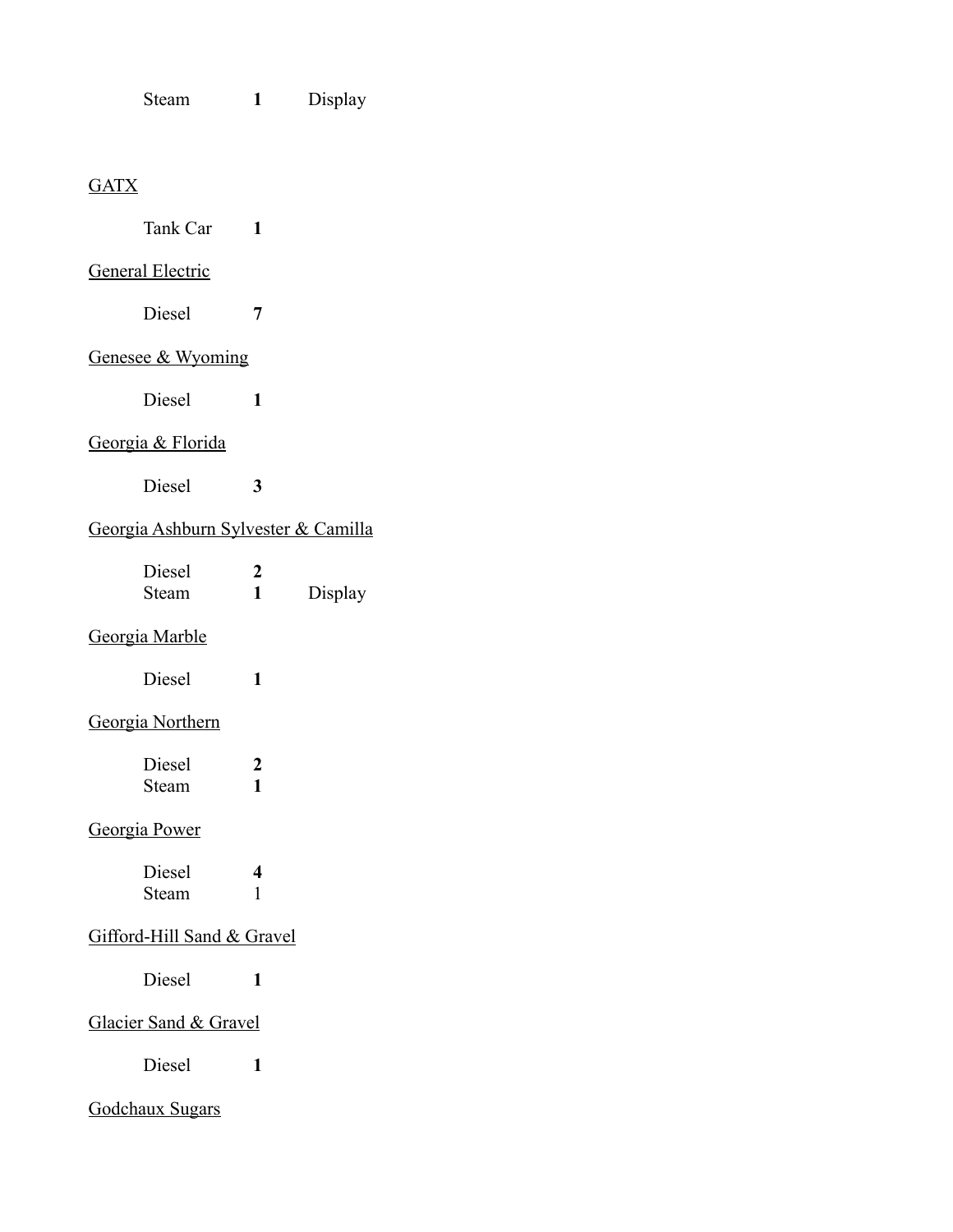Steam **1**

| Gold Coast & San Juan         |                                         |                  |         |
|-------------------------------|-----------------------------------------|------------------|---------|
|                               | Steam                                   | 1                | Museum? |
|                               | <b>Gold Strike Eastern</b>              |                  |         |
|                               | Steam                                   | $\mathbf{2}$     | Museum? |
|                               | Goodpasture Grain                       |                  |         |
|                               | Diesel                                  | 1                |         |
| <b>GO</b> Transit             |                                         |                  |         |
|                               | Diesel                                  | $\boldsymbol{2}$ |         |
|                               | Grace Agricultural Chemical Co.         |                  |         |
|                               | Diesel                                  | 2                |         |
|                               | <b>Grafton &amp; Upton</b>              |                  |         |
|                               | Diesel                                  | 1                |         |
|                               | <b>Graham County</b>                    |                  |         |
|                               | Steam                                   | 4                |         |
| <b>Grand River</b>            |                                         |                  |         |
|                               | Electric Loco 4<br>Interurban           | 4                |         |
| <b>Granite Rock</b>           |                                         |                  |         |
|                               | Steam                                   | 2                |         |
| Graysonia Nashville & Ashdown |                                         |                  |         |
|                               | Diesel                                  | 1                |         |
|                               | <b>Great Lakes Foundry Sand Company</b> |                  |         |
|                               | Steam                                   | 1                |         |
|                               |                                         |                  |         |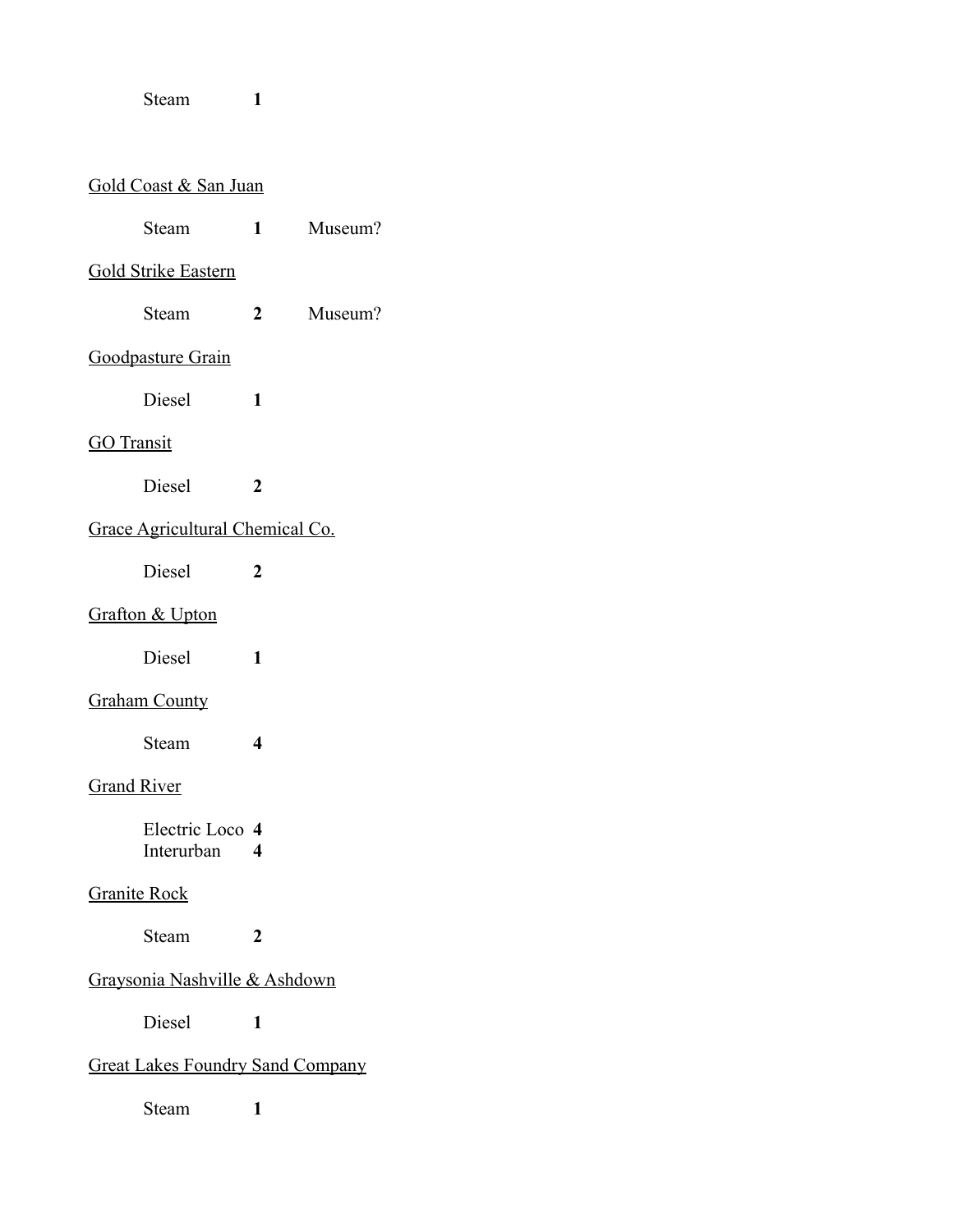| <b>Great Slave Lake</b>               |                                                   |   |
|---------------------------------------|---------------------------------------------------|---|
| Caboose                               | 1                                                 |   |
| <b>Great Southwest</b>                |                                                   |   |
| Diesel                                | 1                                                 |   |
| <b>Great Western</b>                  |                                                   |   |
| Caboose<br>Combine<br>Diesel<br>Steam | $\mathbf{3}$<br>$\mathbf{1}$<br>$\mathbf{1}$<br>7 | N |
| Green Bay & Western                   |                                                   |   |
| Diesel                                | 1                                                 |   |
| Greenville & Northern                 |                                                   |   |
| Diesel                                | 1                                                 |   |
| Guatamala Plantation                  |                                                   |   |
| Steam                                 | 1                                                 | N |
| <b>Guianard Brick</b>                 |                                                   |   |
| Diesel                                | 1                                                 |   |
| <b>Gulf Power</b>                     |                                                   |   |
| Diesel<br>Steam                       | 1<br>1                                            |   |
| <b>Gulf States Paper Corporation</b>  |                                                   |   |
| Diesel<br>Steam                       | 1<br>1                                            |   |
| Hampton & Branchville                 |                                                   |   |
| Diesel<br>Steam                       | 4<br>1                                            |   |
| <b>Hannah Nickel</b>                  |                                                   |   |
| Diesel                                | 3                                                 |   |

**Museum** 

Steam **1** Museum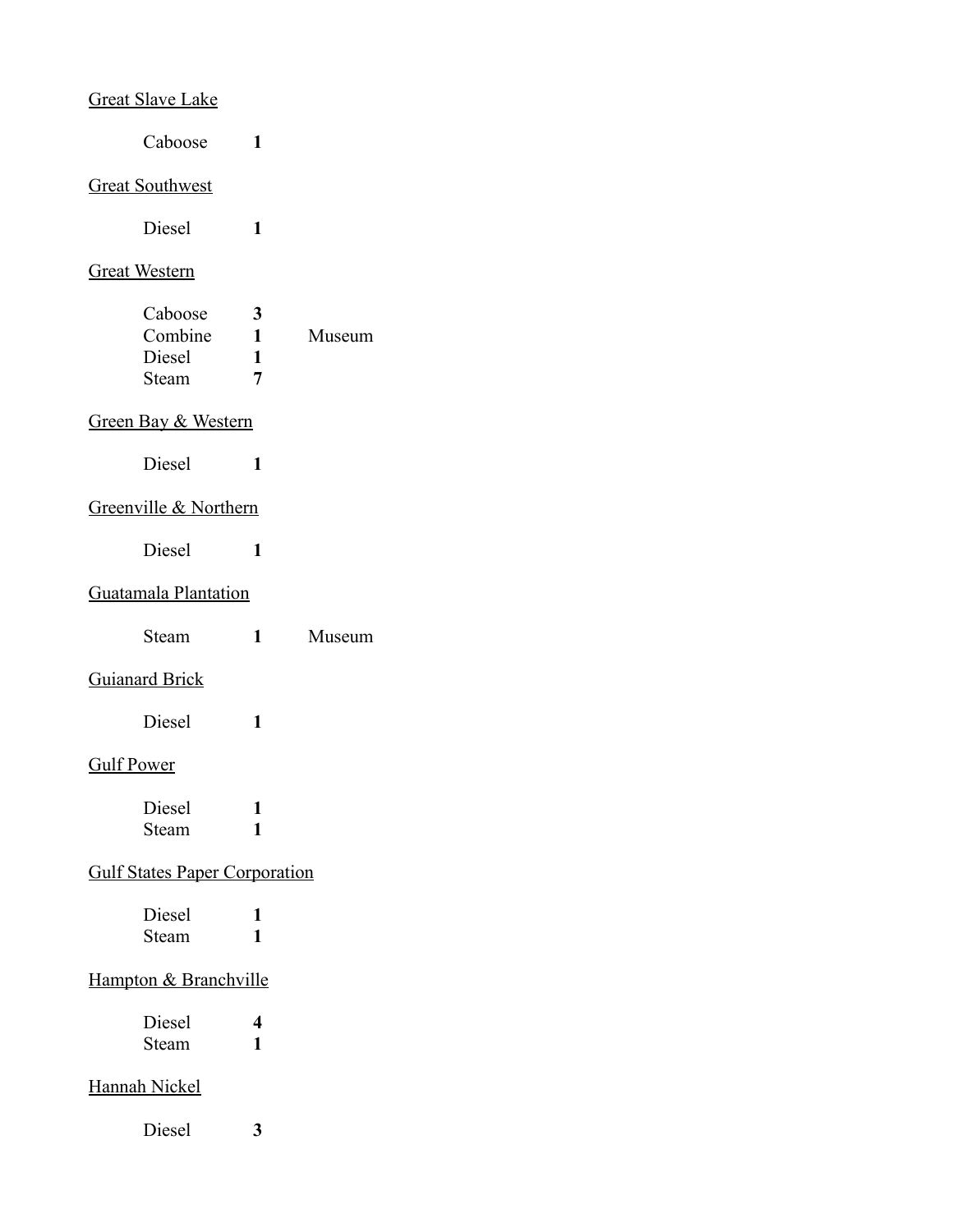| <b>Hartford &amp; Slocomb</b> |                        |            |
|-------------------------------|------------------------|------------|
| Diesel<br><b>Hartwell</b>     | 2                      |            |
| Diesel                        | $\boldsymbol{2}$       |            |
| Henry J Kaiser Co.            |                        |            |
| Diesel<br>Gas Loco<br>Steam   | 1<br>$\mathbf{1}$<br>1 |            |
| <b>Hetch Hetchy</b>           |                        |            |
| Steam                         | $\mathbf{1}$           | Display    |
| <b>HG Ross Company</b>        |                        |            |
| Steam                         | 1                      | Display    |
| <b>Hooker Chemical</b>        |                        |            |
| Diesel<br>Tank Car            | 4<br>$\overline{5}$    |            |
| Houston Belt & Terminal       |                        |            |
| Diesel                        | 3                      |            |
| <b>Howard Terminal</b>        |                        |            |
| Steam                         | 1                      |            |
| Huntington & Broad Top        |                        |            |
| Steam                         | 1                      |            |
| <b>Hyman Micheals</b>         |                        |            |
| Diesel                        | 1                      |            |
| <b>Ideal Cement Company</b>   |                        |            |
| Steam                         | $\mathbf{2}$           | One Museum |
| Illinois Sand & Ballast       |                        |            |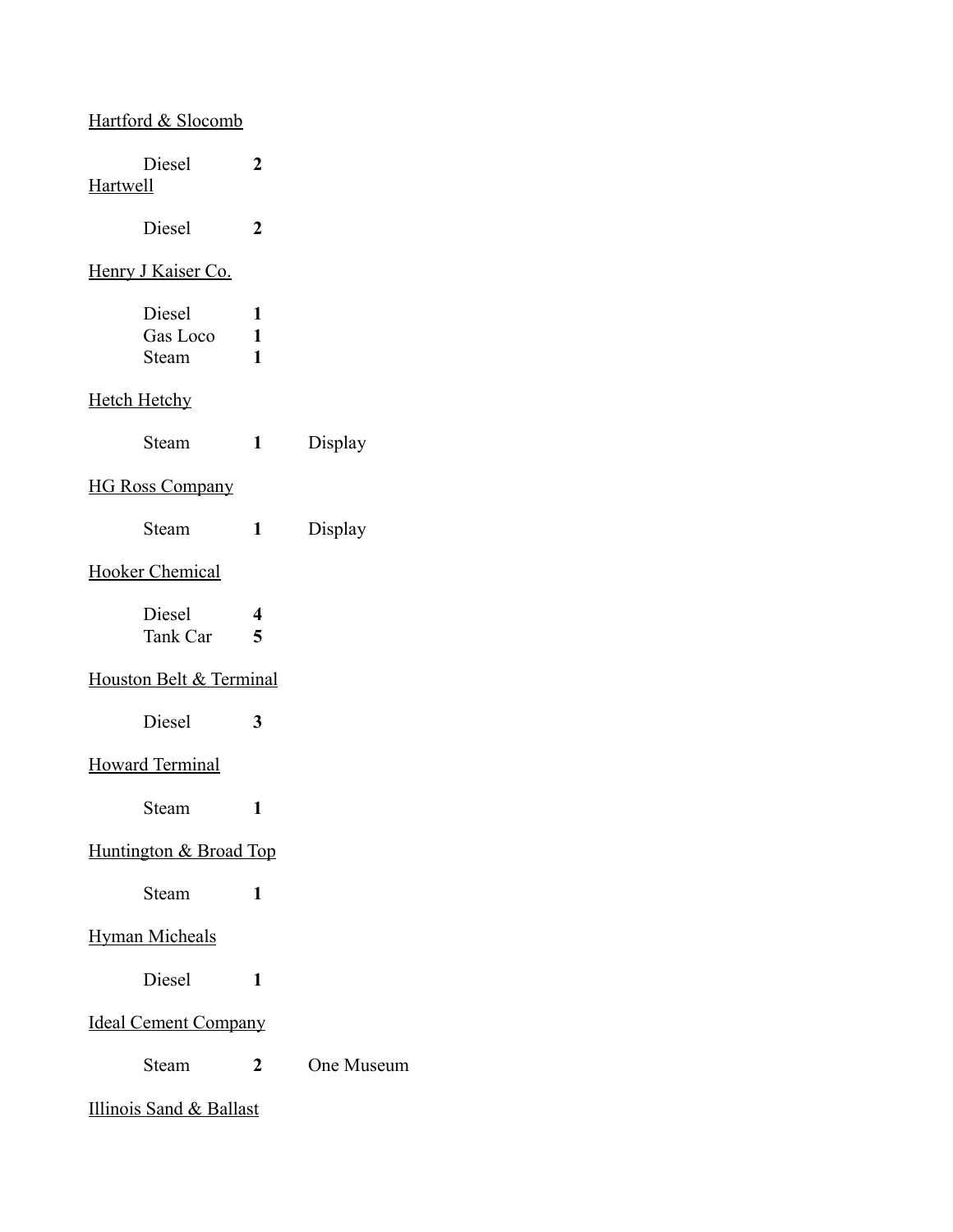Diesel **2**

### Illinois Terminal

| Diesel            | 3            |            |
|-------------------|--------------|------------|
| Interurban        |              | Museum?    |
| Line Car          | 1            | Museum     |
| <b>Streetcars</b> | $\mathbf{3}$ | One Museum |

## Indiana Harbour Belt

| Diesel | Я |
|--------|---|
| Steam  | 3 |

### Indianapolis Power & Light

Diesel **1**

# Indianapolis Union

Diesel **1**

### Industrial Union

Diesel **1**

# Inland Empire Paper

| Diesel |   |
|--------|---|
| Steam  | 4 |

# Inland Steel

Diesel **1**

# International Multifoods

Diesel **1**

# International Terminals

Diesel **1**

## Interstate

Diesel **4**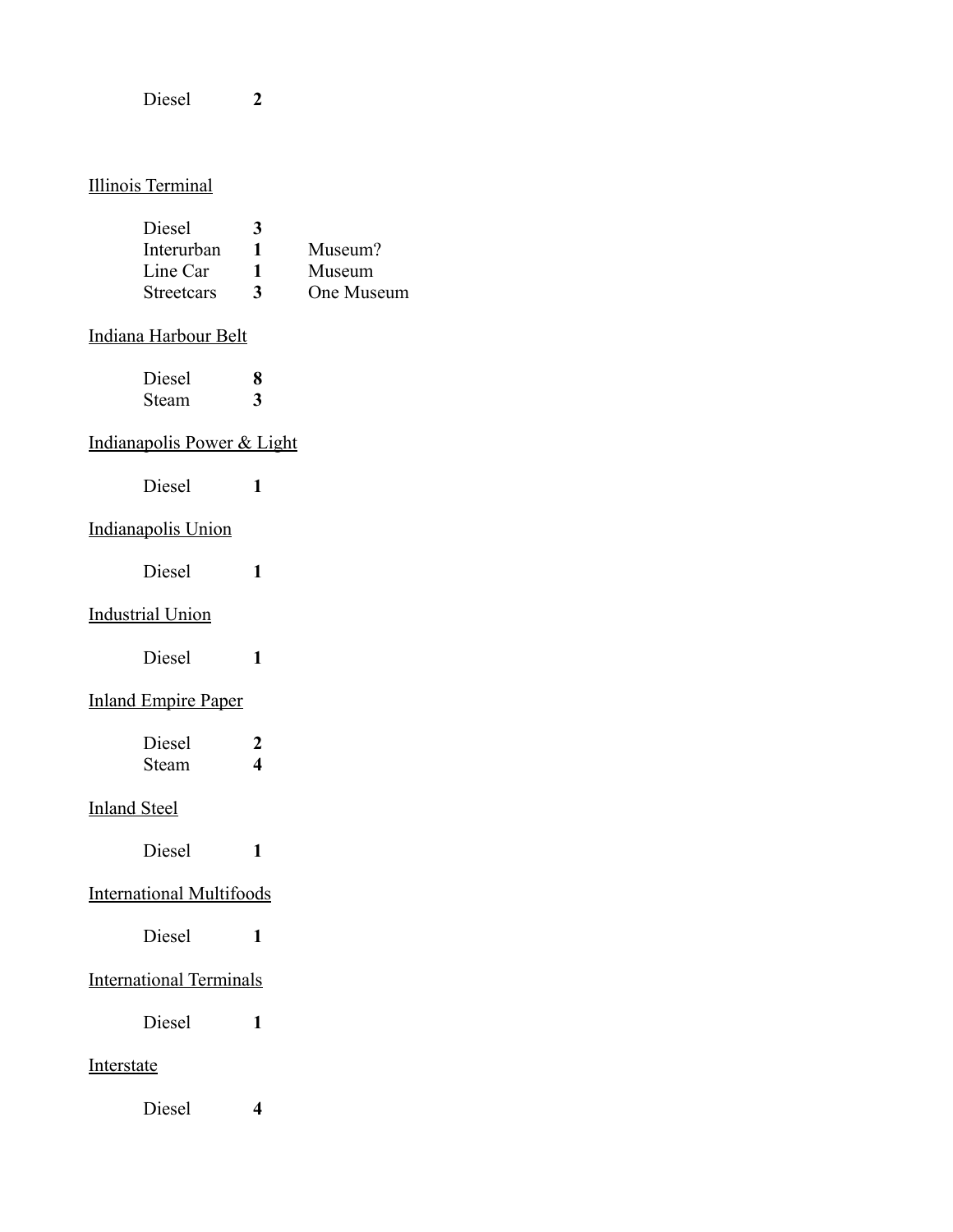| <b>Iowa-Illinois Gas &amp; Electric</b>                  |              |                     |
|----------------------------------------------------------|--------------|---------------------|
| Steam                                                    | $\mathbf{1}$ | Fireless            |
| <b>Iowa State University</b>                             |              |                     |
| Diesel                                                   | 1            |                     |
| <u>Iowa Terminal</u>                                     |              |                     |
| Baggage Motor<br>Electric Locomotive 9<br>Work Equipment |              | 1<br>$\overline{2}$ |
| <b>Iowa Transfer</b>                                     |              |                     |
| <b>Diesel</b>                                            | 1            |                     |
| <b>Iron Mountain</b>                                     |              |                     |
| Steam                                                    | $\mathbf{1}$ | Museum              |
| <b>Island Terminal</b>                                   |              |                     |
| Diesel                                                   | 1            |                     |
| Jacksonville Terminal                                    |              |                     |
| Diesel                                                   | 1            |                     |
| <b>Jameson Construction Company</b>                      |              |                     |
| Gas Locomotive                                           |              | 1                   |
| <b>JJ Coan Company</b>                                   |              |                     |
| Diesel                                                   | 1            |                     |
| <b>JM Huber Corporation</b>                              |              |                     |
| Diesel                                                   | 2            |                     |
| <b>Johnstown Traction Company</b>                        |              |                     |
| <b>Streetcars</b>                                        | 1            |                     |
| Kaiser Aluminum                                          |              |                     |
| Diesel                                                   | 1            |                     |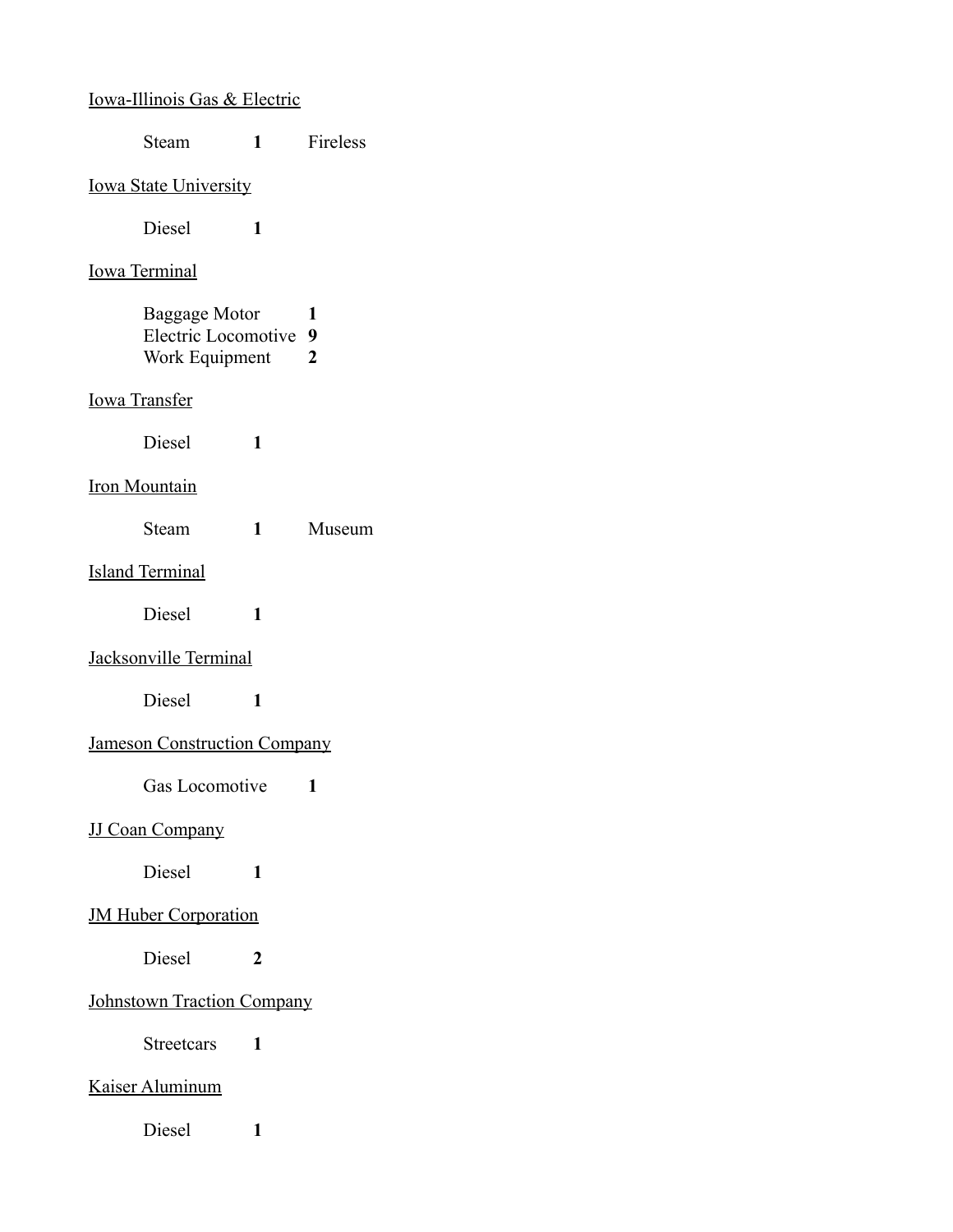| Kaiser Rock |  |
|-------------|--|
|             |  |

| <b>Kaiser Steel</b> | Diesel                                 | 1              |                                                     |
|---------------------|----------------------------------------|----------------|-----------------------------------------------------|
|                     | Diesel                                 | $\overline{2}$ |                                                     |
|                     | <b>Kansas City &amp; Westport Belt</b> |                |                                                     |
|                     | <b>Diesel</b>                          | 1              |                                                     |
|                     | <b>Kansas City Connecting</b>          |                |                                                     |
|                     | <b>Steam</b>                           | 1              |                                                     |
|                     | <b>Kansas City Public Service</b>      |                |                                                     |
|                     | Streetcars<br>$\blacksquare$           |                |                                                     |
|                     | <b>Kansas City Terminal</b>            |                |                                                     |
|                     | Diesel                                 | 2              |                                                     |
|                     |                                        |                | <u> Kansas Oklahoma &amp; Gulf – Midland Valley</u> |
|                     | Diesel                                 | 1              |                                                     |
|                     | <b>Keeweenaw Central</b>               |                |                                                     |
|                     | Steam                                  | 1              |                                                     |
|                     | Kelvin & Johnston                      |                |                                                     |
|                     | Streetcars                             | 2              |                                                     |
| Kennecott           |                                        |                |                                                     |
|                     | Diesel                                 | 2              |                                                     |
|                     | <b>Kennecott Copper</b>                |                |                                                     |
|                     | Diesel                                 | x              |                                                     |
|                     | Electric Loco                          | $\mathbf{1}$   |                                                     |
|                     | Steam                                  | 2              | Display                                             |
|                     | Kentucky & Indiana Terminal            |                |                                                     |
|                     | Steam                                  | 1              |                                                     |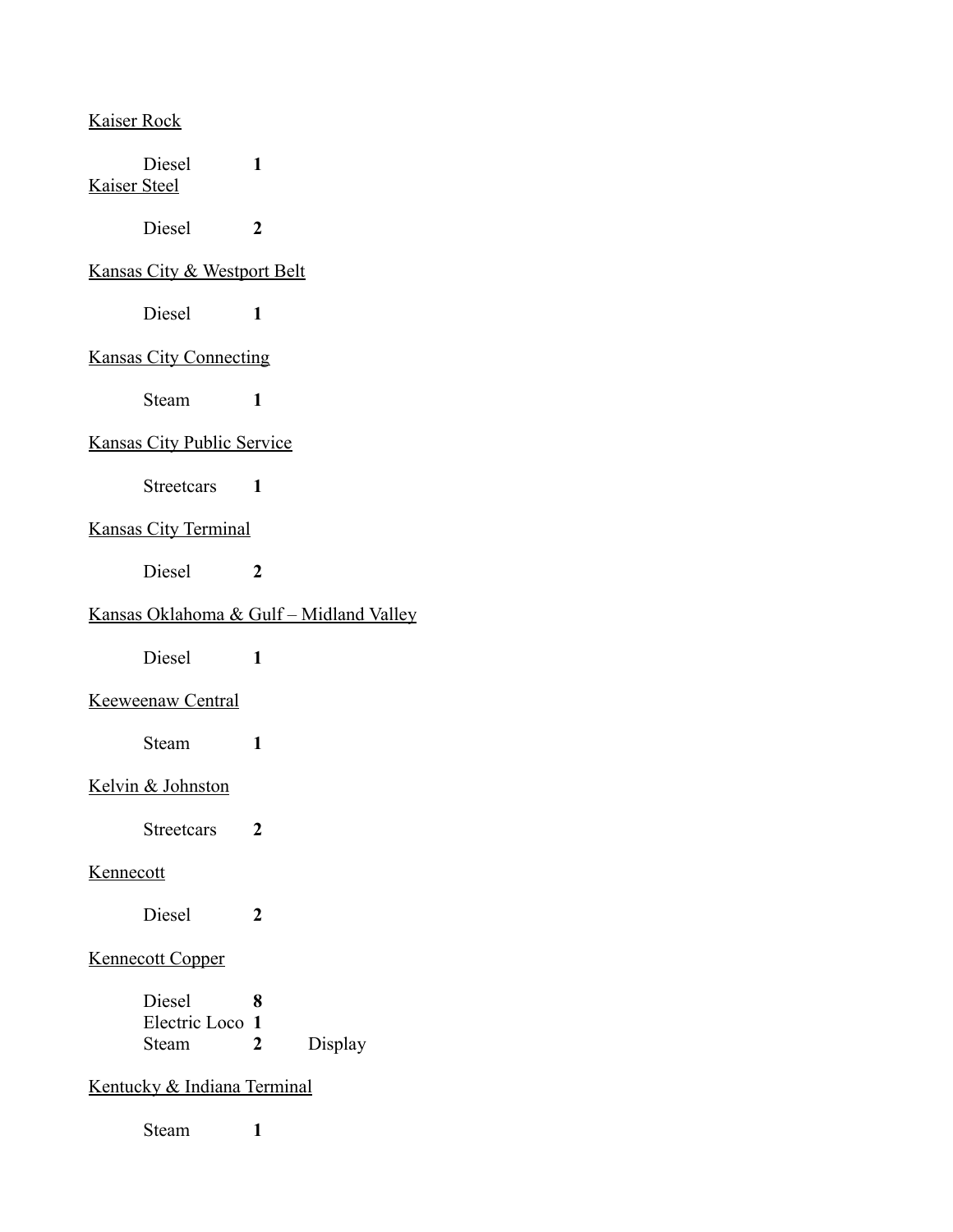# Kentucky & Tennessee

|                                      | Steam<br><b>Kentucky Utilities</b> | 3                      |                |
|--------------------------------------|------------------------------------|------------------------|----------------|
|                                      | Diesel                             | 1                      |                |
|                                      | <b>Keokuk Metals</b>               |                        |                |
|                                      | Diesel                             | 1                      |                |
|                                      | <b>Kettle Moraine</b>              |                        |                |
|                                      | Steam                              | 3                      |                |
| <u>Key System</u>                    |                                    |                        |                |
|                                      | <b>Streetcars</b>                  | 3                      |                |
|                                      | <b>Klamath Northern</b>            |                        |                |
|                                      | Diesel<br>Plow<br>Steam            | 2<br>$\mathbf{1}$<br>1 |                |
|                                      | <b>Koppers Company</b>             |                        |                |
|                                      | Steam                              | $\mathbf{1}$           | Display        |
| Lackawanna                           |                                    |                        |                |
|                                      | MU Car                             | 1                      |                |
|                                      | <b>Lake Erie &amp; Fort Wayne</b>  |                        |                |
|                                      | Diesel                             | 1                      |                |
| Lake Erie & Northern                 |                                    |                        |                |
|                                      | Interurban<br>Electric Locomotive  | 1                      | $\blacksquare$ |
| <b>Lake Superior &amp; Ishpeming</b> |                                    |                        |                |
|                                      | Combine<br>Diesel<br>Steam         | 1<br>4<br>6            |                |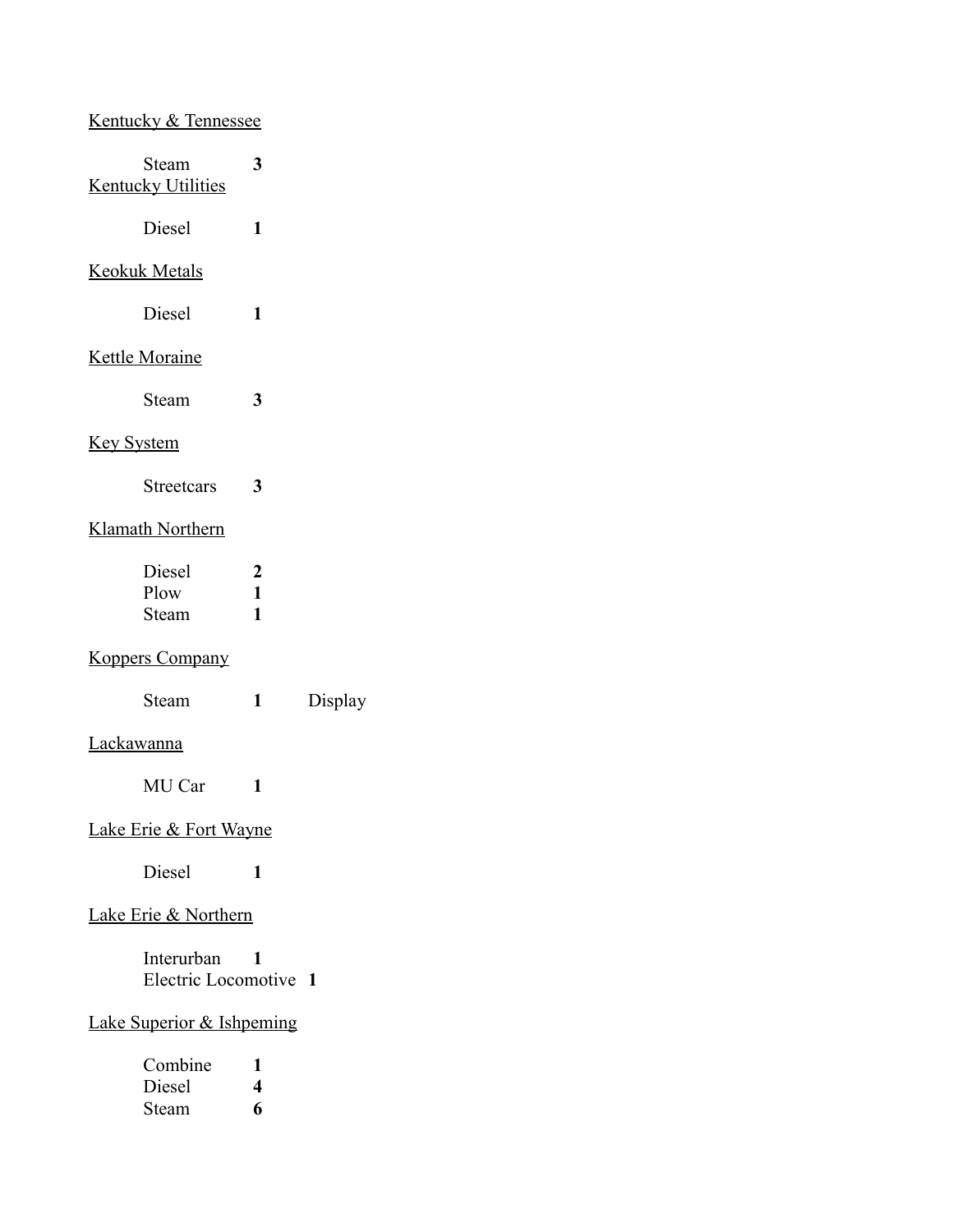# Lambertville Quarry

| Gas Locomotive |  |
|----------------|--|
|----------------|--|

#### Later's of Canada

Weed Spray Car **2**

# Laurinburg & Southern

Diesel **2**

### Lehigh & Hudson River

Diesel **1**

#### Lehigh & New England

# Lehigh Portland Cement

Gas Locomotive **1**

# Lehigh Valley Transit

Streetcars **1**

# Lethbridge Colleries

Steam **1**

#### Levisville Cement

Diesel **1**

#### Lincoln Bleachery Company

| Electric Locomotive 1 |  | Display |
|-----------------------|--|---------|
|-----------------------|--|---------|

#### Litchfield & Madison

Diesel **1**

#### Little River

Steam **1** Museum

#### London & North Eastern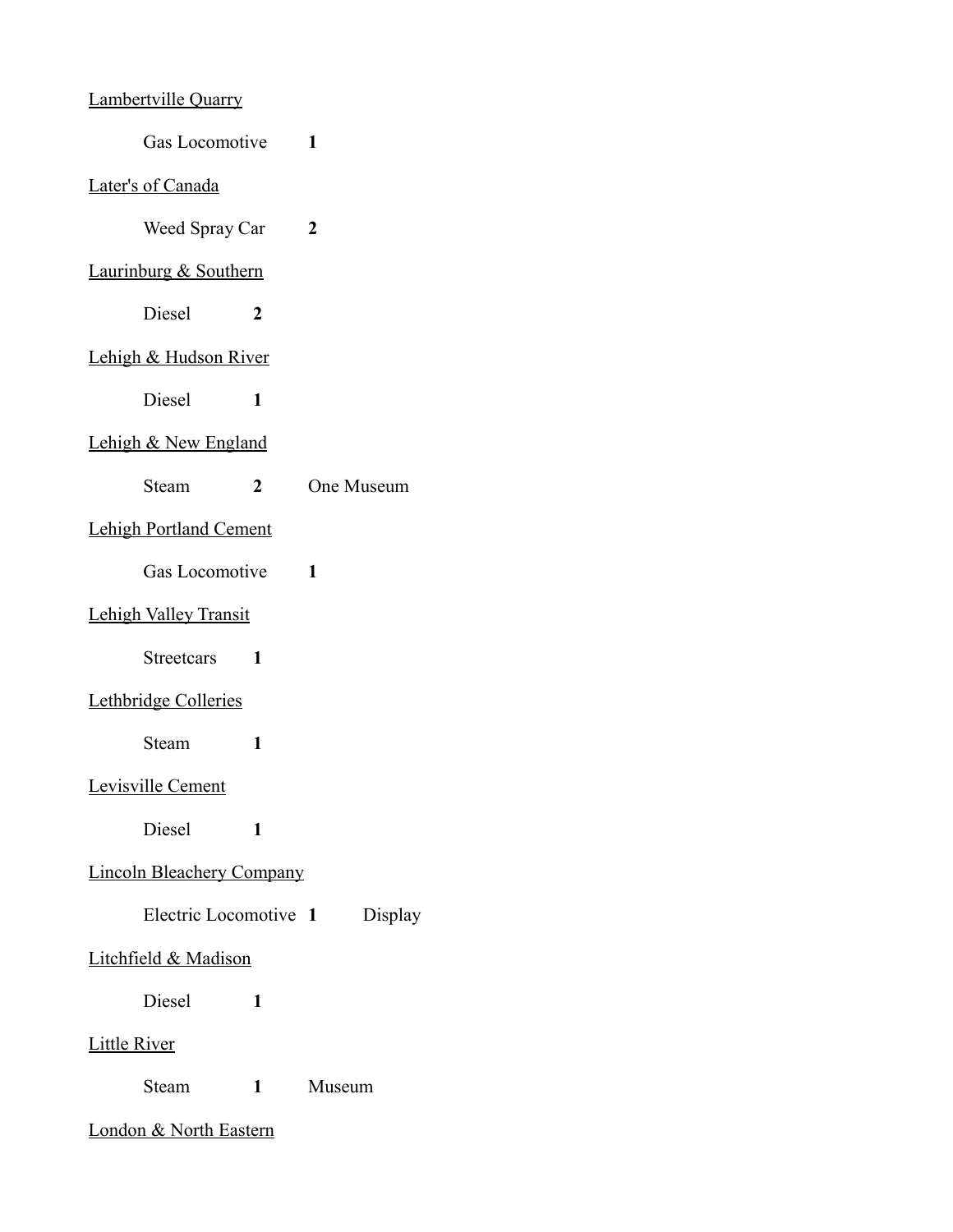Steam **2** Flying Scotsman

### London & Port Stanley

| Caboose               |   |  |
|-----------------------|---|--|
| Diesel                |   |  |
| Electric Locomotive 2 |   |  |
| Interurban            | x |  |
| Scene                 |   |  |

### Lone Star Industries

Diesel **2**

#### Longview Fibre

Diesel **2**

# Longview Portland & Northern

| Caboose        |    |
|----------------|----|
| Derrick        | 2  |
| Diesel         | 11 |
| <b>Station</b> | 2  |
| Steam          | 1  |

#### Los Angeles MTA

Streetcars **10**

#### Los Angeles Transit Lines

Streetcars **4**

### Louisiana & Arkansas

Steam **1**

### Louisiana & North West

Diesel **4**

#### Louisiana & Pine Bluff

Diesel **1**

# Louisiana Cypress Lumber Company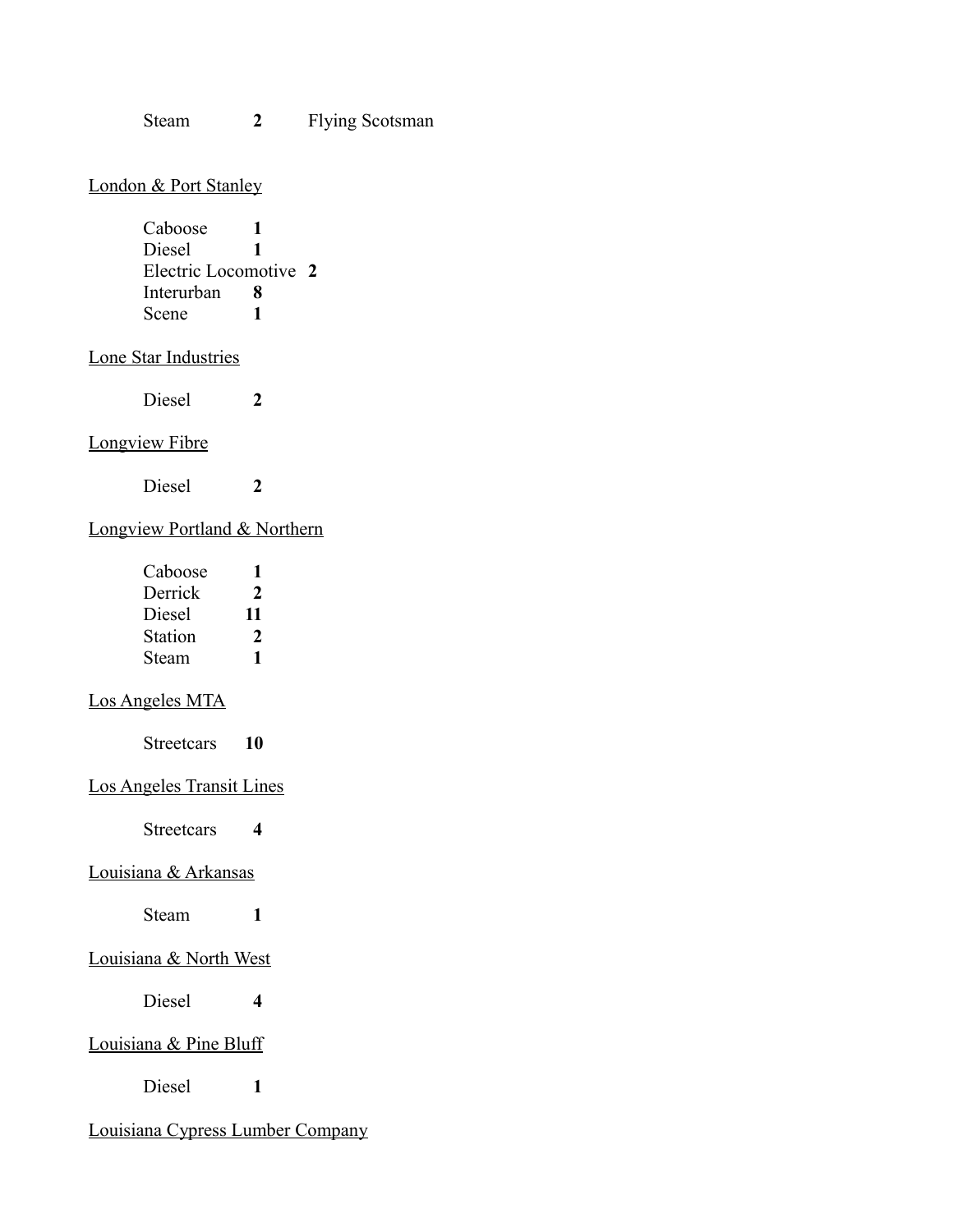| Steam                            | $1 \quad \blacksquare$       | Museum    |  |
|----------------------------------|------------------------------|-----------|--|
| Louisiana Eastern                |                              |           |  |
| Steam                            |                              | 1 Museum? |  |
| Louisiana Southern               |                              |           |  |
| <b>Diesel</b>                    | 1                            |           |  |
| Louisville New Albany & Corydon  |                              |           |  |
| Diesel                           | 1                            |           |  |
| Macon Iron & Paper Stock Company |                              |           |  |
| Steam                            | $\mathbf{2}$                 |           |  |
| Magma Arizona                    |                              |           |  |
| Diesel                           | 1                            |           |  |
| <b>Manatee Crate</b>             |                              |           |  |
| Steam                            | $1 \quad \blacksquare$       | Display   |  |
| Manitoba & Saskatchewan Coal     |                              |           |  |
| Steam                            | 1                            | Museum    |  |
| Manitou & Pikes Peak             |                              |           |  |
| Steam                            | 3                            | Display   |  |
| Mannix Construction              |                              |           |  |
| Diesel                           | 2                            |           |  |
|                                  | <b>Marble Cliff Quarries</b> |           |  |
| Diesel<br>Steam                  | 2<br>1                       |           |  |
| Mare Island Naval Shipyard       |                              |           |  |

Diesel **1**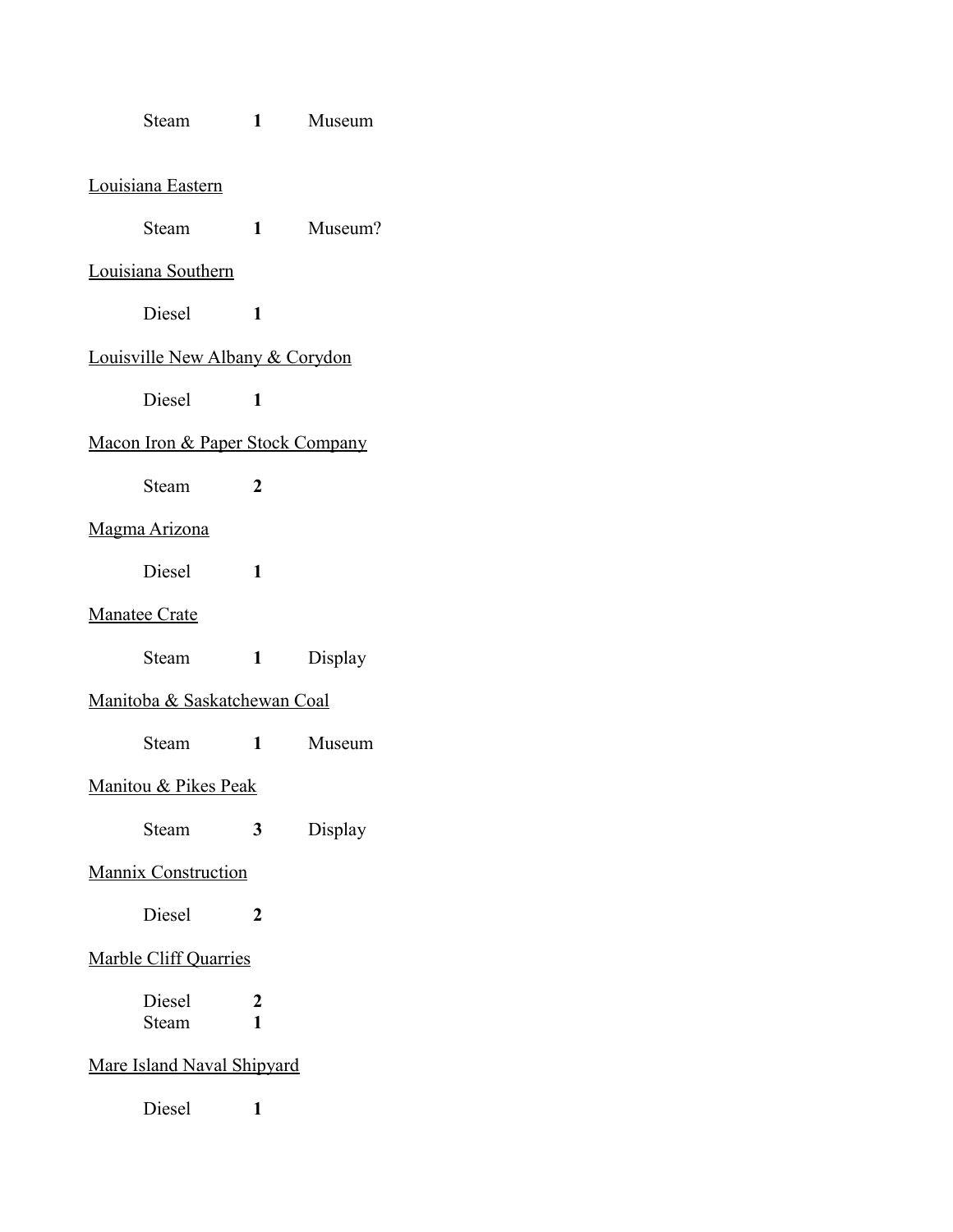#### Marianna & Bloutstown

Diesel **3**

#### Market Street Railway

Streetcars **1**

# Marquette & Huron Mountain

Steam **4**

### Maryland & Pennsylvania

Diesel **1** Freight Cars **2**

#### Maryland Slag

Diesel **1**

#### Maule Industries

Diesel **1**

# McCormick & Baxter Tie & Creosoting

Steam **1**

# McLouth Steel

Diesel **1**

### Mead Corporation

Gas Locomotive **1** Steam **1**

# Mead Paper

Gas Locomotive **2**

### Menominee Sugar

Steam **1** Museum

### Merced God Mining

Steam **1**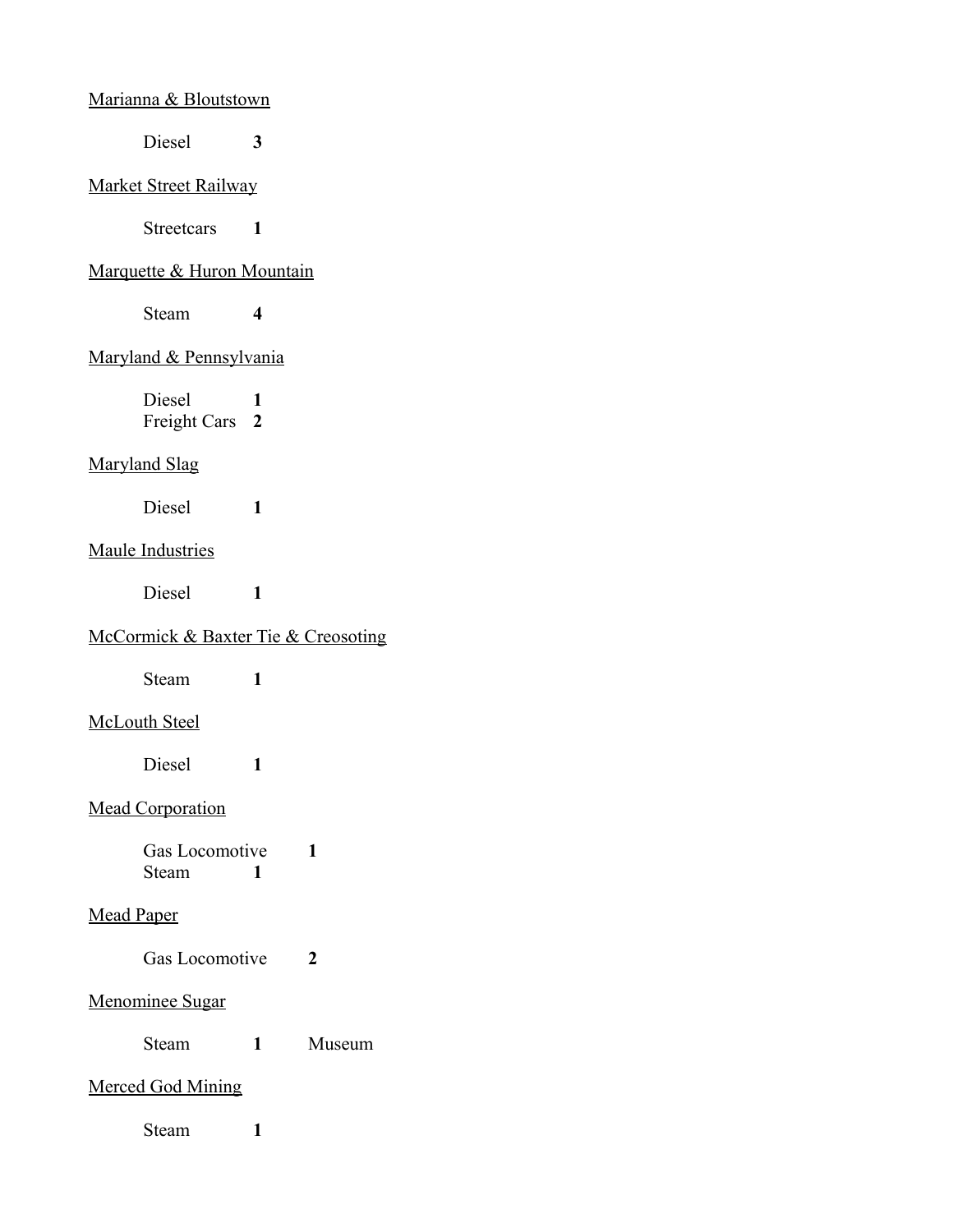#### Meridian & Bigbee

Steam **1** Display Merrit-Chartris Scott Corporation

Steam **1**

#### Merry Brothers Brick & Tile

Diesel **2** Gas Locomotive **1**

#### Metropolitan Coach Lines

Interurban **3**

### Middletown & New Jersey

Steam **1**

### Mid-South Terminal Corporation

Diesel **1**

#### Midwest Central

Gas Locomotive **1** Steam **1**

#### Milstead Railroad

Steam **1**

### Milwaukee Electric

| Interurban |        |
|------------|--------|
| Streetcars | Museum |
| Streetcars |        |

#### Milwaukee Electric Railway & Transit Lines

Interurban **3**

#### Milwaukee Solvay Coke

Steeple Cab Electric Switcher 2<br>Diesel Switcher 2 Diesel Switcher **2**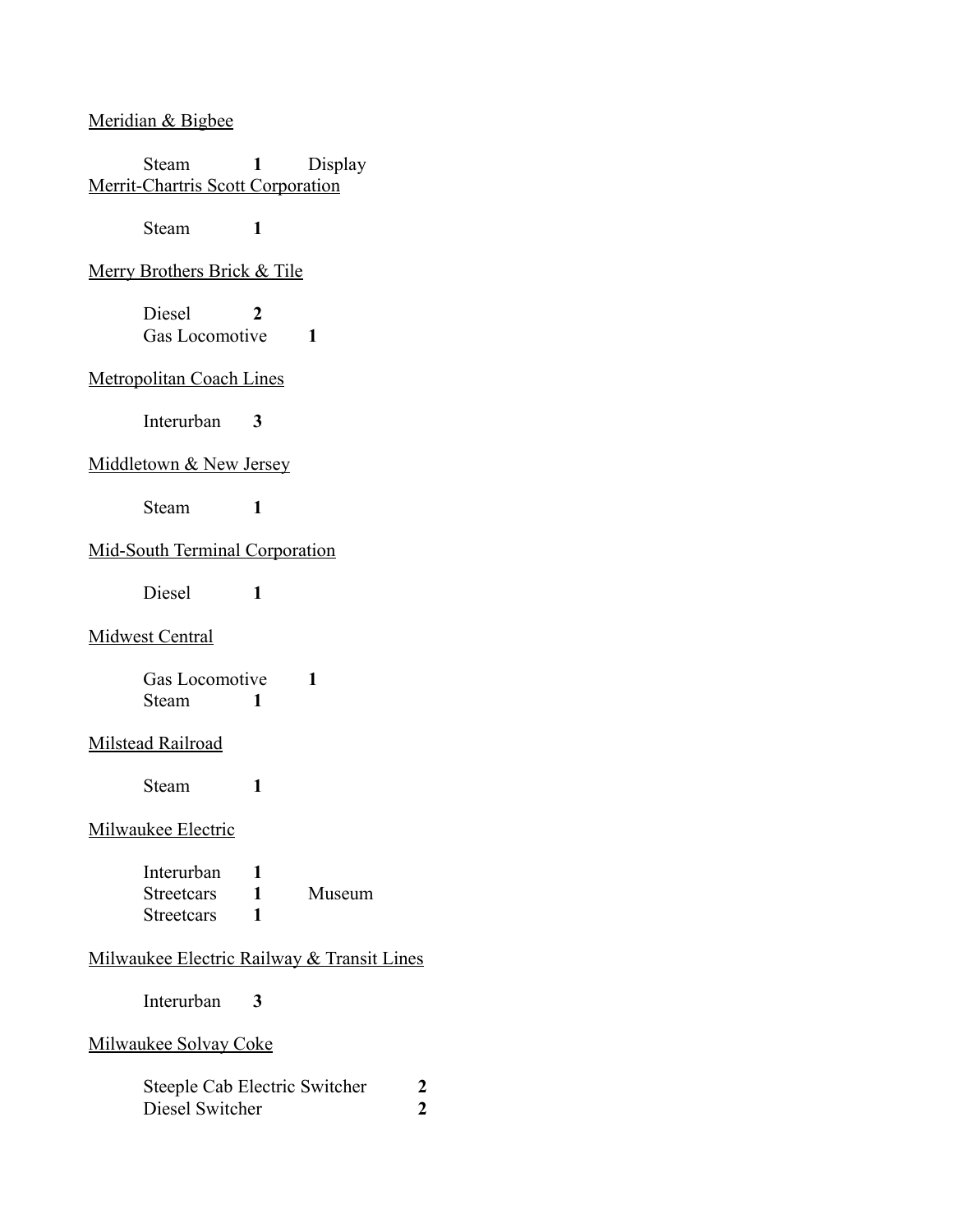| <b>Minera Mexicana Peneles</b>       |                                    |
|--------------------------------------|------------------------------------|
|                                      | $0-4-4-4T$ Display 1               |
| <b>Minneapolis Eastern</b>           |                                    |
| $0 - 6 - 0$                          | 1                                  |
|                                      | Minneapolis Northfield & Southern  |
| Diesel                               | 4                                  |
| Minnesota Transfer                   |                                    |
| Diesel<br>Steam                      | $\boldsymbol{2}$<br>$\overline{2}$ |
| Mississippian                        |                                    |
| Steam                                | 1                                  |
| <b>Mississippi Central</b>           |                                    |
| Box Car                              | 1                                  |
| <b>Mississippi Export</b>            |                                    |
| Diesel                               | 1                                  |
| <b>M.Lummis Incorporated</b>         |                                    |
| Gas Locomotive                       | 1                                  |
| Mobile & Gulf                        |                                    |
| Diesel<br>Steam                      | 1<br>1                             |
| <b>Modesto &amp; Empire Traction</b> |                                    |
| Steam<br><b>Diesel</b>               | 1<br>$\overline{2}$                |
| <b>Monongahela Connecting</b>        |                                    |
| Diesel                               | 1                                  |

# Montana Western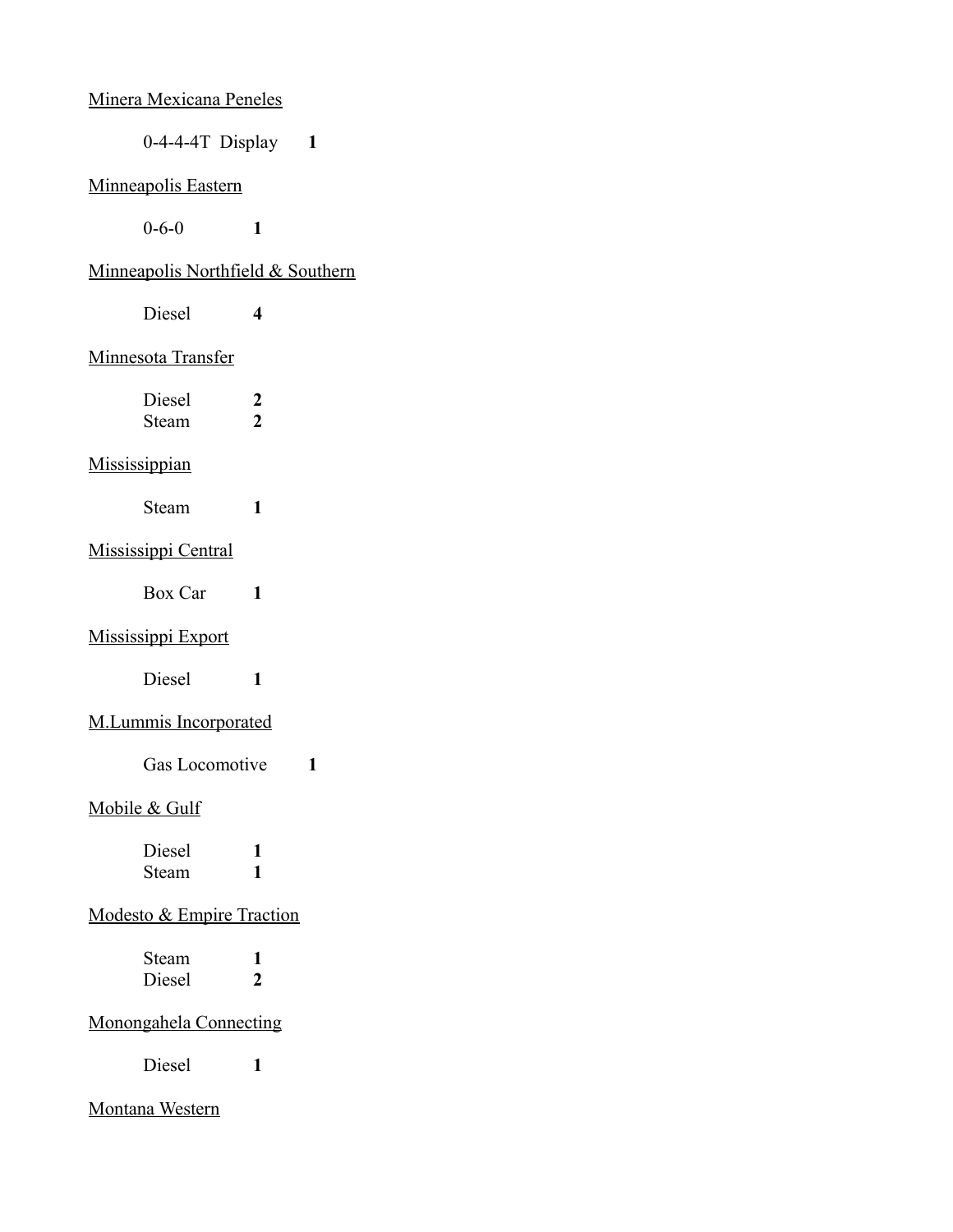| Coach<br>Diesel                    | 1                                  |         |
|------------------------------------|------------------------------------|---------|
| Steam                              | $\boldsymbol{2}$<br>$\overline{2}$ |         |
| Montgomery & Chester               |                                    |         |
| Streetcar                          | $1 \quad \blacksquare$             | Museum? |
| <b>Montpelier &amp; Barre</b>      |                                    |         |
| Diesel                             | 1                                  |         |
| Montreal & Southern Counties       |                                    |         |
| Interurban                         | $\mathbf{1}$                       |         |
| <b>Montreal Locomotive Works</b>   |                                    |         |
| Diesel                             | 1                                  |         |
| <b>Montreal Tramways</b>           |                                    |         |
| Streetcar                          | 7                                  |         |
| <b>Montreal Transportation Co.</b> |                                    |         |
| Streetcar                          | 4                                  |         |
| Morehead & Northfork               |                                    |         |
| Steam                              | 1                                  |         |
| Morrison Knudsen                   |                                    |         |
| Gas Loco                           | 2                                  |         |
| Diesel                             | 5                                  |         |
| Morrissey Fernie & Michel          |                                    |         |
| Coaches                            | 9                                  |         |
| Diesel<br><b>Freight Cars</b>      | $\frac{2}{3}$                      |         |
| Plow                               | $\overline{\mathbf{c}}$            |         |
| Steam                              | $\mathbf{1}$                       |         |
| <b>Morristown &amp; Erie</b>       |                                    |         |
| Diesel                             | 1                                  |         |
|                                    |                                    |         |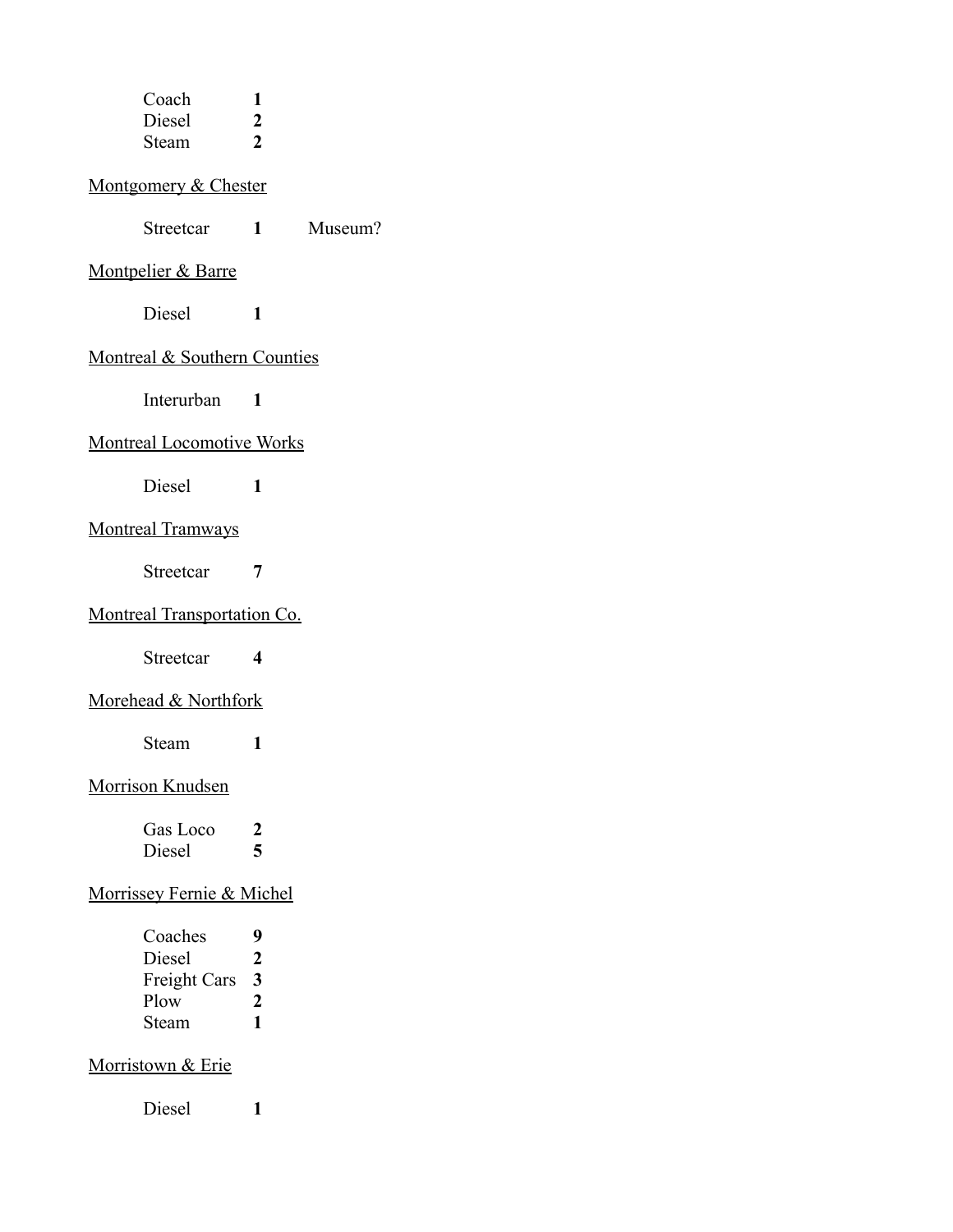# Moshassuck Valley Railroad

Diesel **1**

# Mount Hood

| ı |
|---|
| 4 |
| ı |
| ı |
|   |

# Mount Vernon Terminals

| Gas Loco | 5 |
|----------|---|
| Diesel   |   |

#### Mount Washington Cog

Steam **1**

# Muncie & Western Railroad

Diesel **1**

# Munich Street Railway

Streetcar **6**

### Municipality of East Troy

Diesel **1** Line Car 1

# Municipal Railway of San Francisco

Streetcar **2**

### Murphy-Brothers

Steam **2**

# Muskingum Electric

Electric Loco **1** Diesel **1**

### National Cash Register

Steam **1** Fireless 0-4-0 sitting on flat car.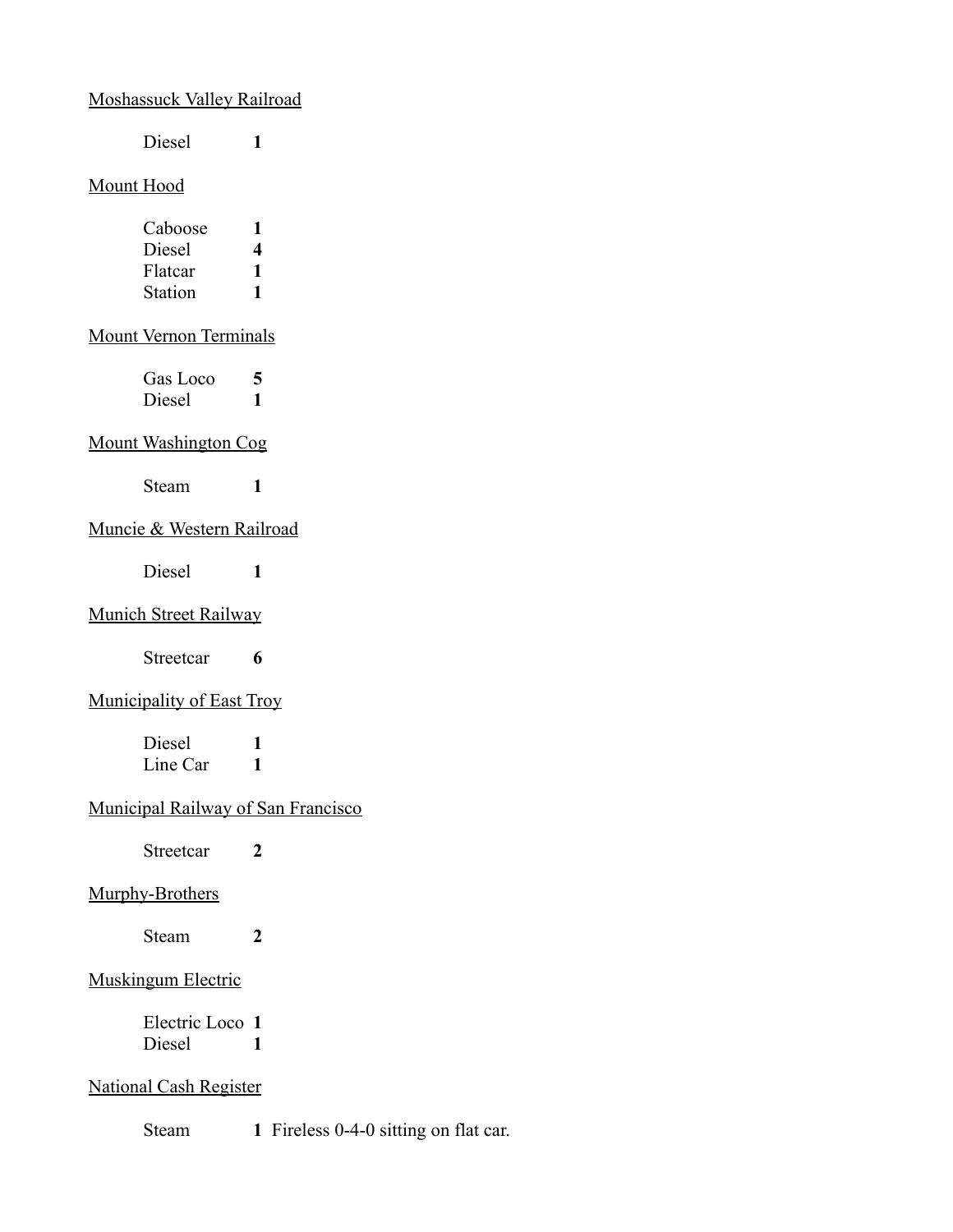### NATX

Diesel **1** National Harbours Board

| Caboose |   |
|---------|---|
| Diesel  | 2 |
| Steam   | 3 |

### NRHS

Passenger Car **1**

#### National Railway Museum

Steam **1**

### Nelson Street Railway

Streetcars **3**

#### Neptune Bulk Terminals

Diesel **4**

#### Nevada Copper Belt

Gas Motor Car **1** Museum?

#### Nevada Northern

| Combine        |   |
|----------------|---|
| Diesel         | 1 |
| Freight Car    | 4 |
| <b>Station</b> | 1 |
| Steam          | 2 |

### New Jersey Coordinated Transit

Streetcar **3**

### New Jersey Public Service

Streetcars **1**

#### New Orleans Public Belt

Diesel **3**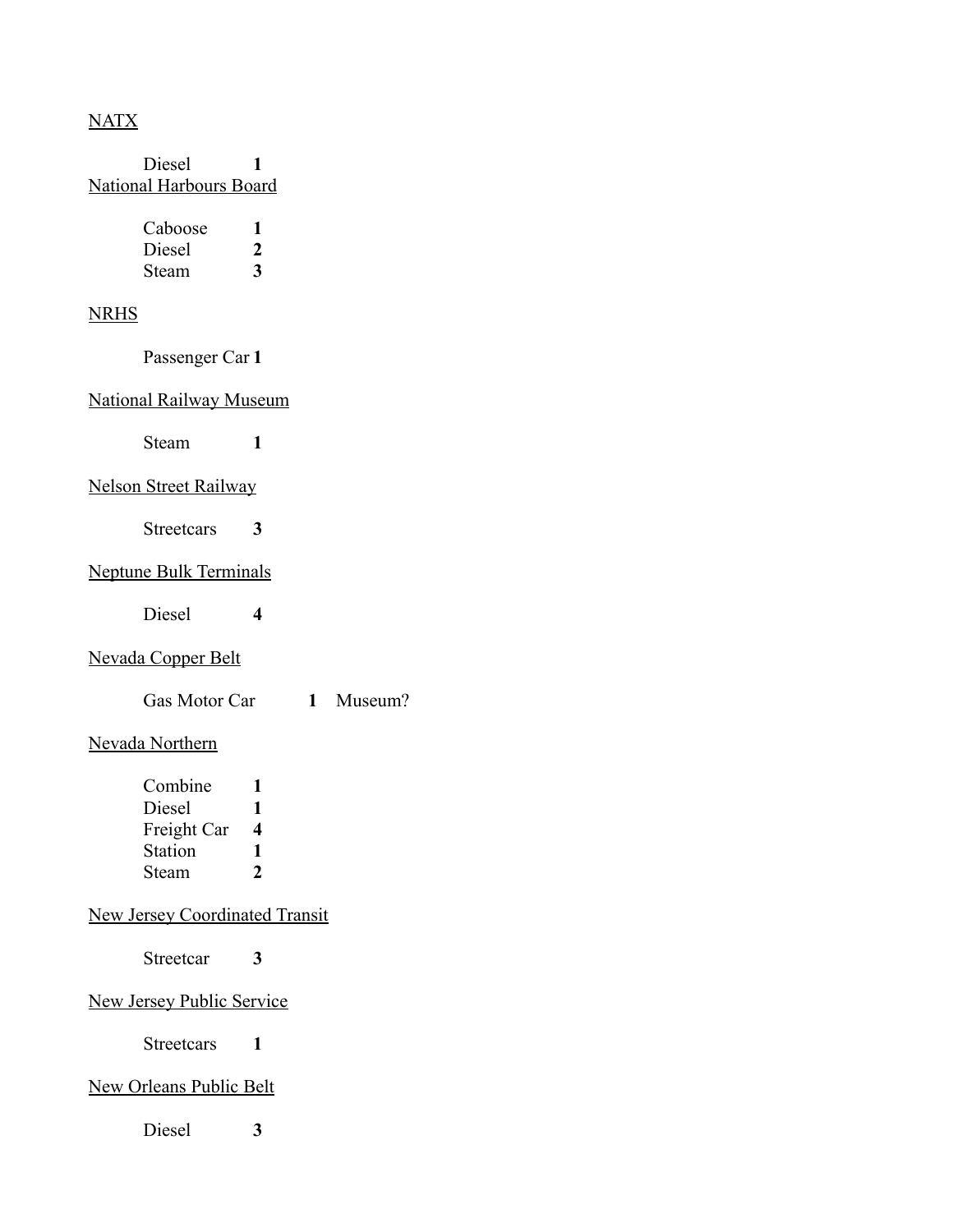Steam **1**

#### New Orleans Public Service

Streetcars **29**

# New York City Transit Authority

Diesel **1** Work Equipment 1

#### New York Dock Railway

Diesel **2**

### New York Susquhenna & Western

Diesel **2**

#### Nez-Perce Railway

| Diesel         | 4 |   |
|----------------|---|---|
| Gas Locomotive |   | 4 |
| Station        |   |   |
| Steam          |   |   |

#### Niagara Junction Railway

Work Equipment **1** Freight Motor 1

# Niagara St. Catharines & Toronto

Electric Locomotive **4** Interurban **10** Work Equipment **2**

# North American Rayon Corporation

Steam **1**

North Coast Lines

Diesel **1**

### Northern Pacific Terminal Company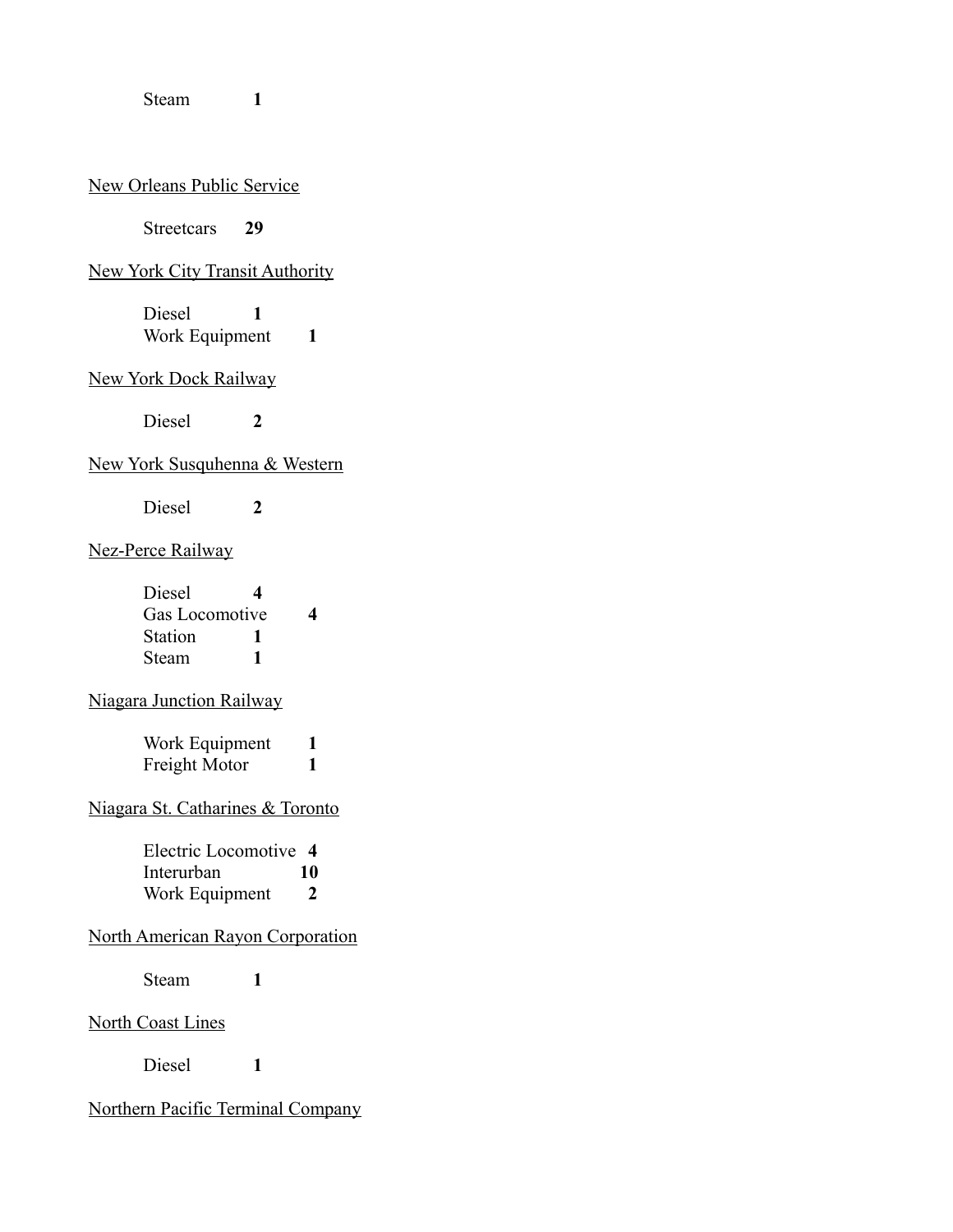| Diesel<br>Steam                           | 18<br>9                                 |               |
|-------------------------------------------|-----------------------------------------|---------------|
| North Louisiana & Gulf                    |                                         |               |
| Diesel                                    | $\mathbf{1}$                            |               |
| <b>North Vancouver Ferry</b>              |                                         |               |
| Ferry                                     | $\mathbf{1}$                            |               |
| North Western Pacific                     |                                         |               |
| Caboose<br><b>Station</b><br>Steam        | 3<br>$\boldsymbol{2}$<br>$\overline{2}$ |               |
| Northwestern Steel & Wire                 |                                         |               |
| Steam                                     | 11                                      |               |
| North West Suburban Mass Transit District |                                         |               |
| Diesel                                    | 18                                      |               |
| Northwood Pulp & Timber                   |                                         |               |
| Diesel                                    | $\mathbf{1}$                            |               |
| Nova Scotia Light & Power                 |                                         |               |
| <b>Streetcars</b>                         | $\overline{\mathbf{4}}$                 |               |
| <b>NRC/Mechants Despatch</b>              |                                         |               |
| <b>Steel Reefer</b>                       | $\overline{7}$                          |               |
| Oahu Railway & Land                       |                                         |               |
| Steam                                     | $\overline{2}$                          | One in museum |
| Oahu Sugar                                |                                         |               |
| Steam                                     | $\blacksquare$                          | Museum        |
| Occidental Chemicals                      |                                         |               |
| Diesel                                    | $\boldsymbol{2}$                        |               |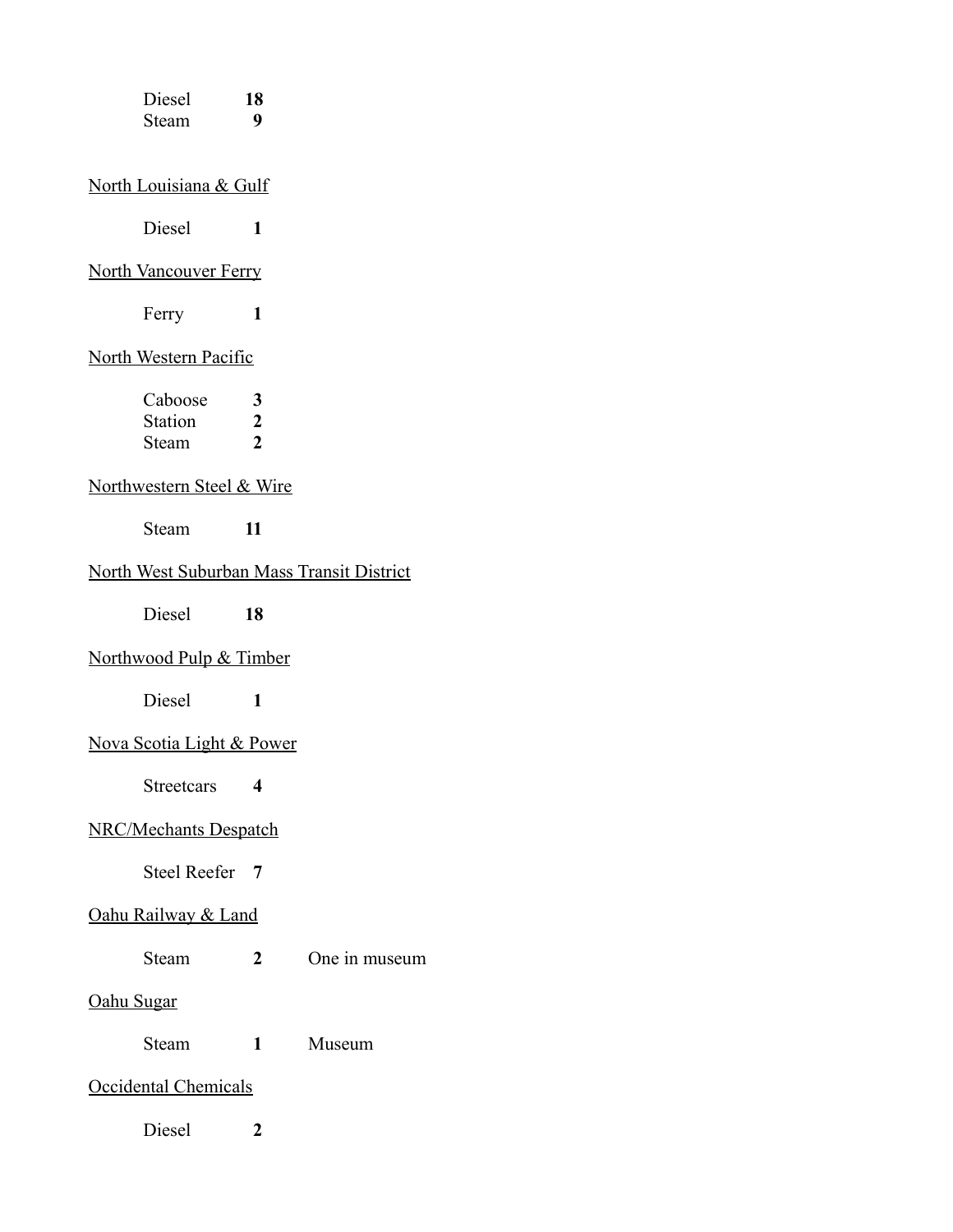#### Oeser Cedar Company

Crane **1** Ohio Railway Museum

Electric Loco **1**

### Okanagan Group

Weed Spray **1**

# Okmulgee Northern

Steam **1**

#### Old Ben Coal

Gas Loco **1**

## Olin Mathieson Chemicals

Diesel **1**

### Olympic Portland Cement

| Box Car | 2 |         |
|---------|---|---------|
| Crane   |   |         |
| Diesel  | 3 |         |
| Steam   |   | Display |

### Oregon & Northwestern

Diesel **2** Freight Equipment **1**

#### Oregon Electric

Passenger Cars **3**

#### Oregon Pacific & Eastern

| <b>Budd Car</b> | 1             |  |
|-----------------|---------------|--|
| Caboose         | 4             |  |
| Diesel          | 8             |  |
| Flat Car        | 1             |  |
| Steam           | $\mathcal{L}$ |  |
| Work Equipment  |               |  |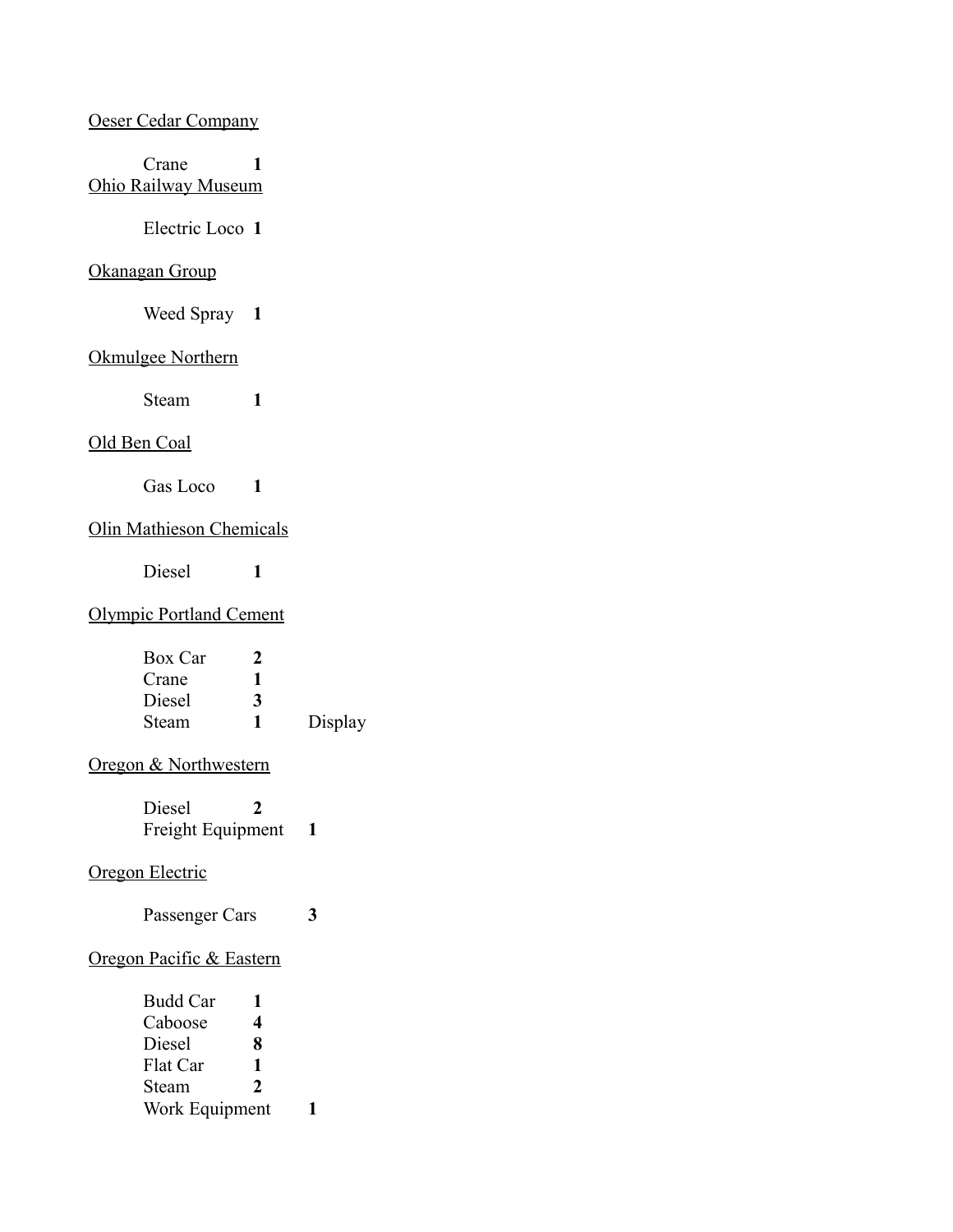### Oregon Steel Mills

Diesel **1**

#### Oro Dam Contractors

Diesel **2**

### Oshawa Railway

Electric Locomotive **1**

#### Ottawa Transportation Commission

Streetcars **15**

# Pacific Coast Railway

| Caboose |   |
|---------|---|
| Steam   | 4 |

# Pacific Electric

| Baggage Motor  | 2 |
|----------------|---|
| Interurban     | 5 |
| Work Equipment | 1 |

### Pacific Elevators

Diesel **4**

### Pacific States Steel Corp.

Diesel **1**

# Ferrocarril del Pacifico

Diesel **1**

#### Pacolet Mills

Diesel **1**

# Parker Brothers

Diesel **1**

# Peabody Coal Company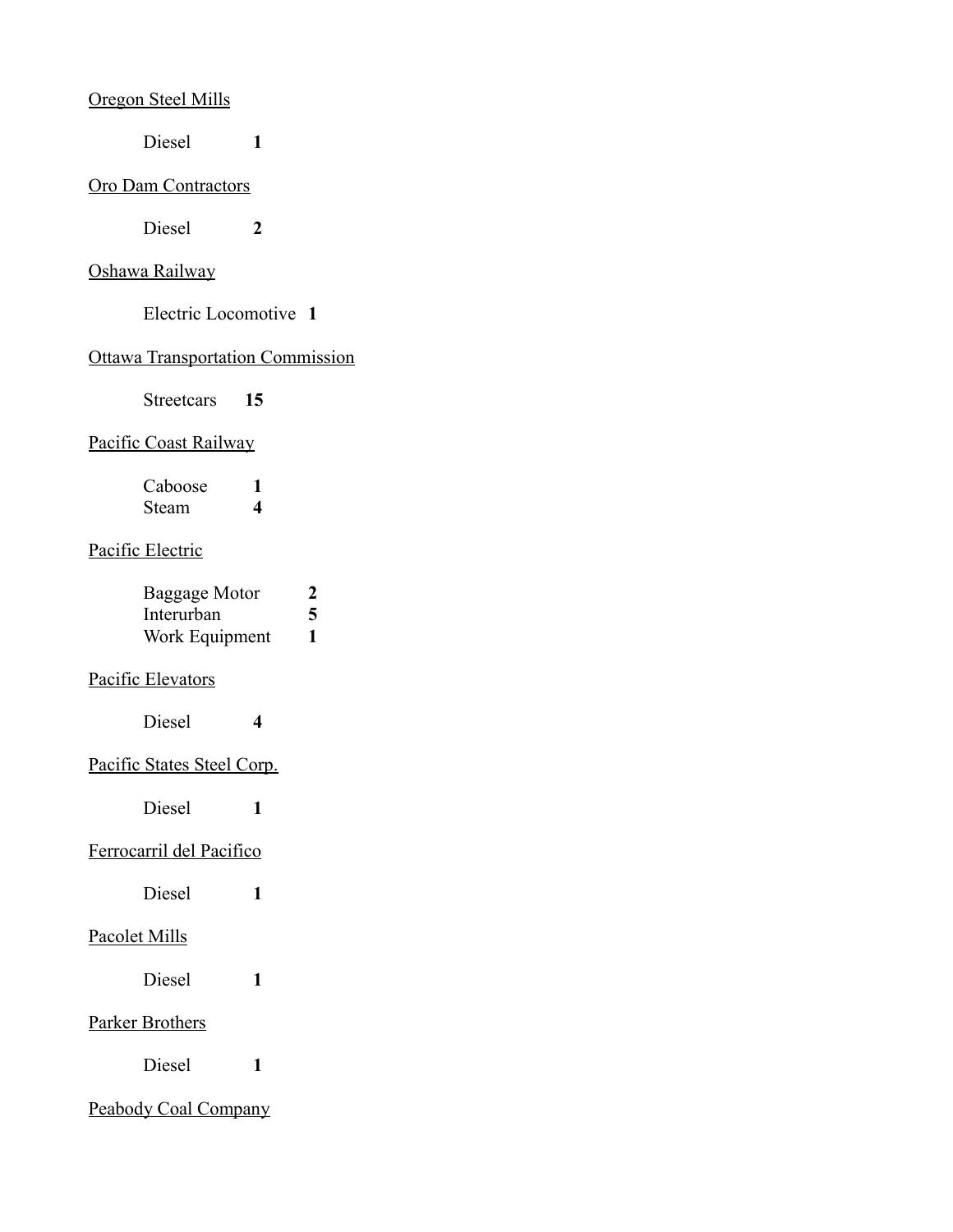Diesel **5**

### Pecos Valley Southern

Diesel **1**

### Peninsula Terminals

| Diesel |    |
|--------|----|
| Steam  | 11 |

# Penn Salt

Tank Car **1**

### Pennsylvania-Reading Seashore Lines

Diesel **4**

### Peoria & Pekin Union

Steam **1**

### Petaluma & Santa Rosa

Diesel **1**

# Phelps Dodge

Diesel **1**

# Philadelphia Suburban Transit

Streetcars **5** Work Equipment 1

### Philadelphia Traction Company

Streetcars **6**

### Pickens Railroad

Diesel **3**

### Piedmont & Northern

Diesel **1**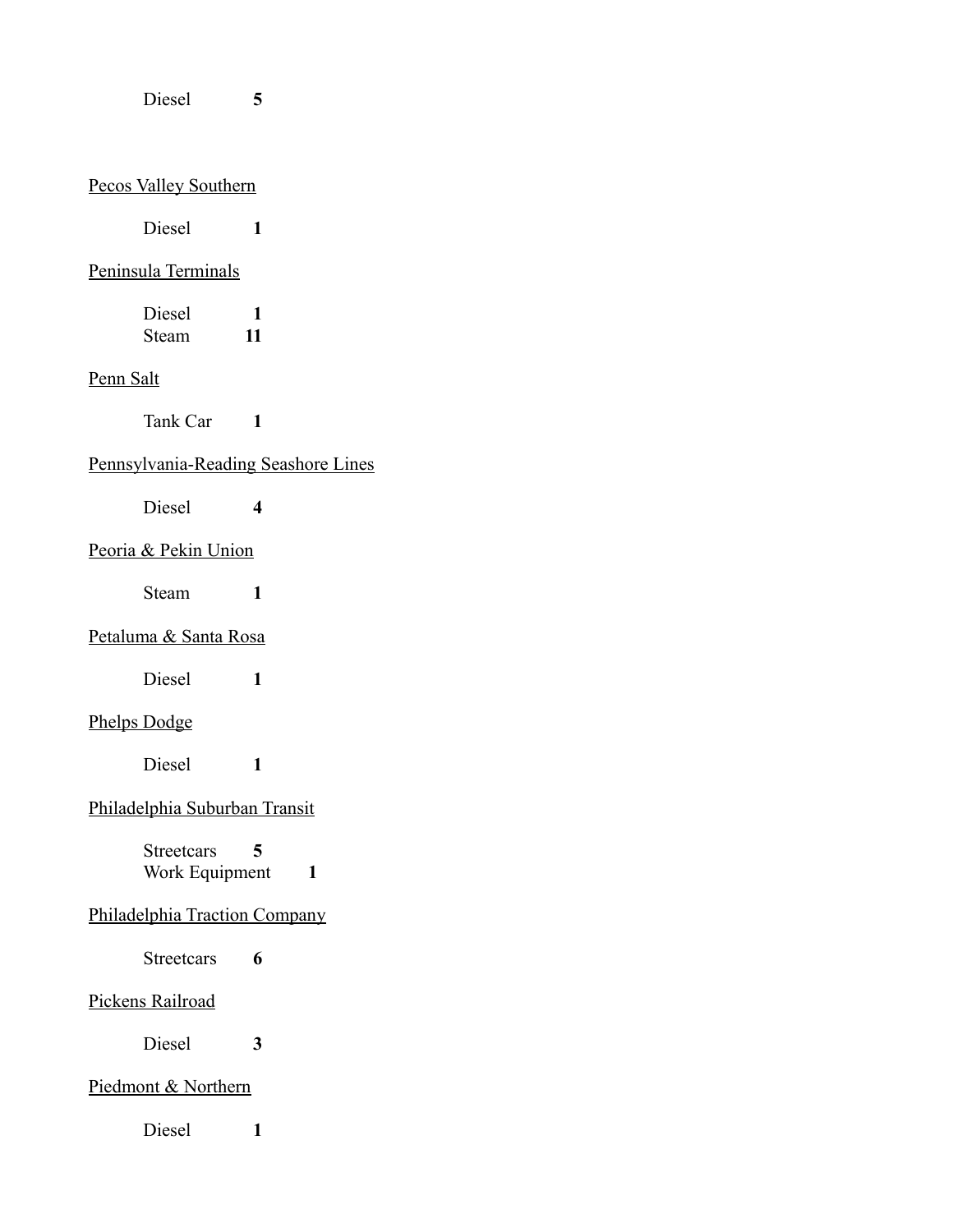Electric Loco **1**

#### Pioneer Village

Steam **1**

### Pittsburg & West Virginia

Diesel **1** Steam **1**

# Pittsburgh Chartiers & Youghiogheny

| Diesel |  |
|--------|--|
| Steam  |  |

### Port of Grays Harbor

| Diesel |  |
|--------|--|
| Steam  |  |

# Port of Olympia

| Steam |  |
|-------|--|
|-------|--|

#### Port of Tacoma

| Diesel | 10 |
|--------|----|
|        |    |

### Port of Tillamook Bay

Diesel **2**

#### Port of Vancouver

| Diesel   |  |
|----------|--|
| Gas Loco |  |

### Portland Dover & York Street Railway

RPO Car **1** Museum?

#### Portland Public Docks

Diesel **6**

Portland Terminal (Maine)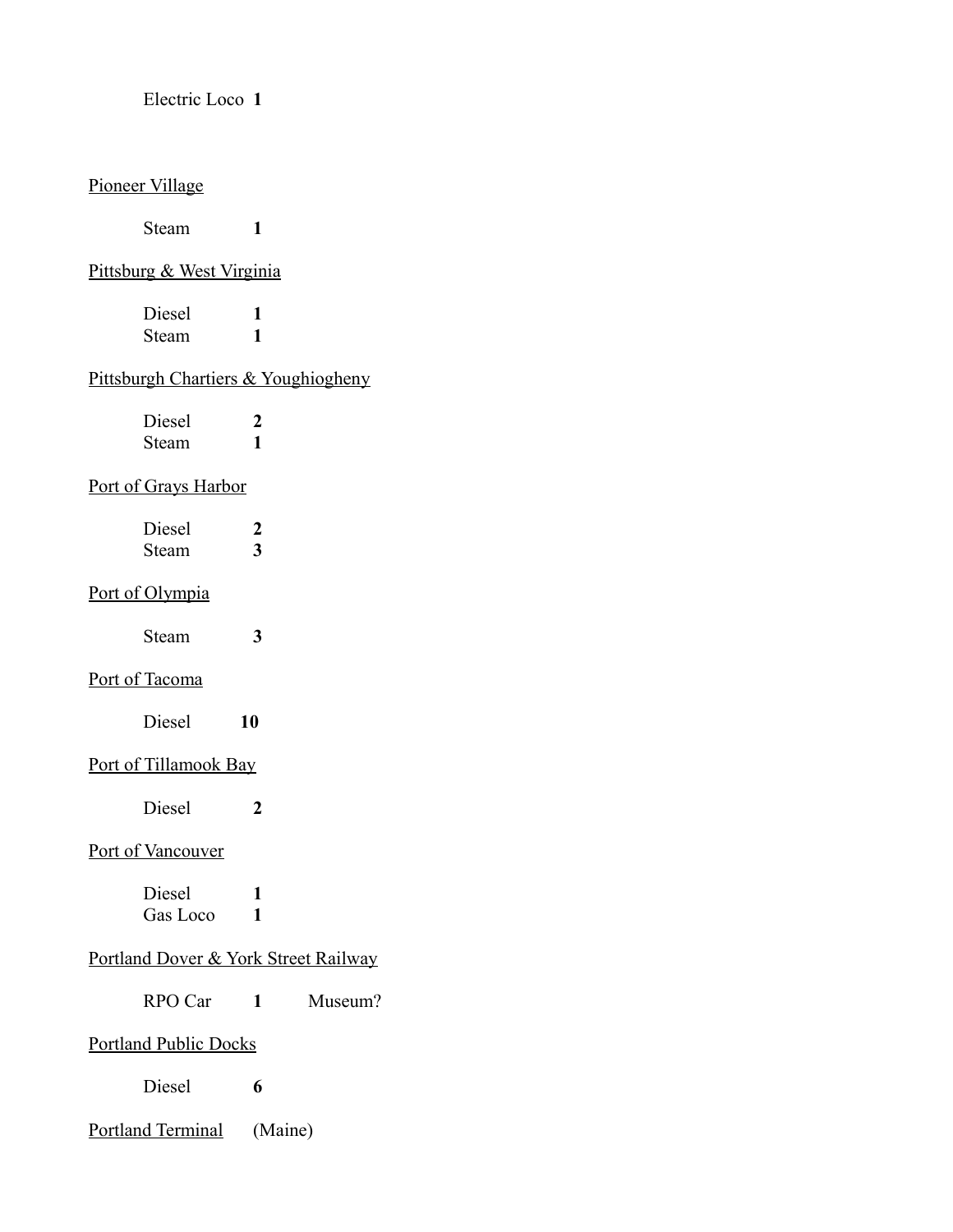#### Diesel **3**

### Portland Terminal

| Streetcar         |               |
|-------------------|---------------|
| Portland Terminal | (Oregon)      |
| Caboose           | $\mathcal{L}$ |
| Diesel            | 14            |

### Portland Traction

| Baggage Motor         |               |         |
|-----------------------|---------------|---------|
| Diesel                | 6             |         |
| Electric Locomotive 6 |               |         |
| Interurban            | q             |         |
| <b>Streetcars</b>     | 3             | Display |
| <b>Streetcars</b>     | 25            |         |
| <b>Structures</b>     | $\mathcal{L}$ |         |
| Work Equipment        |               | R       |

# Potomac Electric Power Company

### Precision National Corporation

Diesel **11**

#### Prescott & Northwestern

Diesel **1**

#### Preston Railroad

Steam **1**

### Public Belt Railway of New Orleans

Steam **1**

### Puget Sound & Cascade

Freight Cars **2**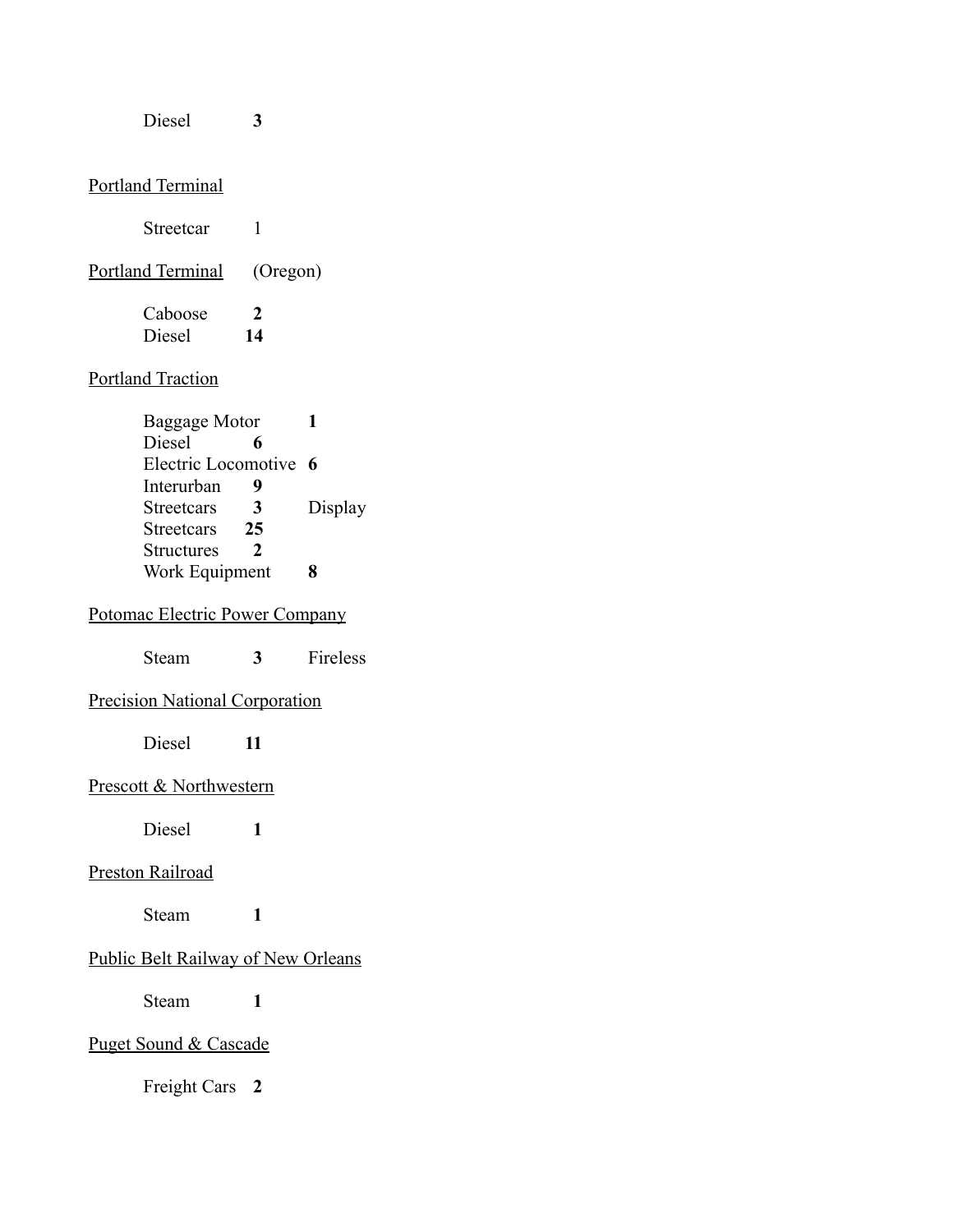# Puget Sound & Snoqualmie Valley

| Line Car       |   |  |
|----------------|---|--|
| Steam          | 4 |  |
| Streetcar      |   |  |
| Work Equipment |   |  |
|                |   |  |

# Puget Sound Pulp & Timber

Gas Loco **1**

### Pullman Standard

| Coach  | 2 |
|--------|---|
| Diesel | 2 |

# Quaker Oats

Gas Loco **1**

# Quebec Railway Light & Power

Interurban **1**

### Quincy & Torch Lake

Steam **2**

# Quincy Railroad

Steam **1**

# **Railco**

Diesel **1**

### Railway Appliance Research

Steam **10**

### Raritan River

| Diesel  |  |
|---------|--|
| Caboose |  |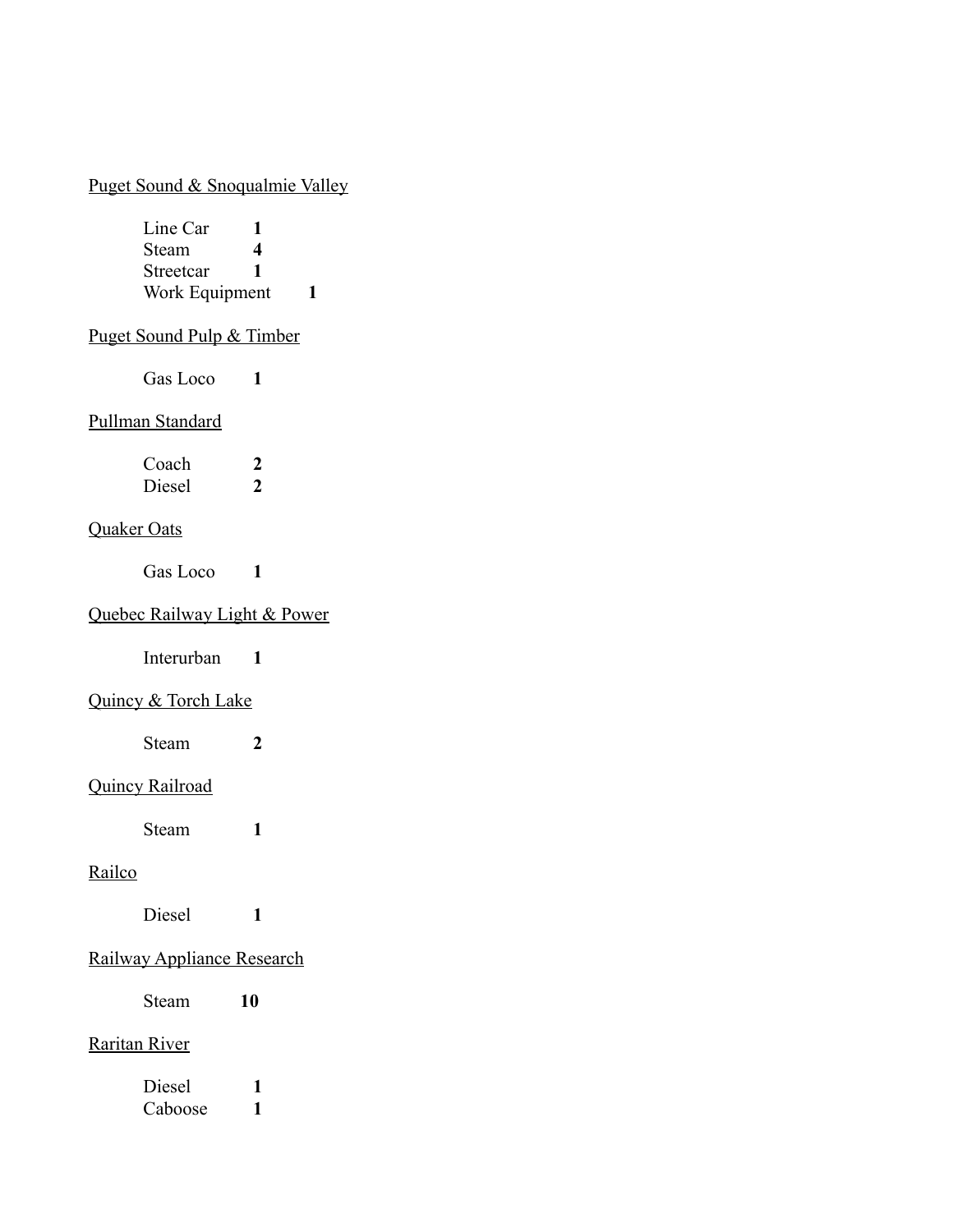#### Reader Railroad

Steam **2**

#### Rebel Railroad

| Steam | One display |
|-------|-------------|
|       |             |

### Regina Municipal Railway

Streetcars **1**

#### Republic Steel Corporation

Diesel 2<br>Steam 1 Steam **1**

# RH Donnelly Corporation

| Steam |  | Sitting on a Flat Car |  |
|-------|--|-----------------------|--|
|-------|--|-----------------------|--|

### Richter Brick

Gas Loco **1**

### Riverside & Great Northern

Steam **1** Museum?

## River Terminal

Steam **1**

# Roaring Camp & Big Trees

| Gas Loco  | 3 |
|-----------|---|
| Steam     | 2 |
| Structure | ı |

# Rockdale Sandow & Southern

Diesel **2**

### Rockton & Rion

| Diesel |  |
|--------|--|
| Steam  |  |

Roscoe Snyder & Pacific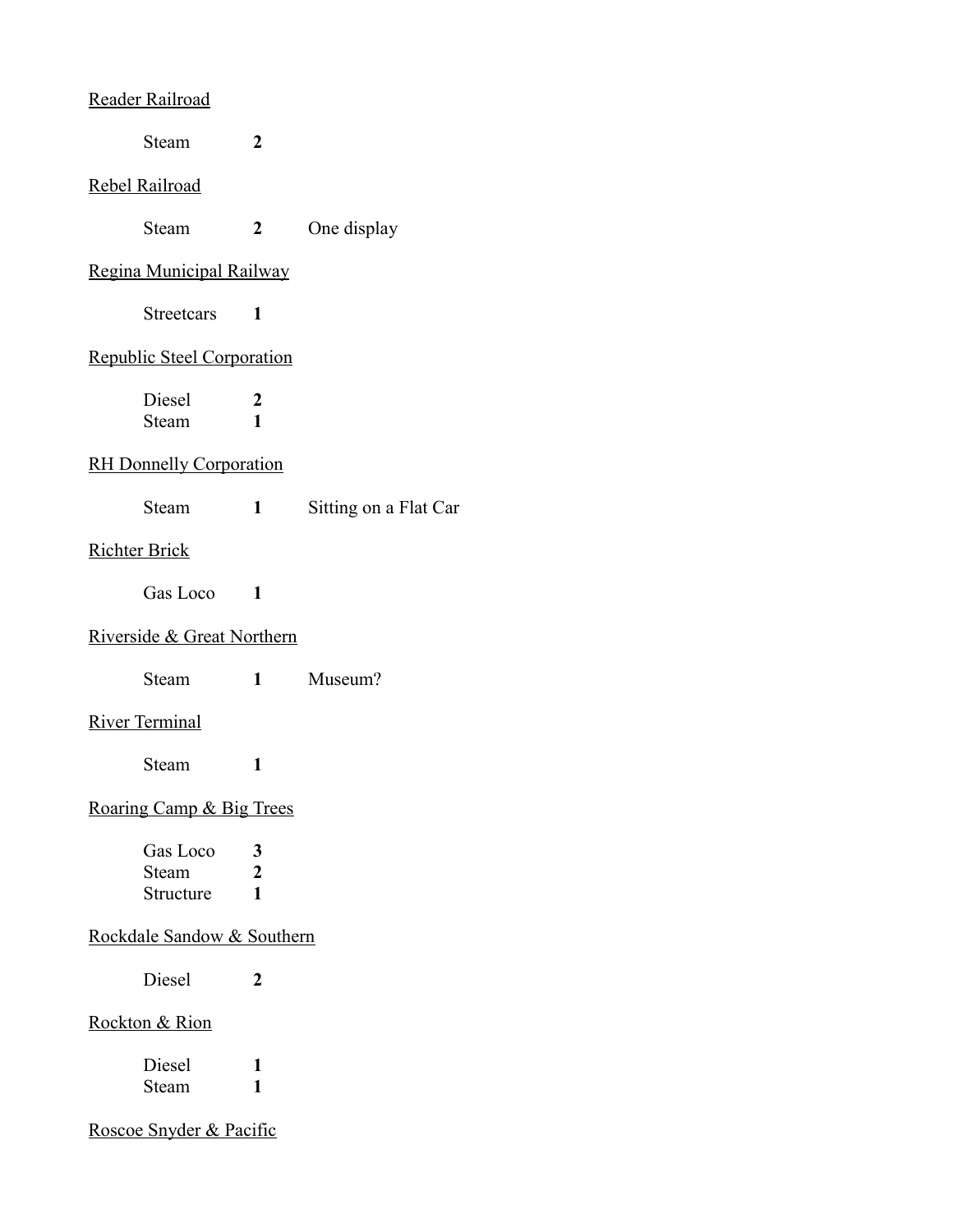Diesel **5**

# Ross Power House Contractors

# Electric Loco **1**

### Rutland

Diesel **1**

### Sacramento Northern

| З               |
|-----------------|
| 15              |
| Electric Loco 6 |
| 3               |
| $\mathcal{L}$   |
|                 |

### St. Elizabeths Hospital

Steam **1**

# St. Joe Lumber & Export

| Steam |  | Display |
|-------|--|---------|
|-------|--|---------|

### St. Johns Railway

Steam **1** Display

# St. Johnsbury & Lamoille County

Diesel **1**

#### St. Marys Railroad

Diesel **5**

# Saint Paul Union Depot

Steam **1**

# Salt Lake Garfield & Western

| Diesel          | 3 |
|-----------------|---|
| Freight Cars 5  |   |
| Passenger Car 3 |   |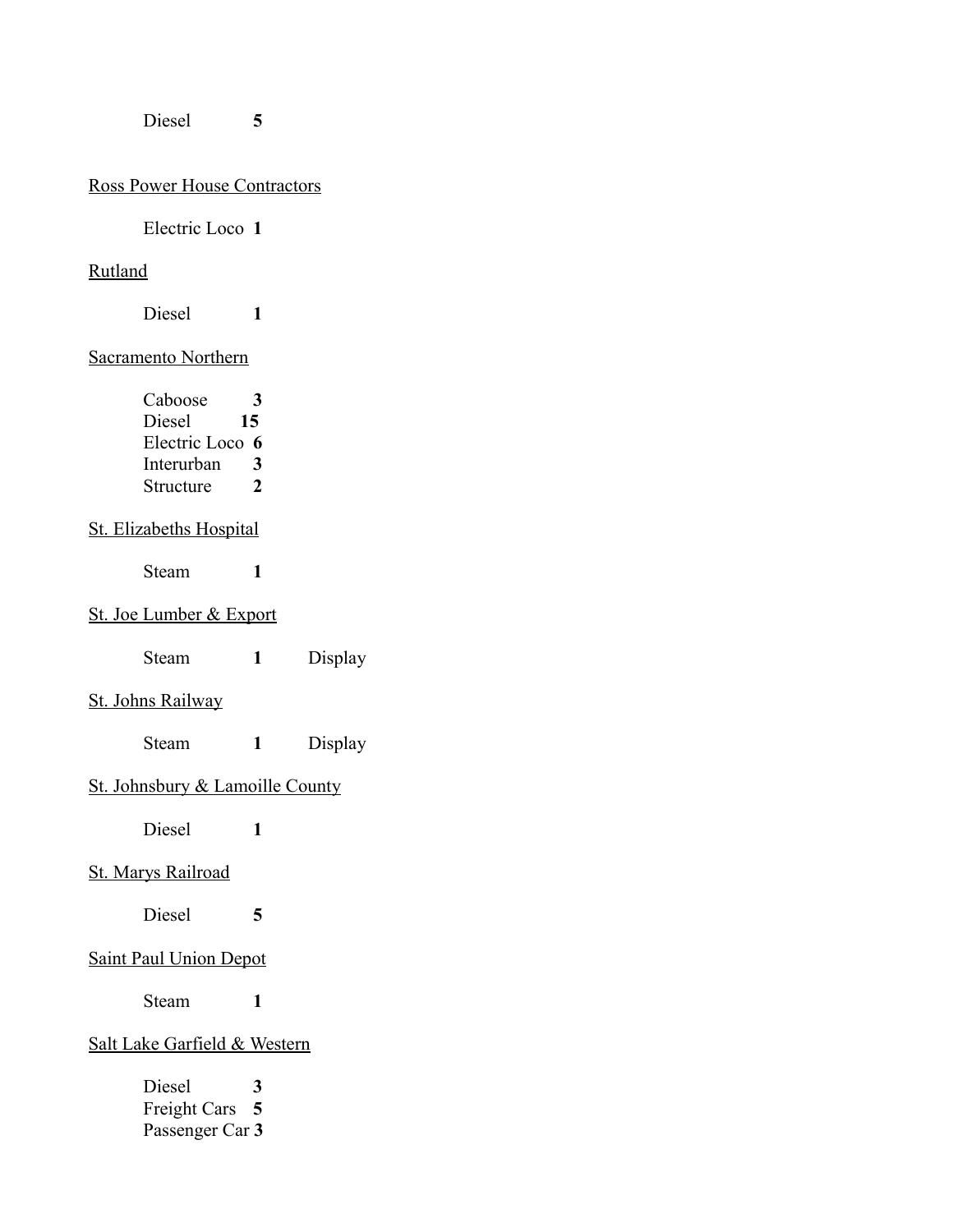**Sandersville** 

Diesel **3** San Diego & Arizona Eastern

Steam **3**

#### Sand Springs

Coach **1** Diesel **2**

# San Francisco Municipal Railway

Streetcars **10** Work Equipment 1

### San Francisco Street Railway

Steam **1** Museum

#### San Luis Central

Diesel **4** Steam **1**

# Santa Cruz Big Trees & Pacific

Diesel **2**

#### Santa Cruz Portland Cement

Electric Loco **1**

### Santa Maria Valley

Diesel **3** Steam **5**

### Saskatoon Municipal Railway

Streetcars **29** Work Equipment 1

#### Savannah & Atlanta

Steam **1** Museum?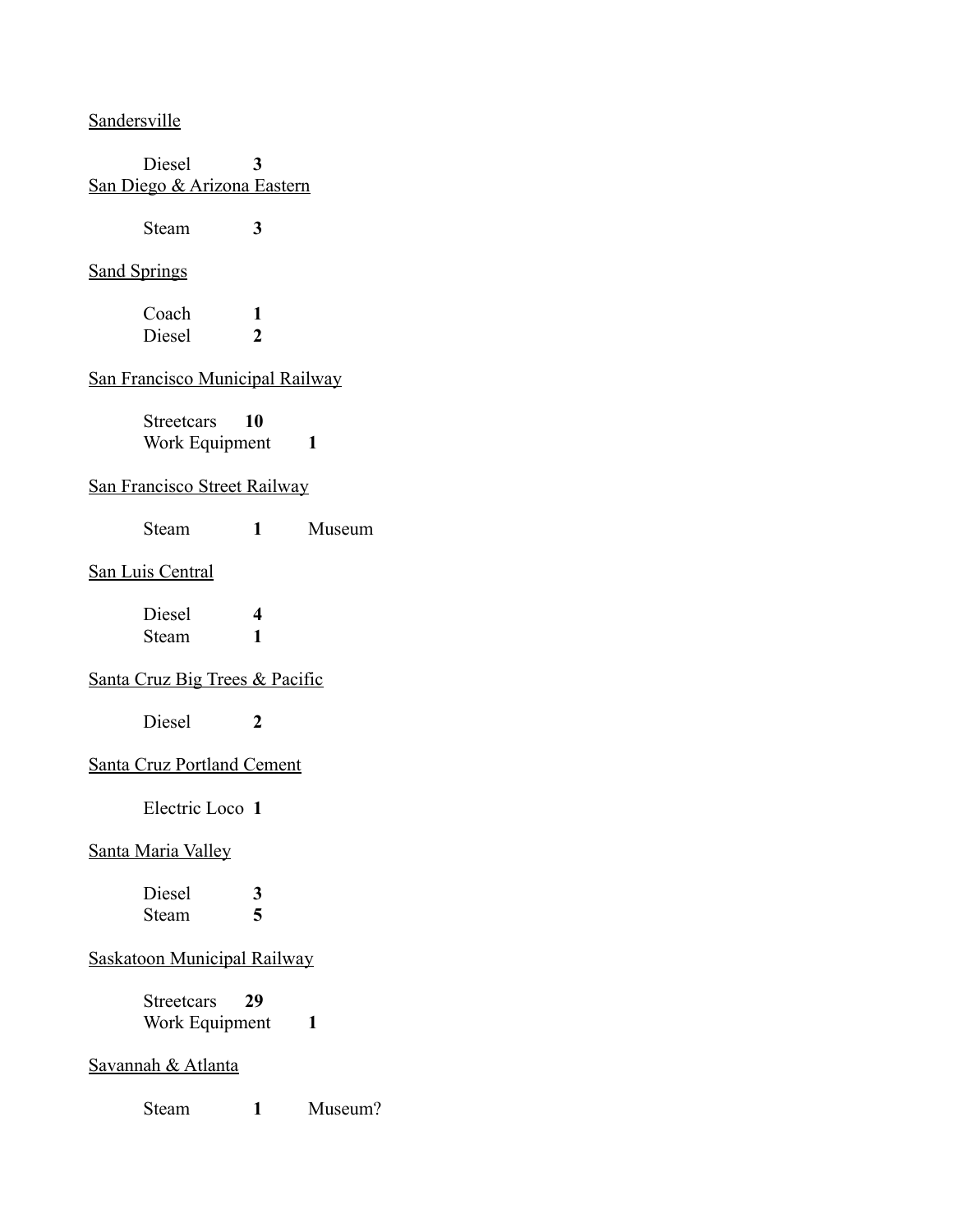| Schiavone & Sons Inc.                      |                |         |
|--------------------------------------------|----------------|---------|
| Diesel                                     | 1              |         |
| <u>Scott &amp; Bearskin Lake</u>           |                |         |
| Steam                                      | 2              |         |
| <b>Seattle Municipal Railway</b>           |                |         |
| <b>Streetcars</b>                          | 1              |         |
| <b>Shaker Heights Rapid Transit</b>        |                |         |
| Streetcars                                 | 5              |         |
| Sierra Railroad                            |                |         |
| Steam                                      | 10             |         |
| <b>Silverton Gladstone &amp; Northerly</b> |                |         |
| Caboose                                    | 1              |         |
| <b>Six Flags</b>                           |                |         |
| Steam                                      | $\overline{2}$ |         |
| <b>Six Gun Railroad</b>                    |                |         |
| Steam                                      | $\mathbf{1}$   | Display |
| <b>Skyline Railroad</b>                    |                |         |
| Steam                                      | 1              |         |
| <b>Smoky Mountain Railroad</b>             |                |         |
| Steam                                      | 2              |         |
| <u>Soo Line</u>                            |                |         |
| Diesel                                     | 1              |         |
| <b>South Carolina Electric &amp; Gas</b>   |                |         |
| Diesel                                     | 1              |         |
| <b>Southern Indiana</b>                    |                |         |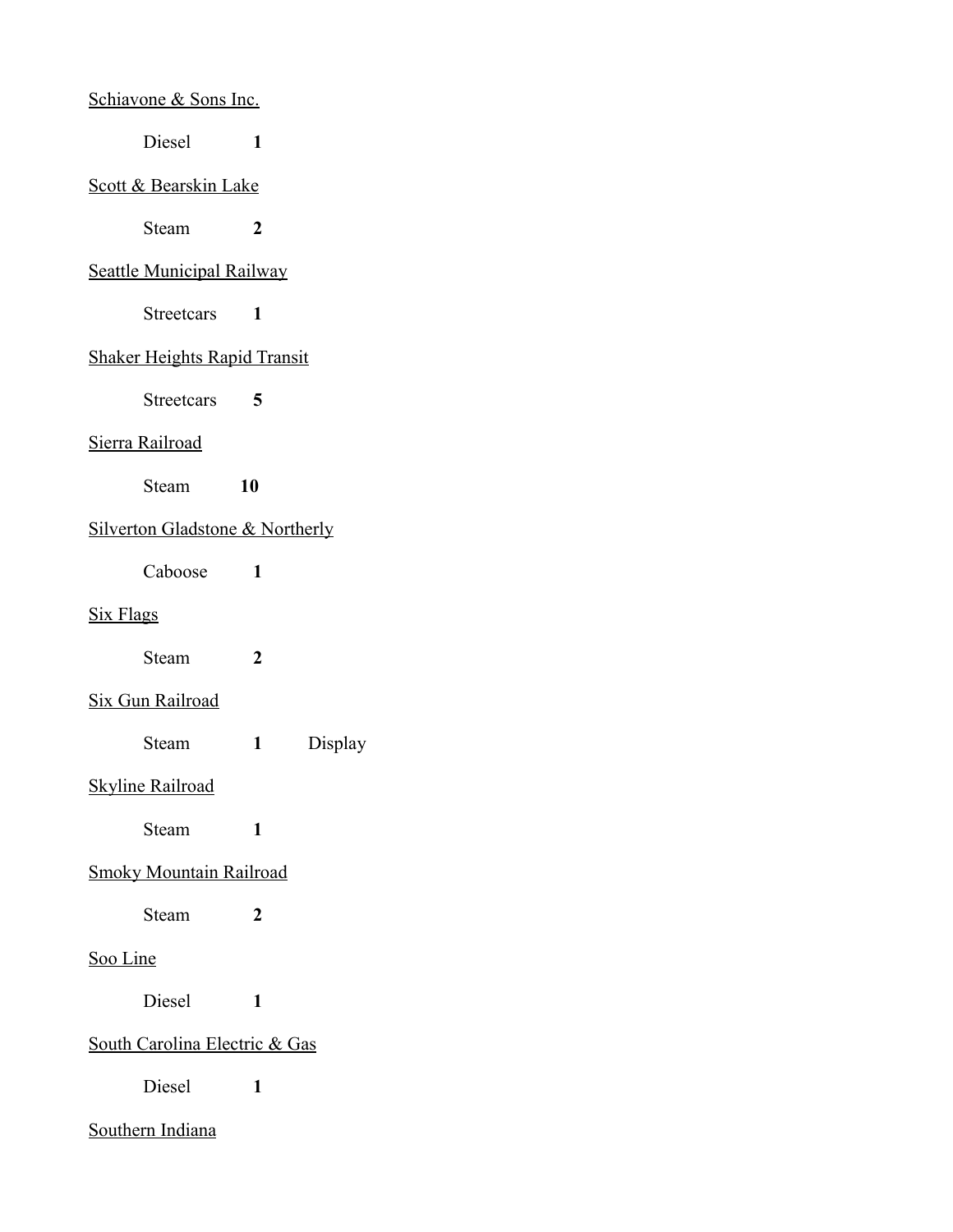| Diesel                                                     | 1                   |         |
|------------------------------------------------------------|---------------------|---------|
| Southern Iowa Railway                                      |                     |         |
| Caboose<br>Electric Loco 1<br>Streetcars<br>Work Equipment | 1<br>2              | 3       |
| Southern Iron & Equipment                                  |                     |         |
| Trackmobile 1                                              |                     |         |
| Southern San Luis Valley                                   |                     |         |
| Diesel                                                     | $\overline{\bf{4}}$ |         |
| <b>Southern Wood Preserving Company</b>                    |                     |         |
| Steam                                                      | $\mathbf{2}$        |         |
| <b>Southwest Forest Products</b>                           |                     |         |
| Gas Locomotive                                             |                     | 1       |
| <b>Southwest Lumber Mills</b>                              |                     |         |
| <b>Steam</b>                                               | 1                   | Display |
| Southwest Virginia                                         |                     |         |
| Steam                                                      | 1                   |         |
| <b>Sperry Rail Service</b>                                 |                     |         |
| Detector Cars 26                                           |                     |         |
| Spokane International                                      |                     |         |
| Baggage Car 2<br>Caboose<br>Diagonal                       | 15<br>18            |         |

- Diesel **18**<br>Steam **1** Steam 1<br>Structures 3
- Structures **3**
- Work Equipment **12**

# Spreckels Sugar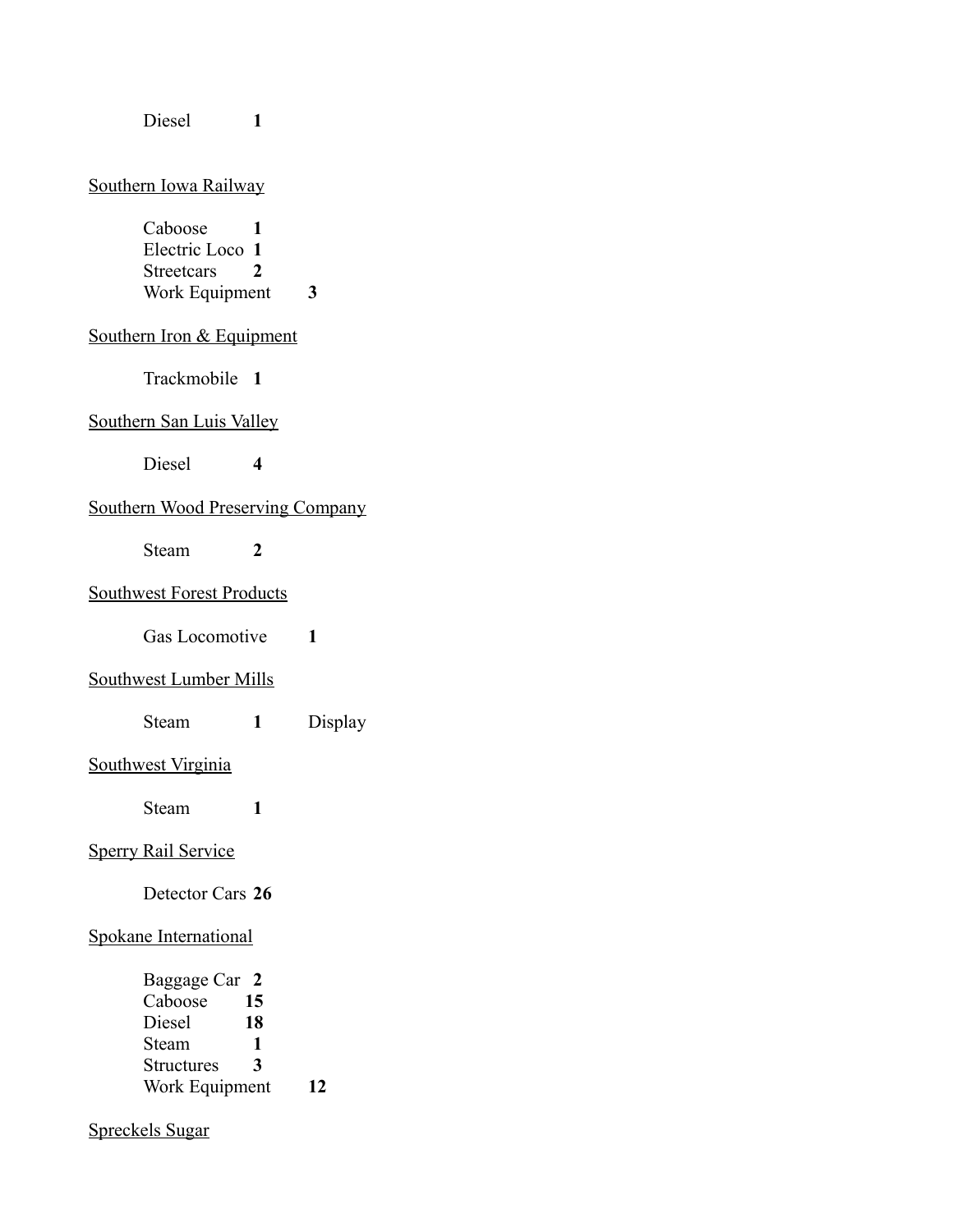| Diesel                                   | 1                              |                         |
|------------------------------------------|--------------------------------|-------------------------|
| <b>Standard Slag</b>                     |                                |                         |
| Diesel                                   | 1                              |                         |
| <b>State Belt Railroad of California</b> |                                |                         |
| Diesel                                   | 2                              |                         |
| <b>Stewartstown Railroad</b>             |                                |                         |
| <b>Gas Locomotive</b>                    |                                | $\blacksquare$          |
| Stockton Terminal & Eastern              |                                |                         |
| Diesel<br>Steam                          | $\overline{\mathbf{4}}$<br>2   |                         |
| <b>Stone Machine Company</b>             |                                |                         |
| Steam                                    | 1                              |                         |
| <b>Stone Mountain Scenic</b>             |                                |                         |
| Steam<br><b>Streetcars</b>               | 3 <sup>7</sup><br>$\mathbf{1}$ | <b>Tourist Railroad</b> |
| <b>Strasburg Railroad</b>                |                                |                         |
| Diesel<br>Gas Locomotive<br>Steam        | 1<br>3                         | 1                       |
| Striegel                                 |                                |                         |
| <b>Diesel</b>                            | $\mathbf{1}$                   |                         |
| <b>Structural Metals</b>                 |                                |                         |
| Diesel                                   | 1                              |                         |
| <b>Sudbury Transit System</b>            |                                |                         |
| Streetcars                               | 1                              |                         |
| <b>Sullivan Trail Coal Company</b>       |                                |                         |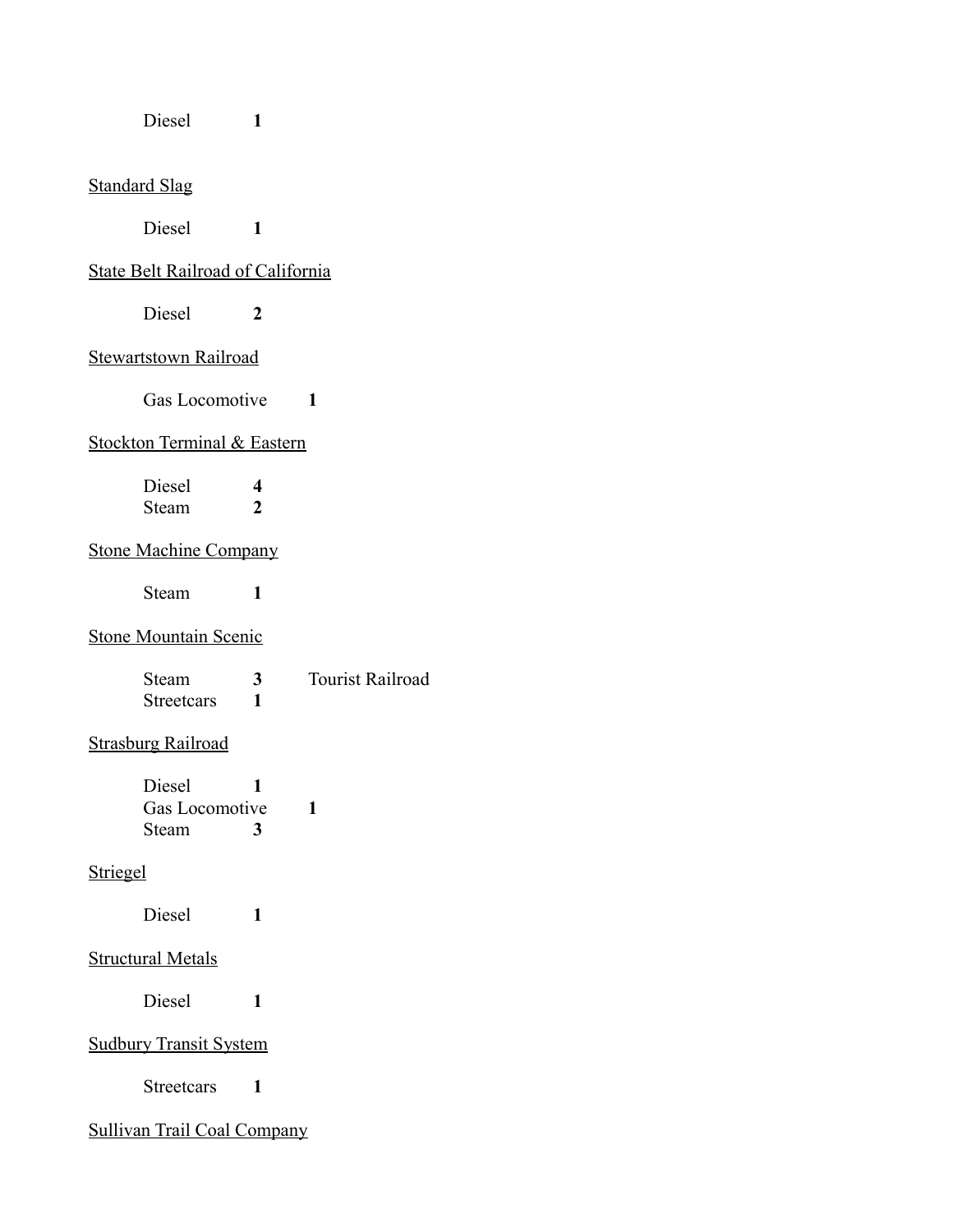Steam **1** Museum

#### Sumpter Valley

Gas Locomotive **1** Steam **1**

# Sydney & Louisburg Railway

| Caboose |   |
|---------|---|
| Steam   | 6 |

#### Tacoma Municipal Belt

| Caboose | 2  |
|---------|----|
| Diesel  | 16 |

### Tallulah Falls

Diesel **1**

# Temiskaming & Northern Ontario

Steam **10**

### Tennessee Corporation

Gas Locomotive **2**

#### Tennessee Railway

Rail Auto **1** Diesel **4**

#### Tennessee & North Carolina

Steam **1**

### Tennessee Alabama & Georgia

Diesel **3**

#### Tennessee Products Corporation

Diesel **1**

#### Tennessee Products & Chemical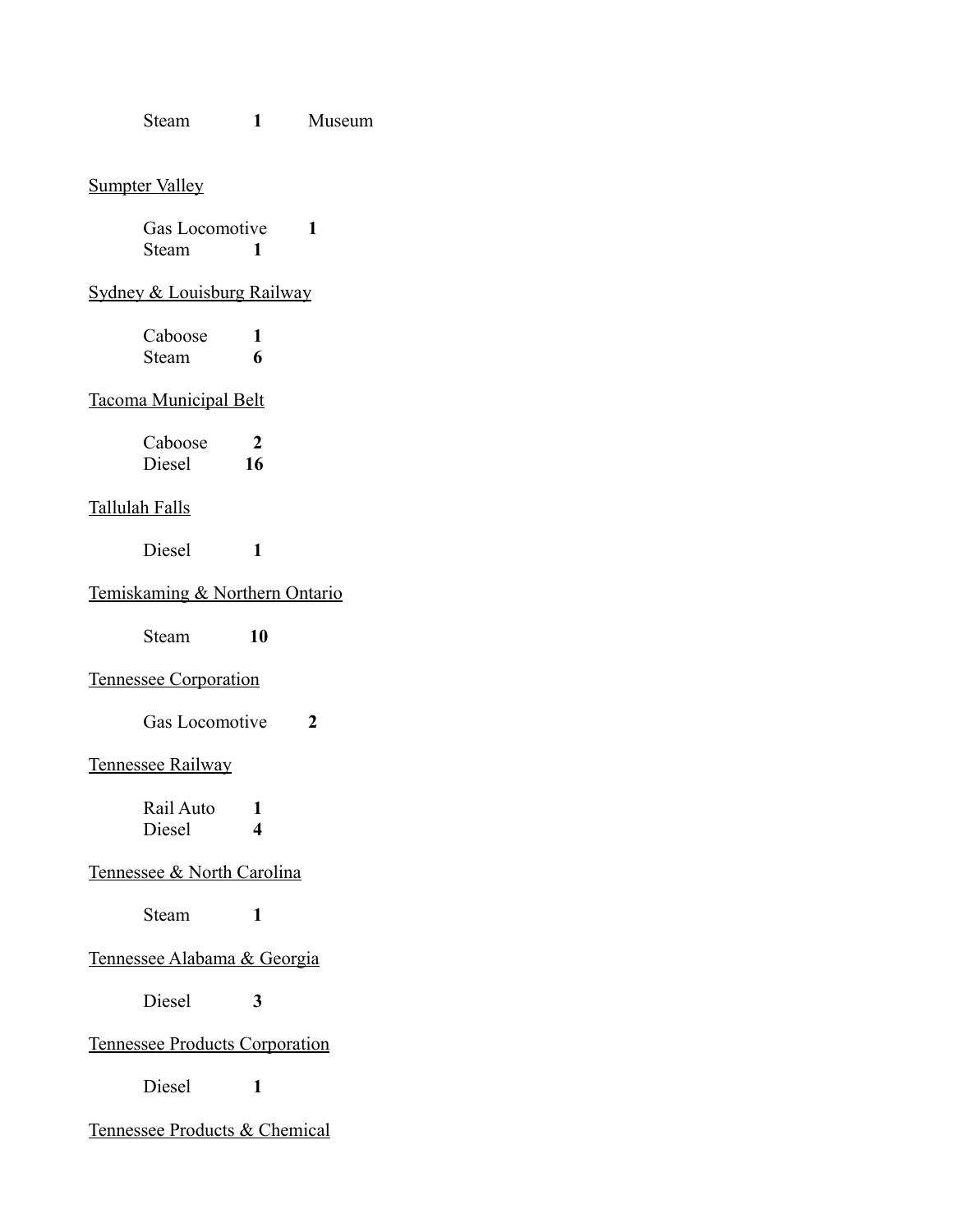Diesel **2**

# Texas Construction Materials

Diesel **2** Gas Locomotive **1**

### **Texasgulf**

Diesel **1**

# Texas Mexican

Diesel **2**

# Texas Oklahoma & Eastern

Diesel **7**

# Third Avenue Railway

Streetcars **5**

# Thorstenberg Material

Diesel **1**

# Thunder Lake Lumber

Steam **1** Display

### Tidewater Southern

| Diesel | 4 |
|--------|---|
| Steam  |   |

### Toledo Edison

Electric Locomotive **1**

### Toledo Peoria & Western

Diesel **2**

### Tombstone Junction Railroad

Steam **3**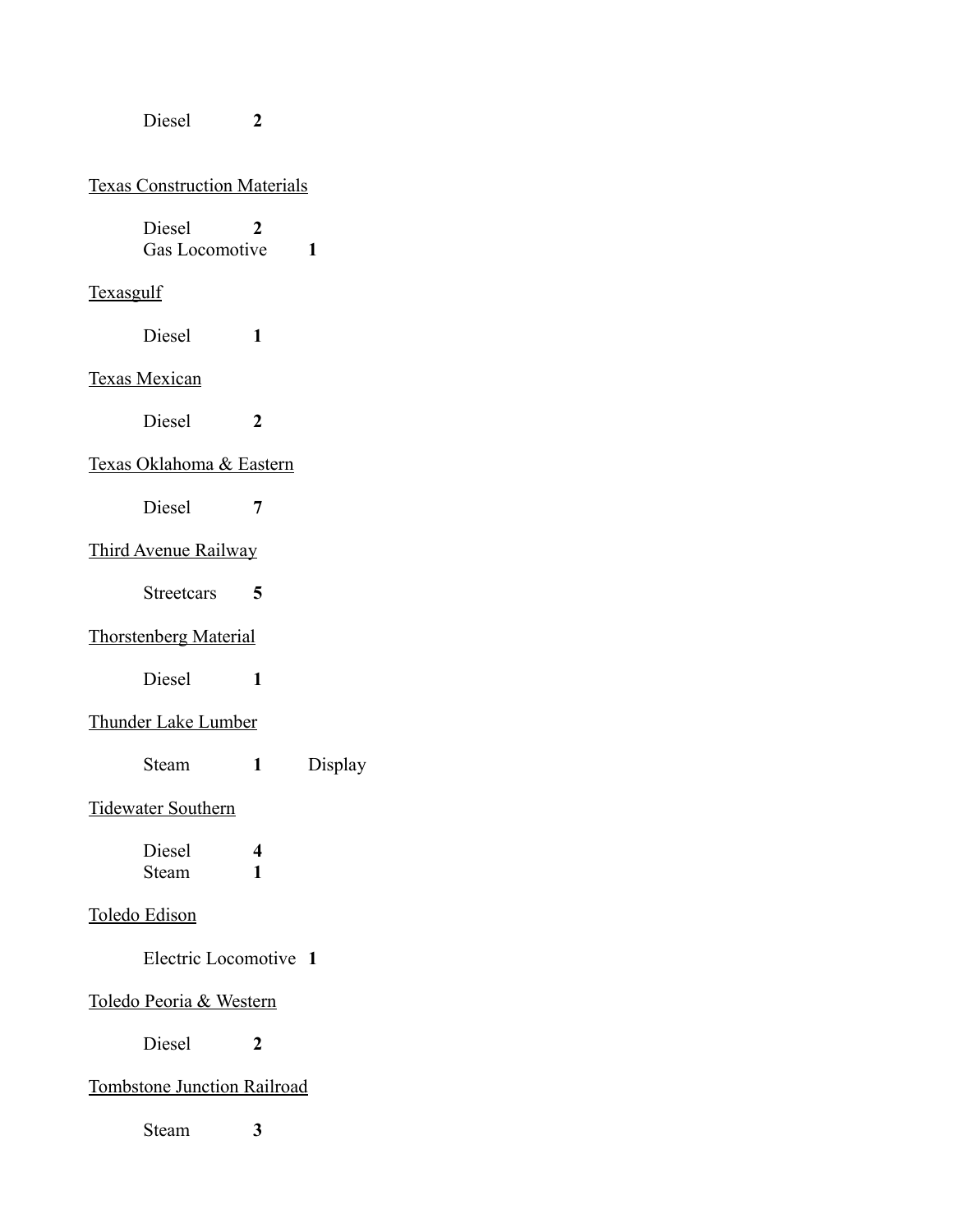Tooele Valley

| Diesel<br>Toronto Hamilton & Buffalo    | 1                    |                         |
|-----------------------------------------|----------------------|-------------------------|
| Diesel<br><b>Steam</b>                  | 10<br>$\blacksquare$ |                         |
| <b>Toronto Transit Commission</b>       |                      |                         |
| Streetcars<br>Work Equipment            | 16                   | 5                       |
| <b>Trans Veldt</b>                      |                      |                         |
| <b>Steam</b>                            | $\overline{2}$       | <b>Tourist Railroad</b> |
| <b>Trilby San Antonio &amp; Cypress</b> |                      |                         |
| Steam                                   | 3 <sup>1</sup>       | Tourist?                |
| <b>Trona</b>                            |                      |                         |
| Diesel                                  | $\boldsymbol{2}$     |                         |
| Tucson Cornelia & Gila Bend             |                      |                         |
| <b>Diesel</b>                           | 1                    |                         |
| Tulsa-Sapulpa Union                     |                      |                         |
| Diesel                                  | 1                    |                         |
| <b>Tuskegee</b>                         |                      |                         |
| Steam                                   | $\mathbf{1}$         | Museum                  |
| <b>Twin Cities Lines</b>                |                      |                         |
| <b>Streetcars</b>                       | 1                    |                         |
| <b>Twin Seams Mining</b>                |                      |                         |
| Steam                                   | 1                    |                         |
| Unidos del Sureste                      |                      |                         |
| Diesel                                  | 1                    |                         |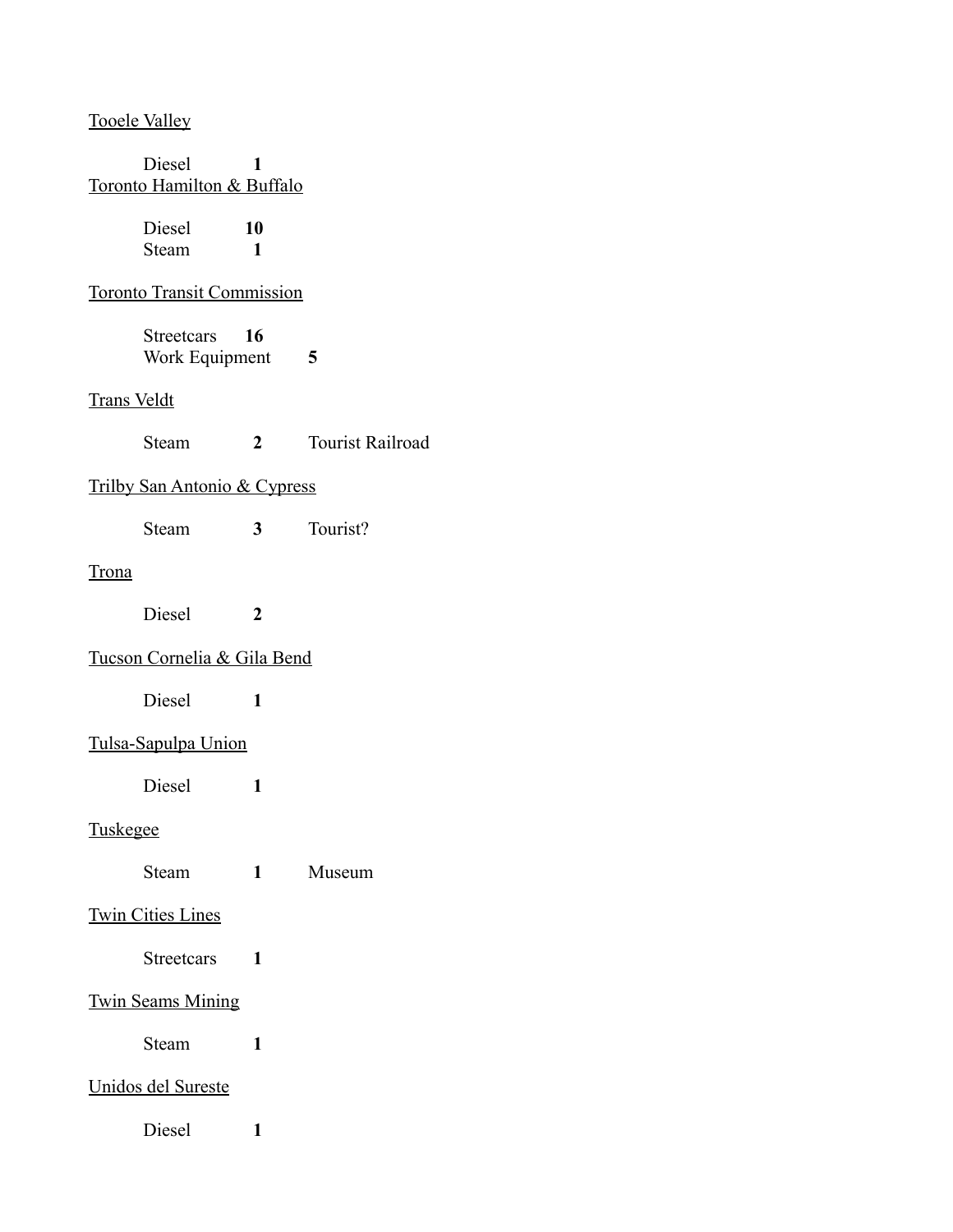|                     | Unidos del Yucatan              |                                  |         |
|---------------------|---------------------------------|----------------------------------|---------|
|                     | Diesel<br><b>Union Railroad</b> | 1                                |         |
|                     | Diesel                          | 6                                |         |
|                     | <b>Union Railroad of Oregon</b> |                                  |         |
|                     | Gas Locomotive                  |                                  | 3       |
| <b>United Fruit</b> |                                 |                                  |         |
|                     | Steam                           | 1                                | Museum? |
|                     | <b>United Grain Growers</b>     |                                  |         |
|                     | Diesel                          | 1                                |         |
|                     | <b>U.S. Air Force</b>           |                                  |         |
|                     | Diesel<br>Steam                 | $\boldsymbol{2}$<br>$\mathbf{1}$ |         |
| <u>U.S. Army</u>    |                                 |                                  |         |
|                     | Diesel<br>Steam                 | 19<br>5                          |         |
| U.S. Navy           |                                 |                                  |         |
|                     | Diesel                          | $\boldsymbol{2}$                 |         |
|                     | U.S. Pipe & Foundry             |                                  |         |
|                     | <b>Diesel</b>                   | 5                                |         |
| <b>U.S. Potash</b>  |                                 |                                  |         |
|                     | Diesel<br>Steam                 | $\boldsymbol{2}$<br>1            |         |
| U.S. Steel          |                                 |                                  |         |
|                     | Diesel<br>Gas Locomotive        | 3                                | 1       |
|                     | <b>U.S. Sugar Corporation</b>   |                                  |         |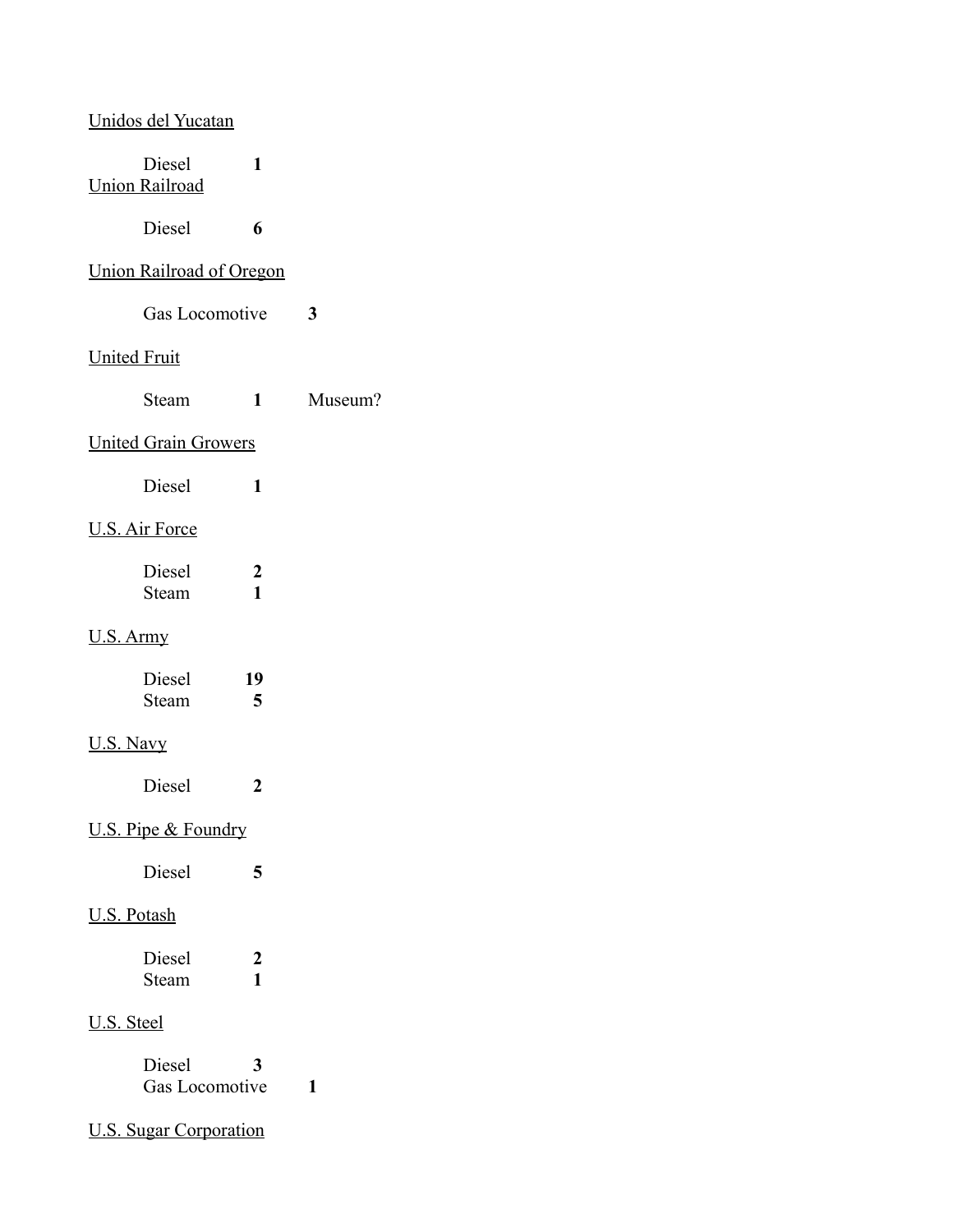| Diesel |  |
|--------|--|
| Steam  |  |

# U.S. - Tennessee Valley Authority

Diesel **3**

### United Traction Company

Streetcars **1**

# Upper Merion & Plymouth

| Diesel          |  |
|-----------------|--|
| Gas Locomotive  |  |
| Miscellaneous 2 |  |

#### Utah Railway

| Caboose |   |
|---------|---|
| Diesel  | 3 |

# Utah Power & Light

| Diesel |  |
|--------|--|
|        |  |

# Valdosta Southern

| Diesel |  |
|--------|--|
|        |  |

# Valley & Siletz

| Caboose    | 5 |
|------------|---|
| Diesel     | 8 |
| Steam      | 1 |
| Structures | 1 |

# Valley Lines

Steam **1**

# Vancouver Iron & Engineering Works

Diesel **1**

#### Vancouver Steel

Gas Locomotive **1**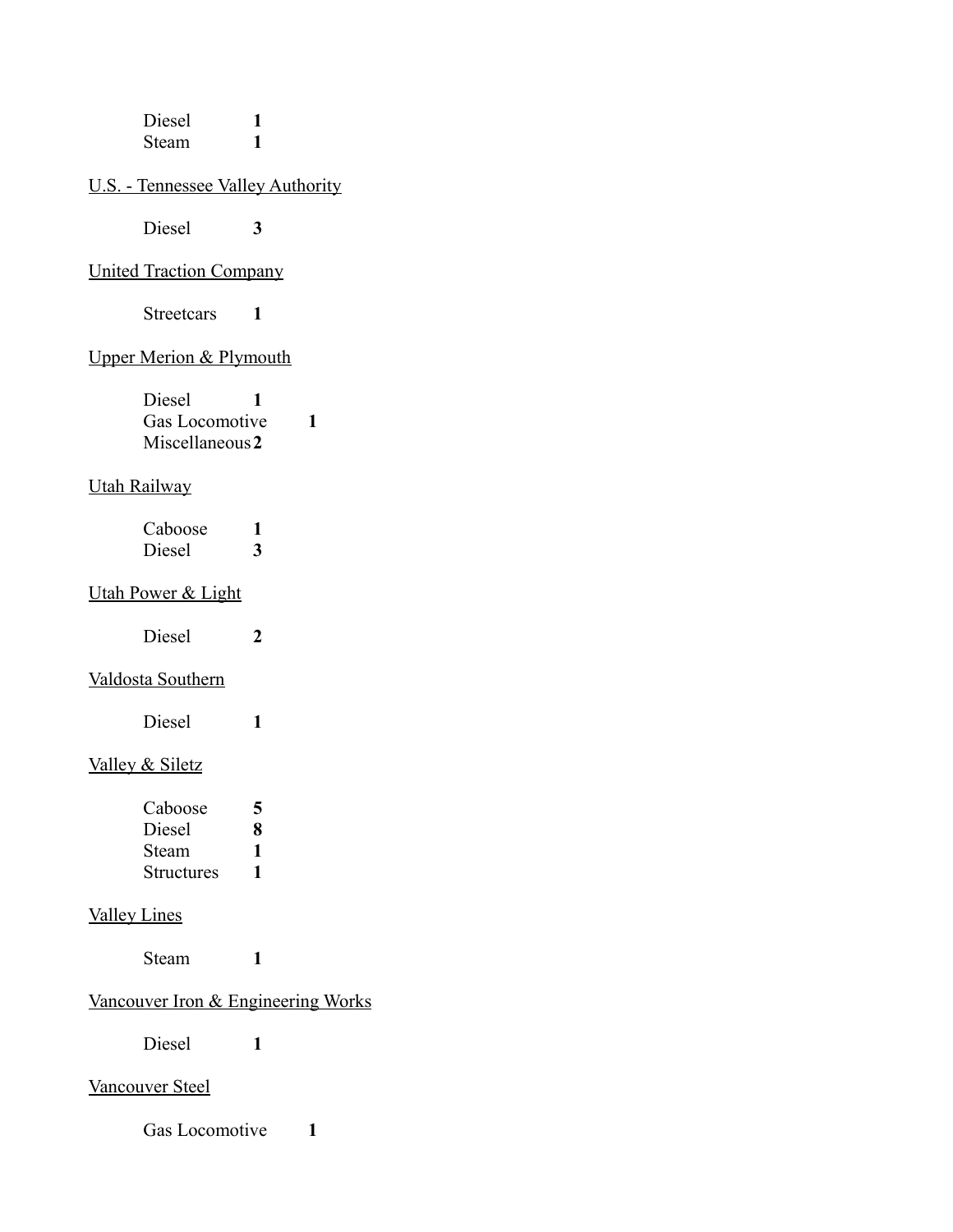# Vancouver Wharves

### Diesel **20** Verdi & Rio Grande

| Steam | Movie Railroad |
|-------|----------------|
|       |                |

# Vernonia South Park & Sunset

|                                    | Caboose<br>Steam        | 1<br>$\overline{2}$            |         |
|------------------------------------|-------------------------|--------------------------------|---------|
|                                    | Virginia & Truckee      |                                |         |
|                                    | Steam<br>Steam          | $\overline{2}$<br>$\mathbf{1}$ | Tourist |
|                                    | Virginia Blue Ridge     |                                |         |
|                                    | Caboose<br>Steam        | 1<br>$\overline{2}$            |         |
|                                    | Virginia Carolina       |                                |         |
|                                    | Steam                   | 1                              | Display |
| <u>Virginian</u>                   |                         |                                |         |
|                                    | Diesel<br>Steam         | 1<br>$\overline{2}$            |         |
|                                    | Visalia Electric        |                                |         |
|                                    | Diesel                  | 2                              |         |
|                                    | <b>Vulcan Materials</b> |                                |         |
| <b>Steeple Cab Locomotive</b><br>2 |                         |                                |         |

### Walla Walla Valley

| Diesel            | 5 |
|-------------------|---|
| Reefer            |   |
| <b>Structures</b> | 2 |

### Walt Disney World

Steam **3**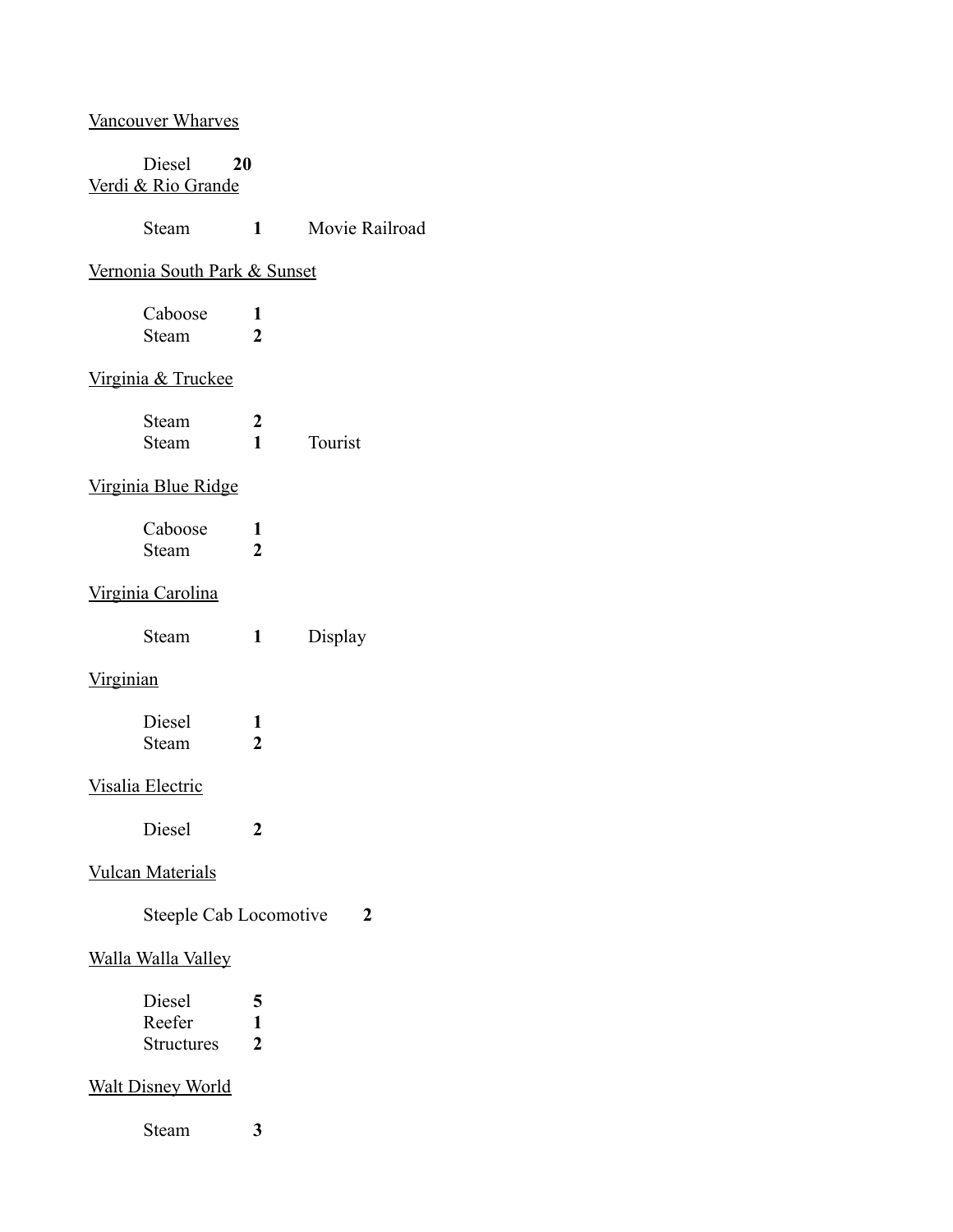Wanamaker Kempton & Southern

Steam **2** Waranja Rock Company

Gas Locomotive **1**

### Ware Shoals

Diesel **1**

# Warren & Quachita Valley

Steam **1** Museum

### Washington & Old Dominion

Diesel **2**

### Washington Idaho & Montana

| Caboose           |   |  |
|-------------------|---|--|
| Gas Crew Car 1    |   |  |
| Diesel            | Λ |  |
| <b>Structures</b> | 7 |  |
| Steam             | ı |  |
| Work Equipment    |   |  |

## Washington Terminal

Diesel **3**

#### **Watco**

Diesel **3**

# Waterloo Cedar Falls & Northern

| Interurban<br>Museum |
|----------------------|
|----------------------|

#### Waterville Railway

Scene **1**

### Wellington Collieries

Steam **2** Display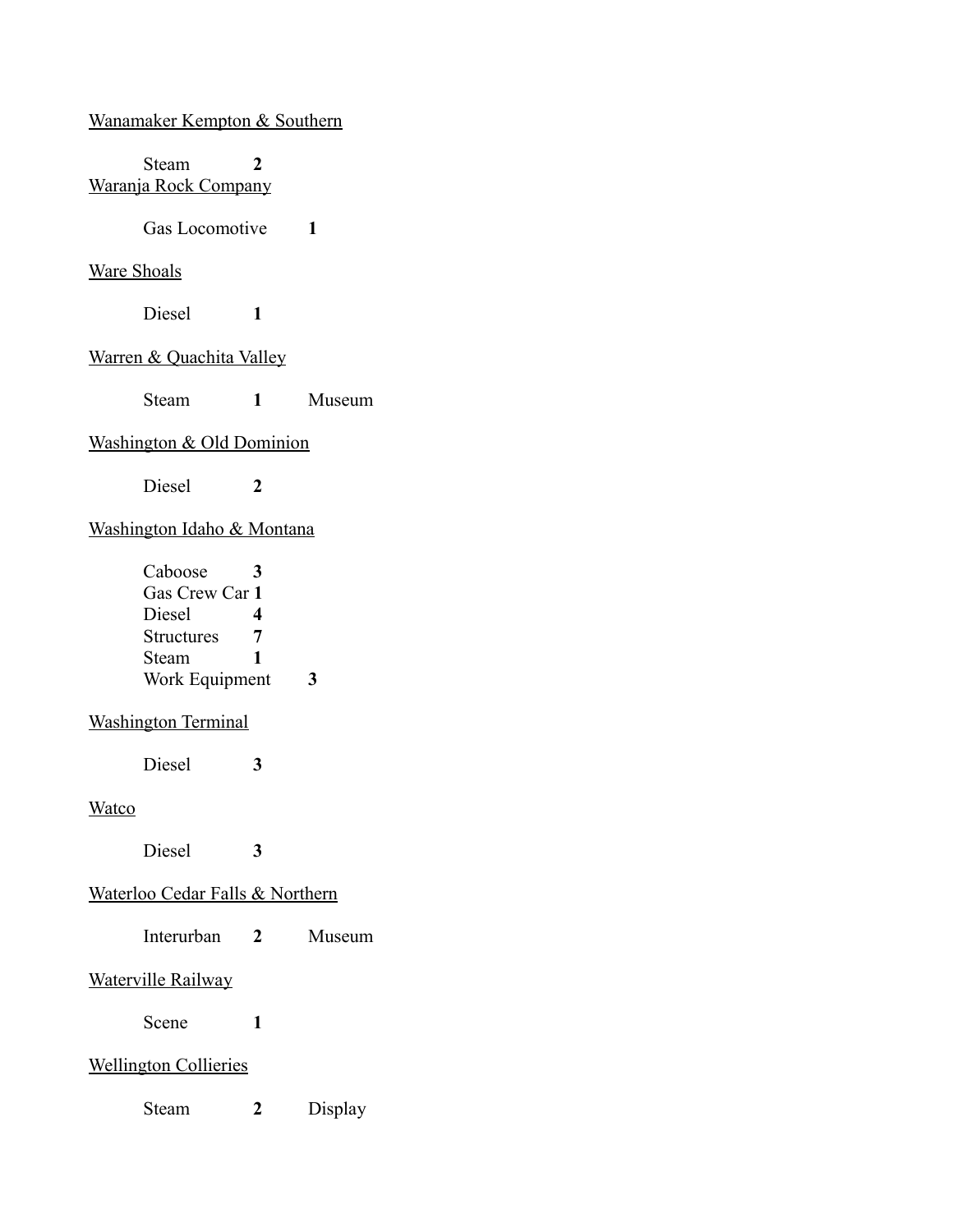### Western & Atlantic

#### Western Coal & Coke

Steam **1** Museum

#### Western Fruit Express

Reefer **1**

### Western Railway of Alabama

Diesel **9**

### Westinghouse Air Brake Company

Gas Loco **1**

#### Wheeling & Lake Erie

Steam **4**

### White City Terminal

Diesel **4**

## White Pass & Yukon

| Coach    | $\mathcal{L}$ |          |
|----------|---------------|----------|
| Diesel   | 7             |          |
| Gas Loco |               | Derelict |
| Steam    |               |          |

#### Winchester & Western

Diesel **1**

# Winston-Salem Southbound

Diesel **1**

#### Woodward Iron

| Diesel |   |
|--------|---|
| Steam  | 5 |

Woodward-Walker Lumber